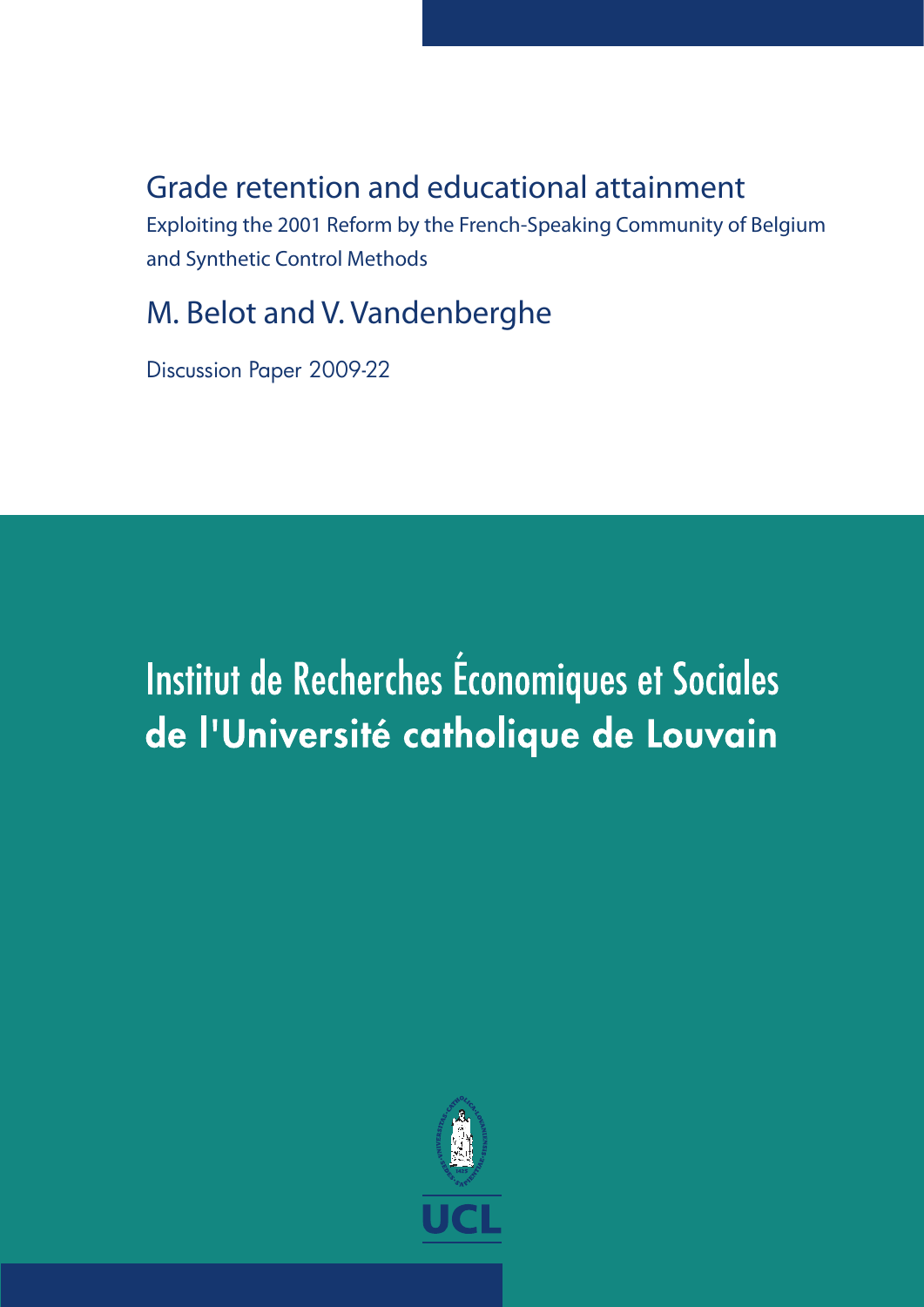# Grade retention and educational attainment

Exploiting the 2001 Reform by the French-Speaking Community of Belgium

and Synthetic Control Methods

**Michèle Belot**

**Vincent Vandenberghe**

Oxford University, Nuffield Centre for Experimental Social Sciences (CESS), Nuffield College

Université catholique de Louvain (UCL), Economics School of Louvain (ESL)

vincent.vandenberghe@uclouvain.be

michele.belot@nuffield.ox.ac.uk

#### **Abstract**

This paper evaluates the effects of grade retention on attainment by exploiting a reform introduced in 2001 in the French-Speaking Community of Belgium whereby the possibility of grade retention in grade 7 was reintroduced. It uses the Synthetic Control Method to identify the best possible pre-treatment control. Data come from three waves of the PISA study (corresponding to periods before and after the reform) that contains test scores of representative samples of 15 year-olds. These are used essentially to answer two questions. First, has the 2001 grade repetition reform at least succeeded at filtering out weaker pupils, pupils who would presumably be disadvantaged by being promoted directly to higher grades. This is a minimum condition for grade retention to be justifiable. Second, do these "treated" students achieve better/worse when they repeat (and attend a lower grade) than when they are "socially promoted" (and attend the age 15 reference grade 10)? We find significant evidence of positive screening but we fail to demonstrate that those filtered out perform differently under the "grade repetition" regime than under the "social promotion" regime.

**JEL**: I20, I28, H52 **Keywords**: Grade retention, educational attainment, synthetic control method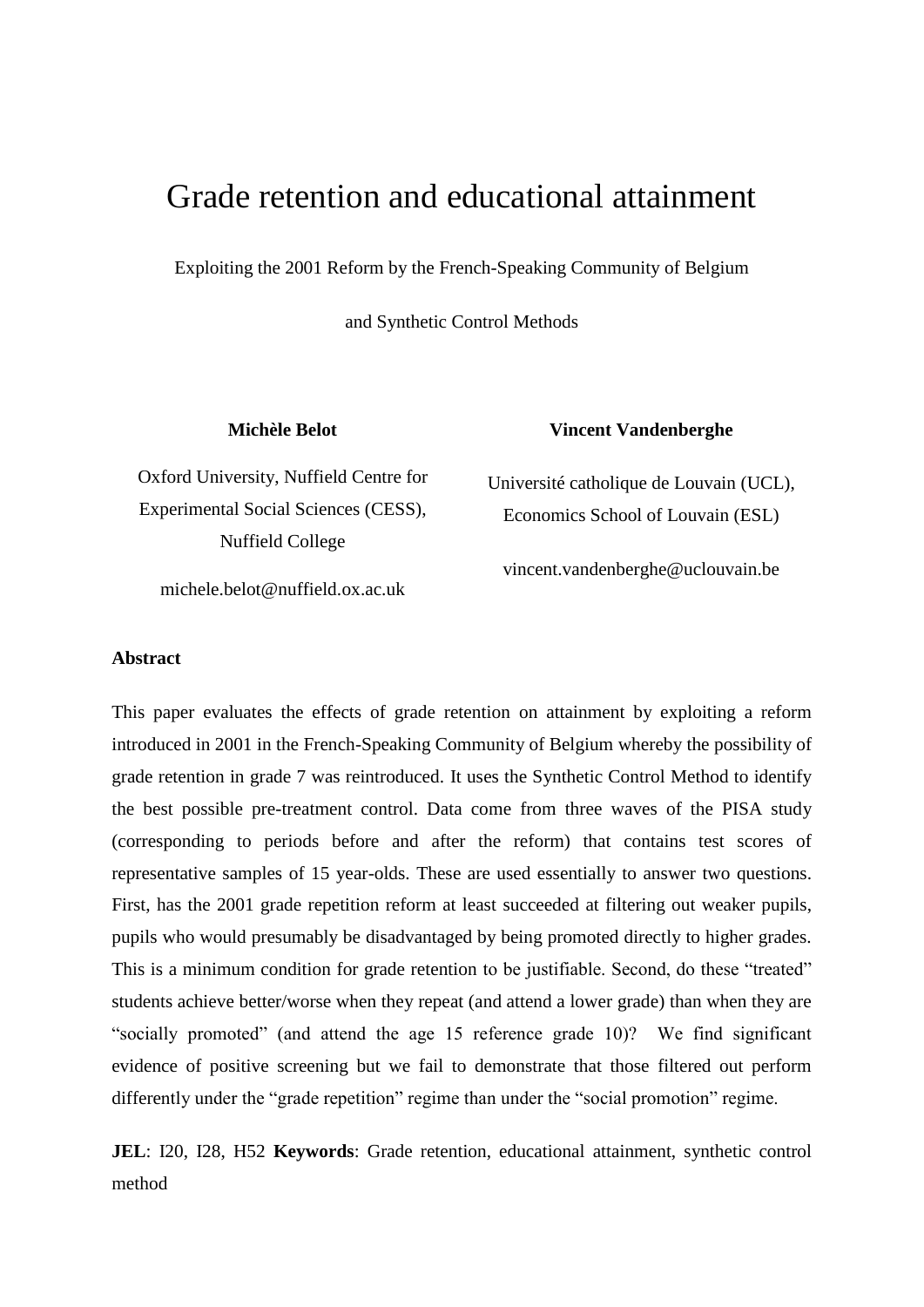### **1. Introduction**

Grade retention (or repetition) is the object of an ongoing debate in many developed countries. Some countries privilege a system of "social promotion", which allows pupils to be promoted to higher grades independently of their performance, while other countries have instituted more or less strict policies of grade retention, conditioning promotion to higher grades on educational achievements. As a consequence, there is a considerable variation in grade retention rates<sup>1</sup> across OECD countries (Figure 1). Countries/entities like the Netherlands, Austria, Portugal and the French-Speaking Community of Belgium have relatively high rates of grade retention (going up to 50% of pupils having repeated a year or more by the time they reach the end of compulsory schooling); while countries like Denmark, Sweden, Japan, Norway and the UK have no grade retention at all.

Grade retention imposes a cost on society, both in terms of the opportunity costs of those pupils who are forced to repeat a year, but also in terms of teaching resources. Indeed, grade retention often implies larger class sizes and more pressure on the (limited) teaching resources. Overall pedagogues do not generally support the effectiveness of grade retention and the ensuing differences in the grade attended by pupils (McCoy and Reynolds, 1999). They argue that grade retention has negative effects on self-esteem and academic performance, and even on non-academic outcomes such as crime and teenage pregnancy. On the other hand, the proponents of grade retention argue that it may have motivational effects on pupils – the threat of being retained playing the role of a "stick".

There is a large amount of evidence showing a negative association between grade retention and educational outcomes. Holmes (1989), in a large meta-analysis, finds that, on average, later test scores of children retained in lower grades are 0.19 to 0.31 standard deviations lower than those of similar children progressing normally through school. The same negative results are reported in a subsequent meta-analysis by Jimerson (2001). There is also a large amount of evidence of a negative relationship between retention and high school (*i.e.* upper secondary) dropout (e.g. Grissom and Shepard, 1989; Roderick, 1994; Jimerson, 1999). The challenge of this literature is of course that grade retention and educational outcomes are

 $\mathbf{1}$ 

<sup>1</sup> Defined as the share of pupils aged 15 attending a below-reference grade.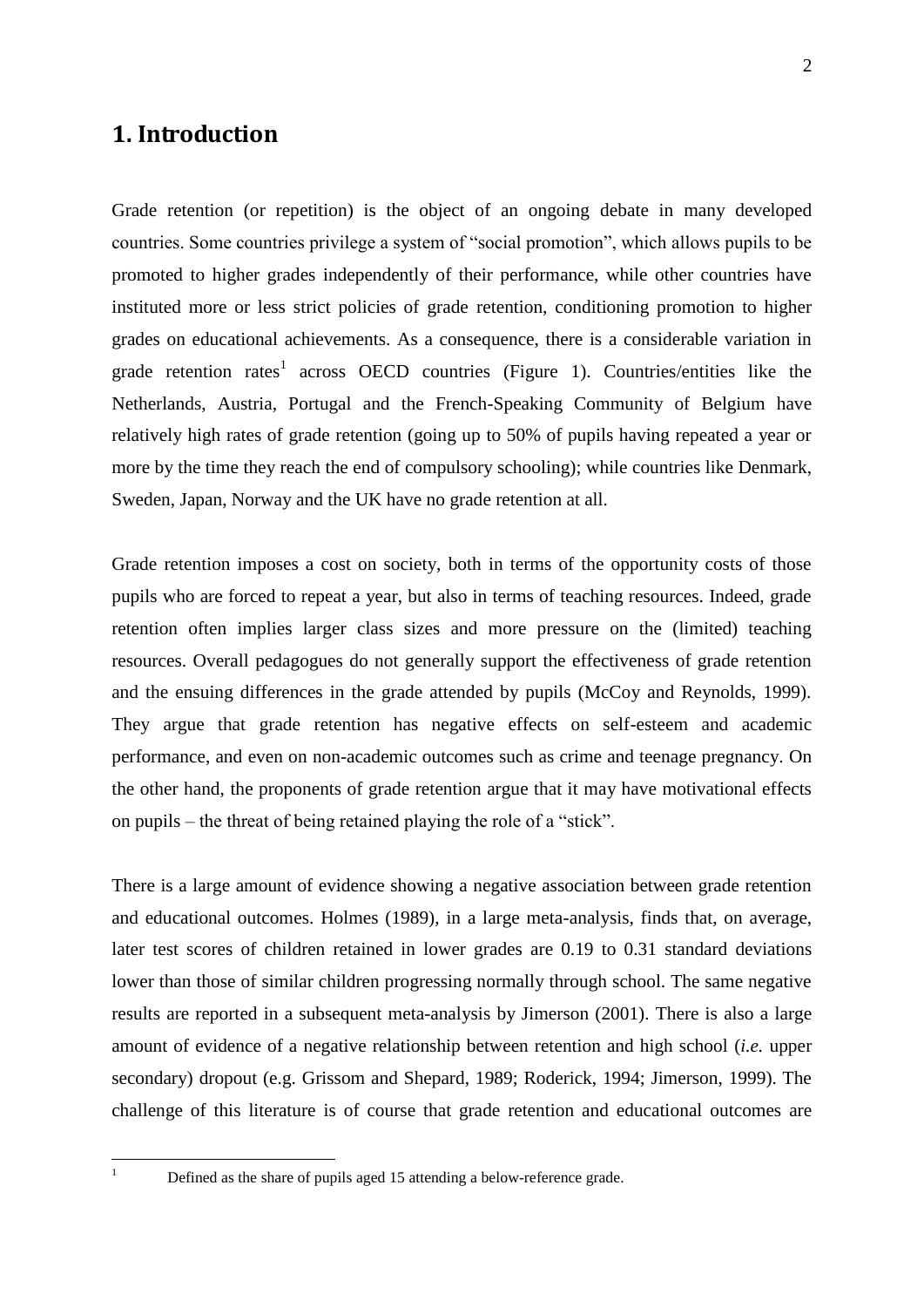likely to be simultaneously determined, which often compromises the identification of a *causal* effect.

There are a few studies providing quasi-experimental evidence on the effects of grade retention. Eide and Showalter (2001) use the variation in the age of entry into kindergarten across US states as an instrument for retention. They find that for white students, grade retention may have some benefit by both lowering dropout rates and raising labour market earnings, although the IV estimates tend to be statistically indistinguishable from zero. Three studies (Jacob and Lefgren (2004, 2009), Roderick and Nagaoka (2005)) exploit a discontinuity in the retention decision under Chicago's high-stakes testing policy<sup>2</sup> introduced in 1996-97. The policy created a discontinuity in the relation between scores in a single standardised test (thereby the label "high stakes") and the probability of grade retention. Using a regression discontinuity design, these studies evaluate the effects of grade retention on pupil performance at different points in time. Jacob and Lefgren (2004) find no systematic differences in performance between retained and promoted students in the short-run. Roderick and Nagaoka (2005) show that third-grade students who were retained do not yield higher language test scores two years after the retention, and that retained sixth graders had lower achievement growth. Finally, Jacob and Lefgren (2009) find that grade retention leads to a modest increase in the probability of dropping out for older students, but has no significant effect on younger students. Finally, Manacorda (2008) exploits a discontinuity induced by a rule in Uruguay Junior High School establishing automatic grade retention for students missing more than 25 days and shows that grade retention leads to a substantial increase in drop-out and lower educational attainment even 4 or 5 years later.

In this paper we exploit a reform in the French-Speaking Community of Belgium in 2001 that (re)introduced the possibility of grade retention at the end of both grade 7 and grade 8. Before then<sup>3</sup>, grade retention was not allowed at the end of grade 7. The reintroduction of grade retention in 2001 provides a "natural experiment" to evaluate the effects of grade retention. We use information from the PISA study, measuring performance in a standardised test across OECD countries in Maths, Reading and Science at the age of 15. Pupils who have not

 $\frac{1}{2}$ In the mid-1990s, the Chicago Public Schools declared an end to social promotion (i.e. no grade repetition sanctions) and instituted promotional requirements based on standardised test scores.

<sup>3</sup> More precisely in the period 1995-2001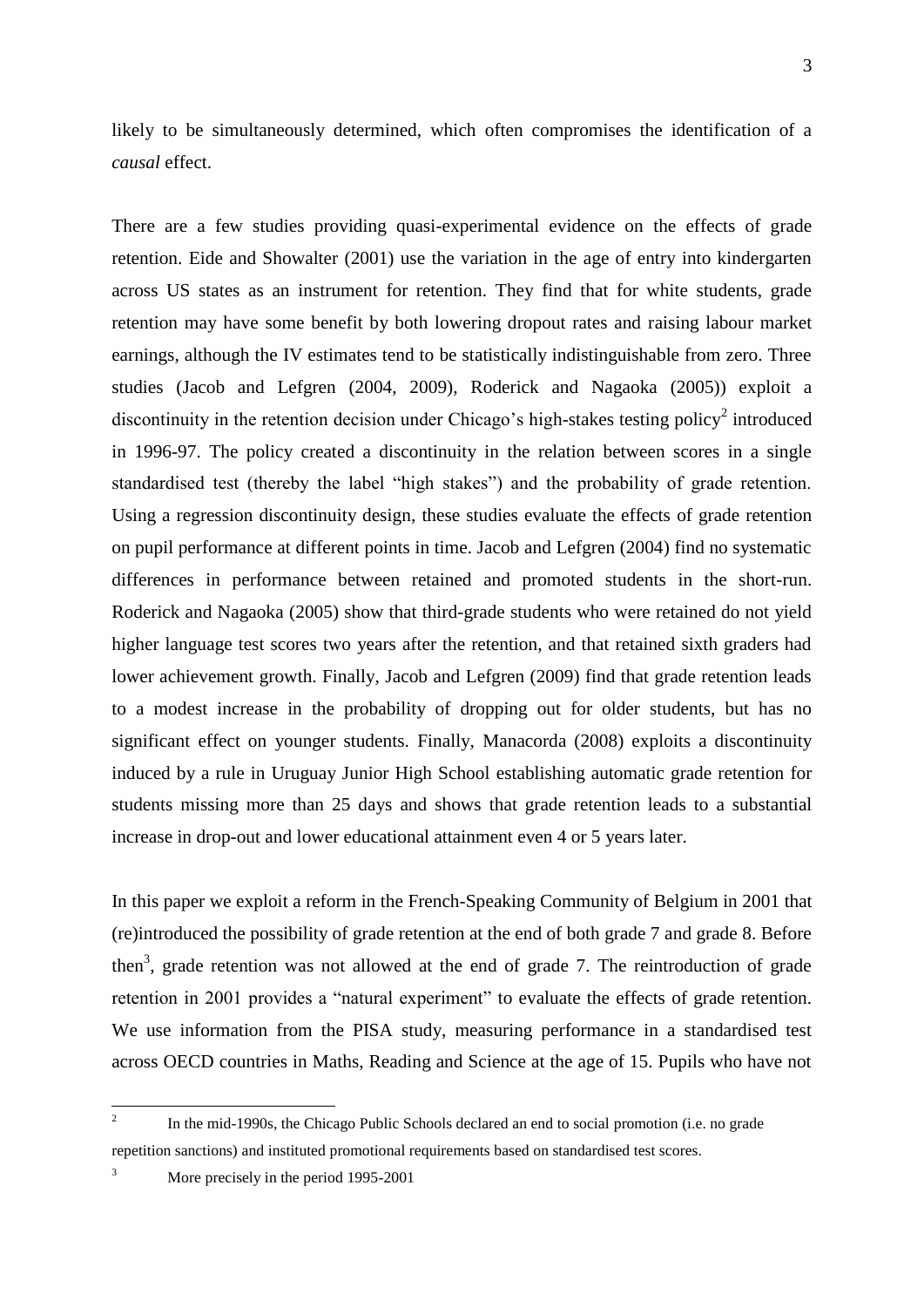repeated a year should then be in grade 10, thus three grades further than the one affected by the reform. We are able to compare results before the reform (PISA 2000 and 2003) and after the reform (PISA 2006), which is a major advantage in comparison to existing studies. This enables us to compare two different "regimes", with and without grade retention.

We first find that the 2001 decision did lead to a statistically significant change in how 15 year-olds are assigned to grade. The reform led to a reduction of the likelihood of reaching grade 10 at the age of 15 (*i.e*. no grade retention record), and symmetrically, to an increase in the likelihood of attending lower grades (*i.e.* grade 9, 8 or 7).

Compared with many studies, ours also present the advantage of assessing the medium-term effects of grade retention. The reform we examine has (exogenously) changed the likelihood of grade repetition in grade 7 at the age of 12, and we examine the effect of this reform when students are aged 15. However, since these pupils are still below the compulsory school age, we cannot assess the effects of the reform on the *final* educational achievements. Comparing same-age (retained *vs* promoted) pupils in the medium run remains problematic, because they are by definition in different stages of the curriculum.<sup>4</sup>

However, we can nicely test for one necessary condition for grade retention to be justifiable, which is that it should at least succeed in filtering out weaker students from passing to higher grades. That is, in order to provide any grounds to grade retention, one should at least be able to show that, at grade 10, the distribution of score under a "grade retention regime" is better than under a "social promotion regime".<sup>5</sup> We will show that we find supporting evidence for a filtering out effect of the reform.

The data also allow us to compare the attainment of those filtered out under the "grade" repetition" regime *vs.* the "social promotion" regime. This allow us to shed some light on two conflicting trends impacting grade repeaters: *i)* a (negative) curriculum effect as repeating a grade means being exposed to a poorer/less demanding curriculum than the one taught in the  $(higher)$  reference grade<sup>6</sup>; and *ii*) a lower-ability/less-demanding curriculum (positive)

 $\overline{A}$ They attend different grades, as can be seen in Table 2 for instance.

<sup>5</sup> Synonymous with no grade-repetition sanctions.

<sup>6</sup> Grade 10 in Belgium at the age of 15.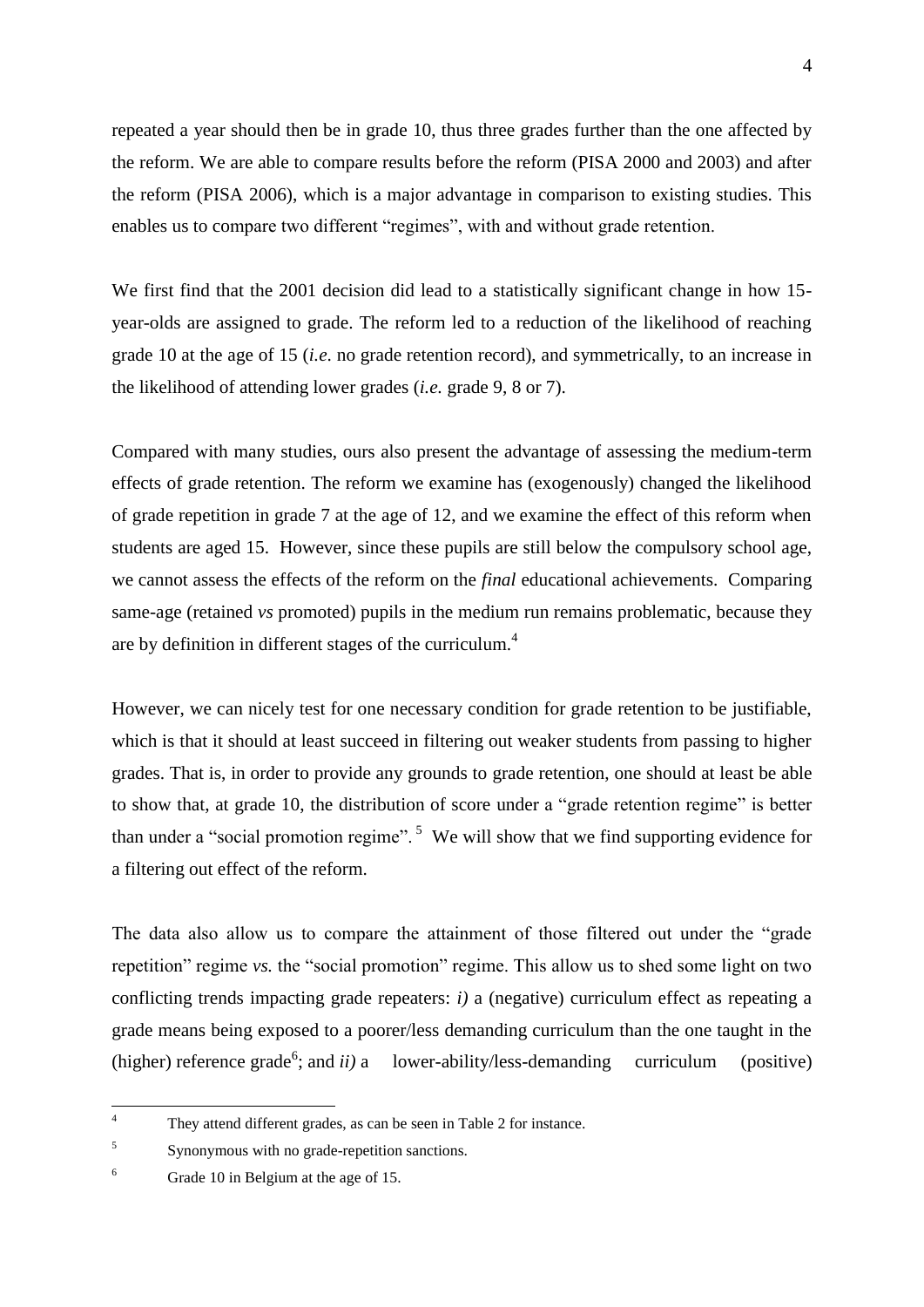matching effect. The latter effect directly echoes the argument of the proponents of grade repetition: weaker pupils should benefit from being exposed longer to a simpler curriculum that better matches their ability and/or attainment.

As to the methodology used in this paper, it is important to stress that the main results are based on the synthetic control (SC) method (Abadie, Diamond, Hainmueller, 2007), which uses data-driven procedures to construct an adequate comparison group/counterfactual. In practice, it is difficult to find a single unexposed unit (here an educational system) that approximates the most relevant characteristics of the French-Speaking Community of Belgium's education system and would provide a counterfactual. The idea behind the synthetic control approach implemented here is that a *combination of countries — a synthetic control —* offers a better comparison than any single country/entity alone (say the Flemish-Speaking Community of Belgium, France, Germany or the Netherlands).

The remainder of this paper is organised as follows. Section 2 is introductory and mainly consists of stylised facts. It documents the international evidence on retention rates and overall PISA scores. It essentially shows that there is *no correlation* between cross-country variance in grade assignment of 15 years-olds and (1) their average score and (2) the dispersion of their scores. Section 3 presents the 2001 reform in the French-Speaking Community of Belgium and documents its impact on the incidence of grade retention using both administrative data and various waves of the PISA survey. It then examines the relationship between (more) grade retention and PISA scores in the French-Speaking Community of Belgium, using the SC method to generate the best possible counterfactual. The plausibility of a filtering out assumption is examined first. Second, the paper looks at how the score of filtered out students compares under the two regimes. Section 4 concludes.

# **2. Grade assignment and grade retention: the international evidence**

The different OECD countries that participated to the three waves of PISA (2000, 2003, 2006) provide a relatively large source of variance as to the incidence of grade retention (see Annex 1 to 3). Using country-level aggregate data, it is easy, in Figure 1, to see how the share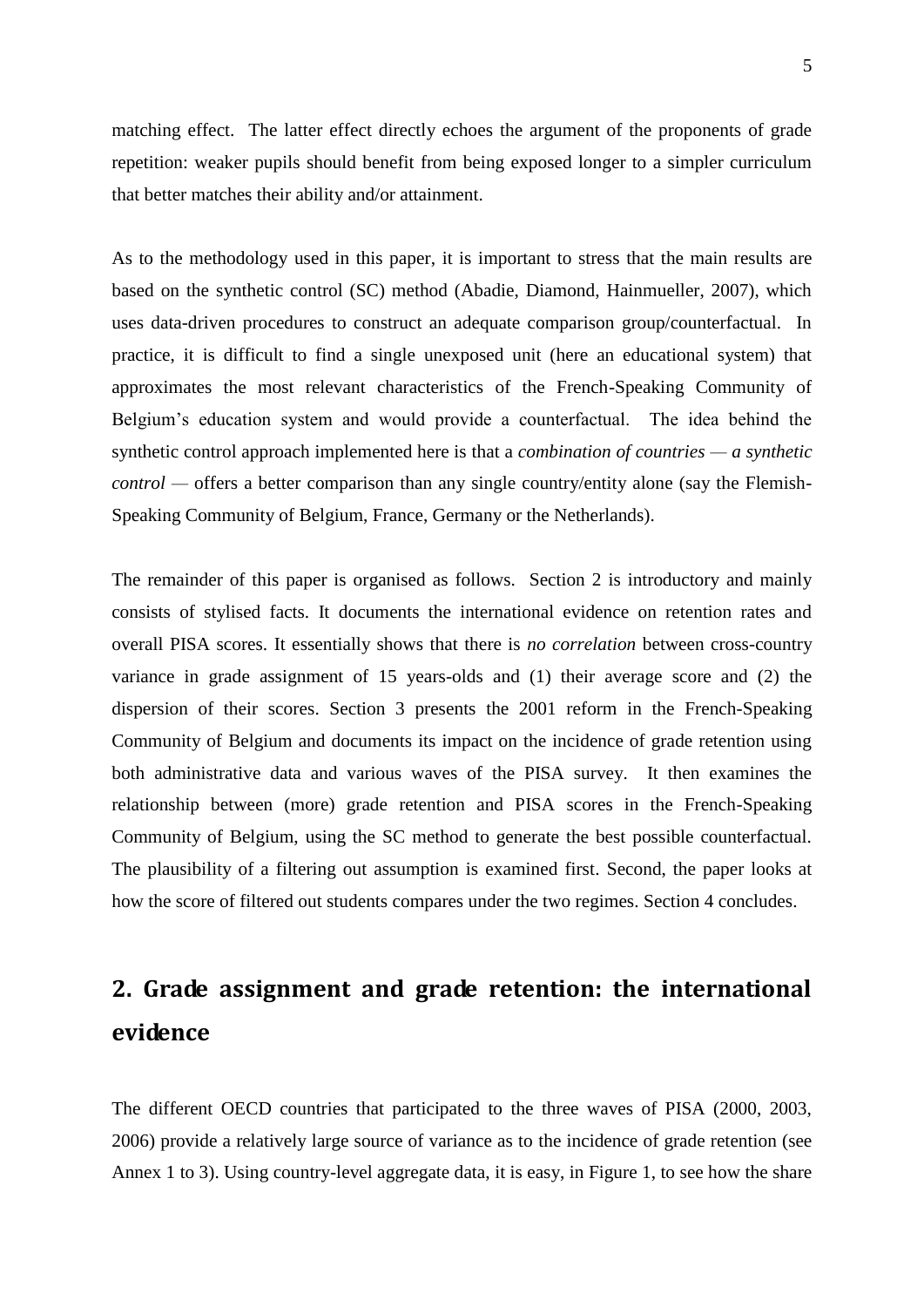6

of pupils attending the grade of reference<sup>7</sup> (our proxy for the intensity of grade retention)<sup>8</sup> relates to score. Figure 1 basically suggests an absence of correlation between the importance of grade retention (*i.e.* a leftward shift) and average score in math. Similar results are obtained for reading and science scores. Note incidentally that Figure 2 conveys the same information about the relationship between grade retention and standard deviation of PISA scores.

However, country-specific unknown factors may be systematically correlated with *i)* the (varying) propensity of countries to resort to grade retention and *ii)* scores. Under these circumstances the results of an analysis exploiting the inter-country variance are bound to be biased.

This is why it is worth focusing solely on the intra-(or *within-)* country variance. This is made possible by the availability of three consecutive waves of the PISA survey (2000, 2003 and 2006). Exploiting the country-level panel structure of PISA is thus possible to re-examine the relationship we are interested in. Descriptive results are displayed in Figure 3 and Figure 4. They tend to confirm the absence of relationship between the (within country) evolution of score from 2000 to 2006 and the changing proportion of pupils who attend Grade 10 at the age of 15.

The descriptive results on display in Figures 4  $\&$  5 are confirmed by the OLS estimation of equation [1] (Table 1). The latter uses the same data aggregated at country level. It includes country fixed effects to retain the within-country part of the variance. The list of controls includes a year trend -- that captures changes that are common to the whole group of countries sampled -- and a vector of socio-economic background variables (Table 1). Note finally that this model is estimated separately for each of the topics covered by PISA (Math, Science and Reading literacy).

 $\overline{7}$ Grade 10 in most countries, grade 9 otherwise. The grade of reference is identified as the most attended one among 15 year-olds who participated to PISA.

<sup>8</sup> Of course, differences could also be due to differences in entry school ages. In the case of Belgium, except in rare exceptions, pupils enter grade 1 during the calendar year they turn 6. The exact cut-off date is the 1<sup>st</sup> of January. All the pupils that have reached the age of 6 before that date must start grade 1 during the calendar year that ends on the  $1<sup>st</sup>$  of January.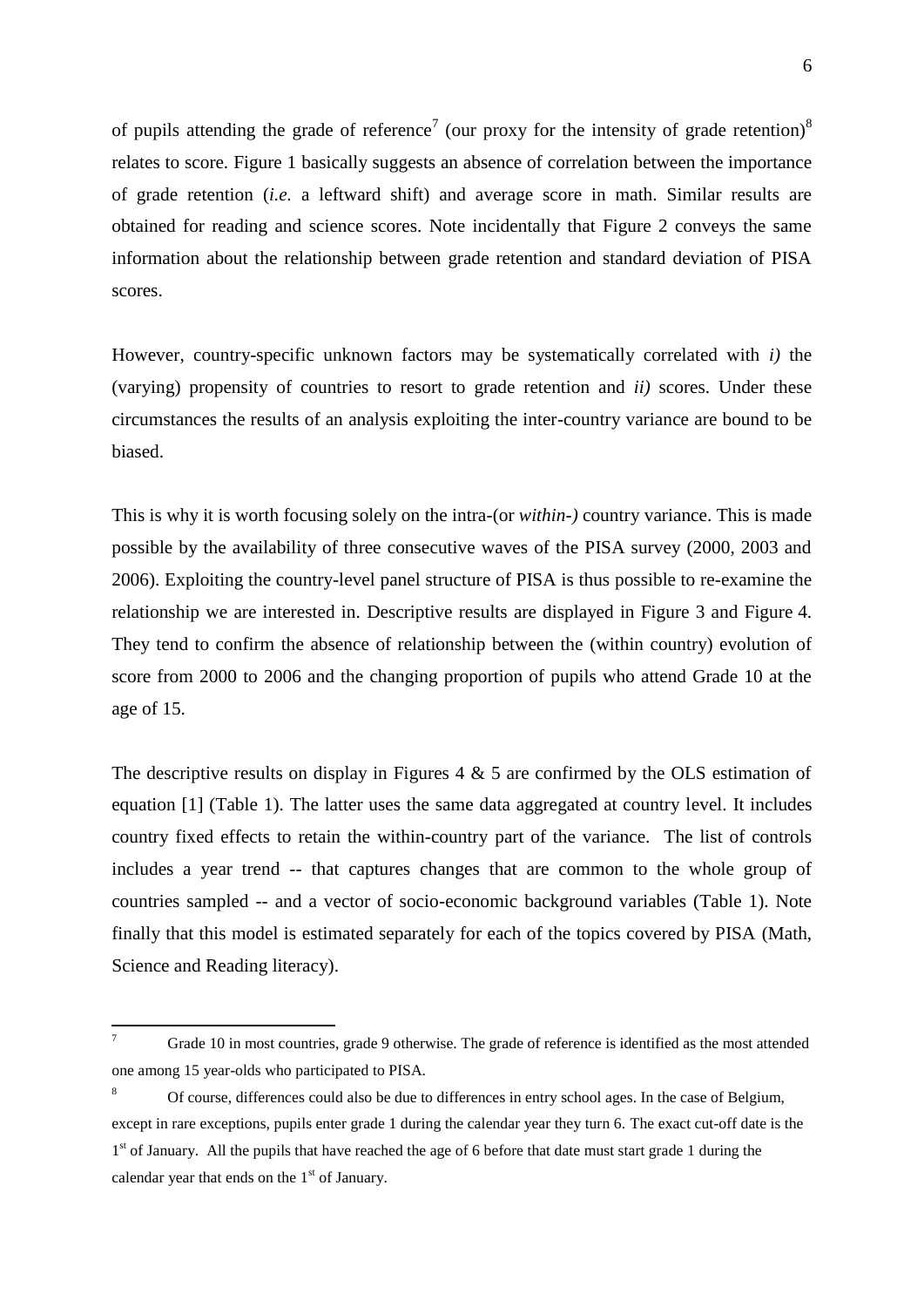$$
Y_{i,t} = \alpha + \beta SREFG_{i,t} + Z'_{i,t} \gamma + \delta YEAR + \eta_i + \varepsilon_{i,t}
$$
  
  $i=1,..., J$  and  $t=2000, 2003, 2006$  [1.]

where

- *Yi,t* is the average PISA score of country *i* during year *t*;

- *SREFG*<sub>*i*,t</sub> is the share of pupils attending the reference grade<sup>9</sup> in country *i* during year *t*;

*- YEAR<sup>t</sup>* is the year of observation capturing a trend that would be common to all countries ;

- *Z'i,t* is a vector of controls that include the average parental socio-economic background index and education attainment;

 $- \eta_i$  is the country *i* fixed effect;

- and  $\varepsilon_{i,t}$  a random error term centred on zero;

A major limitation however is that a *within* (country) restriction, as we imposed in the previous section (Figure 3  $\&$  4 or equation [1]), could prove insufficient to properly identify the effect on scores of the grade-assignment regime. Indeed, changes observed within a country over time may be driven by unobserved confounding factors that are correlated with scores, like a better economic environment (insufficiently or inadequately captured by the observables *Z)*. Thus, ideally the identification of the effects of grade retention requires not only an exogenous change in grade repetition, but also the existence of a counterfactual for comparison. This is why we now propose an analysis comparing the changes observed in the French Community to the changes observed in a control group.

 $\overline{9}$ Grade 10 in the French-Speaking Community of Belgium, like in most of the other countries considered here.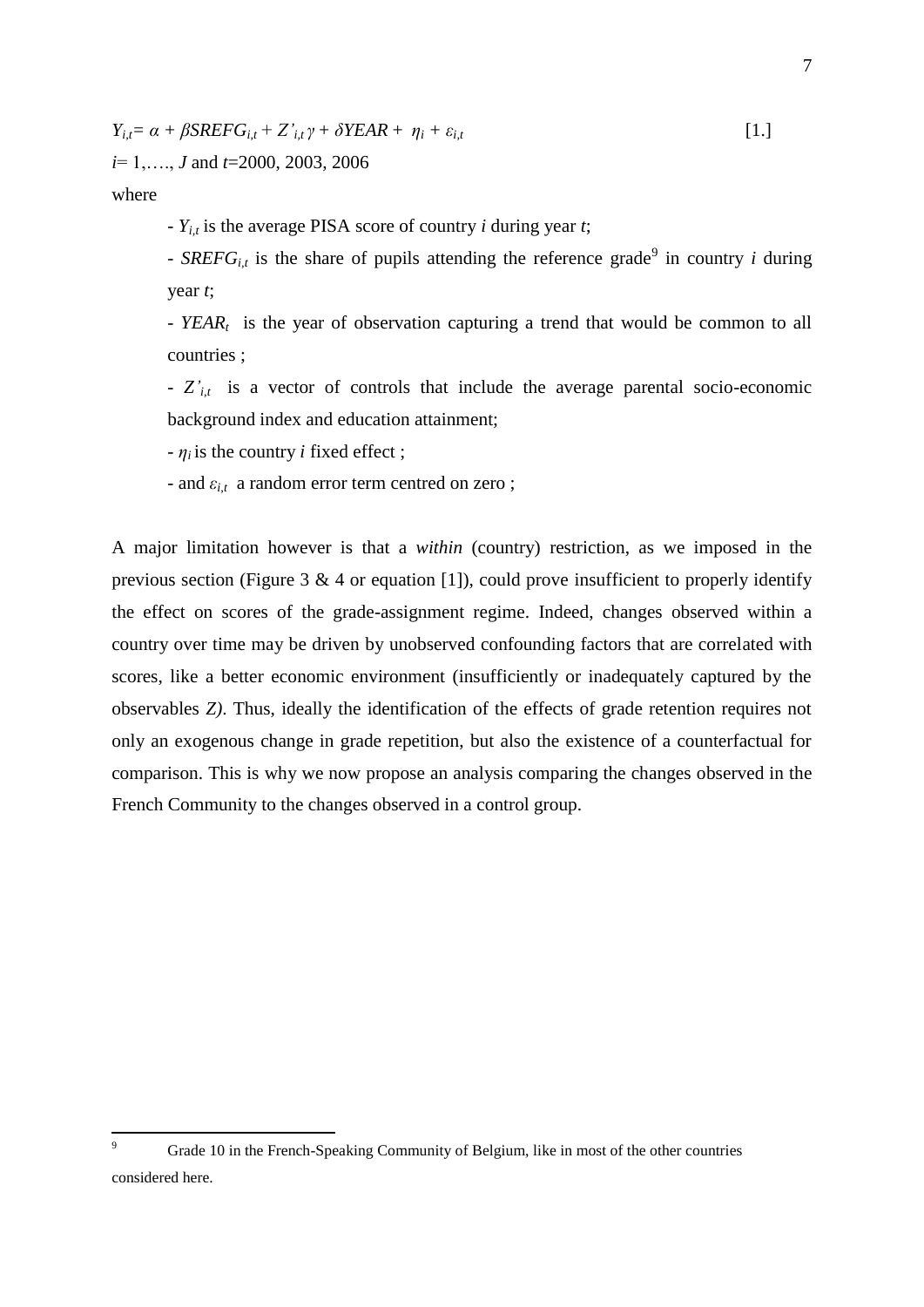

Figure  $1$  – Average score in math and share of pupils aged 15 attending reference grade<sup>a</sup>. Year 2006

a) Grade 10 in most countries, grade 9 otherwise. The grade of reference is identified as the most attended grade among 15 year-olds who participated to PISA.

ARG : Argentina ; AUS : Australia ; AUT : Austria ; AZE : Azerbaijan ; BFR : French-Speaking Community of Belgium; BFL: Flemish-Speaking Community of Belgium; BGR : Bulgaria ; BRA : Brazil; CAN : Canada; CHE : Switzerland; CHL : Chile COL : Colombia CZE : Czech Republic; DEU : Germany; DNK : Denmark; ESP : Spain EST : Estonia; FIN : Finland; FRA : France; GBR : United Kingdom; GRC : Greece; HKG : Hong Kong-China; HRV : Croatia; HUN : Hungary; IDN : Indonesia IRL : Ireland; ISL : Iceland; ISR : Israel; ITA : Italy JOR : Jordan; JPN : Japan KGZ : Kyrgyzstan; KOR : Korea LIE : Liechtenstein LTU : Lithuania LUX : Luxembourg; LVA : Latvia; MAC : Macao-China; MEX : Mexico; MNE : Montenegro; NLD : Netherlands; NOR : Norway; NZL : New Zealand; POL : Poland; PRT : Portugal QAT : Qatar; ROU : Romania; RUS : Russian Federation; SRB : Serbia; SVK : Slovak Republic; SVN : Slovenia SWE : Sweden; TAP : Chinese Taipei; THA : Thailand TUN : Tunisia; TUR : Turkey; URY : Uruguay; USA : United States. Source: PISA 2006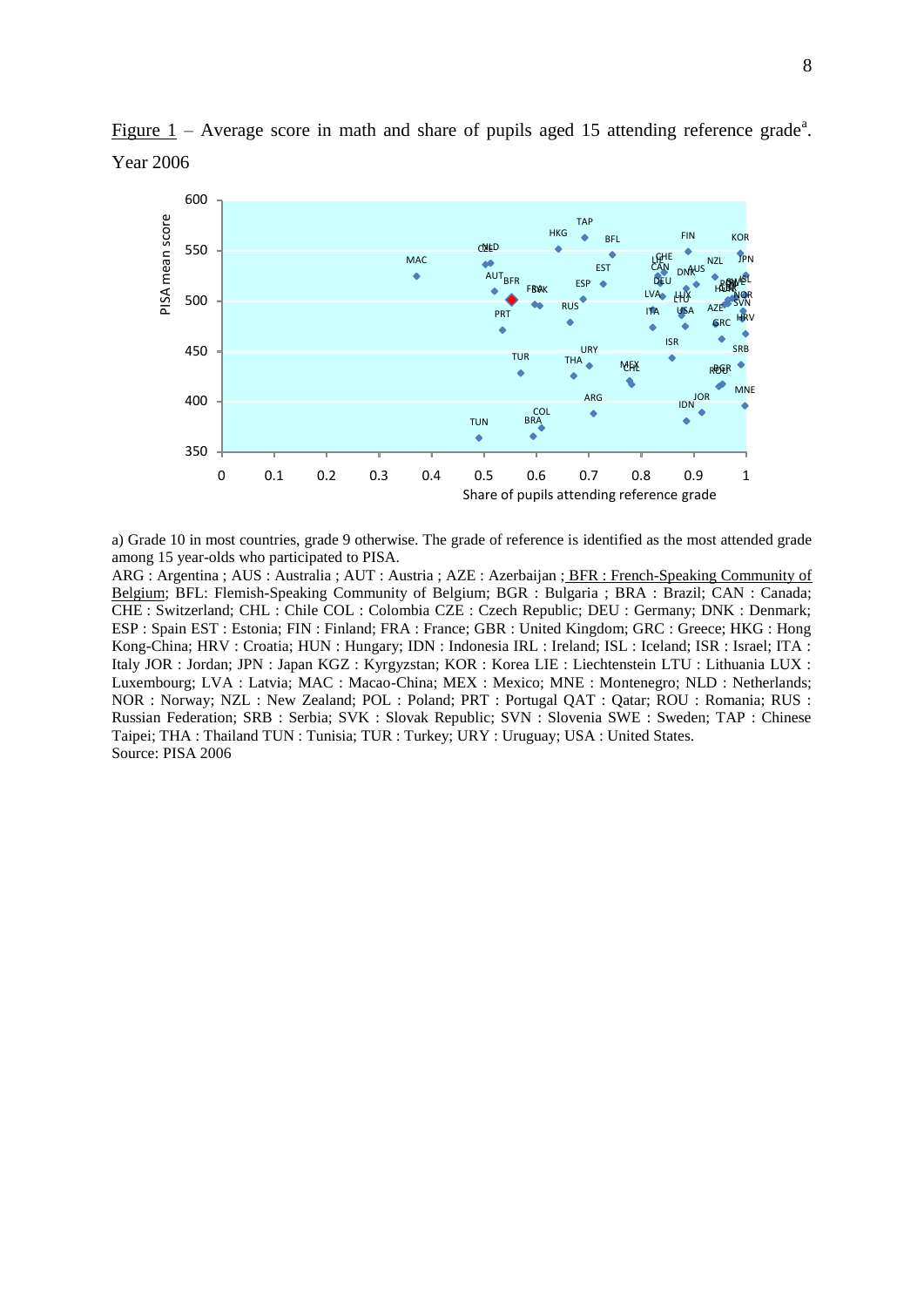

Figure 2 – Standard deviation of score in math and share of pupils aged 15 attending reference grade<sup>a</sup>. Year 2006

a) Grade 10 in most countries, grade 9 otherwise. The grade of reference is identified as the most attended grade among 15 year-olds who participated to PISA. *Source*: PISA 2006

Figure 3 – Within country change of the share of age 15 pupils attending reference grade and change of average score. Math.



*Source*: PISA 2000, 2003 and 2006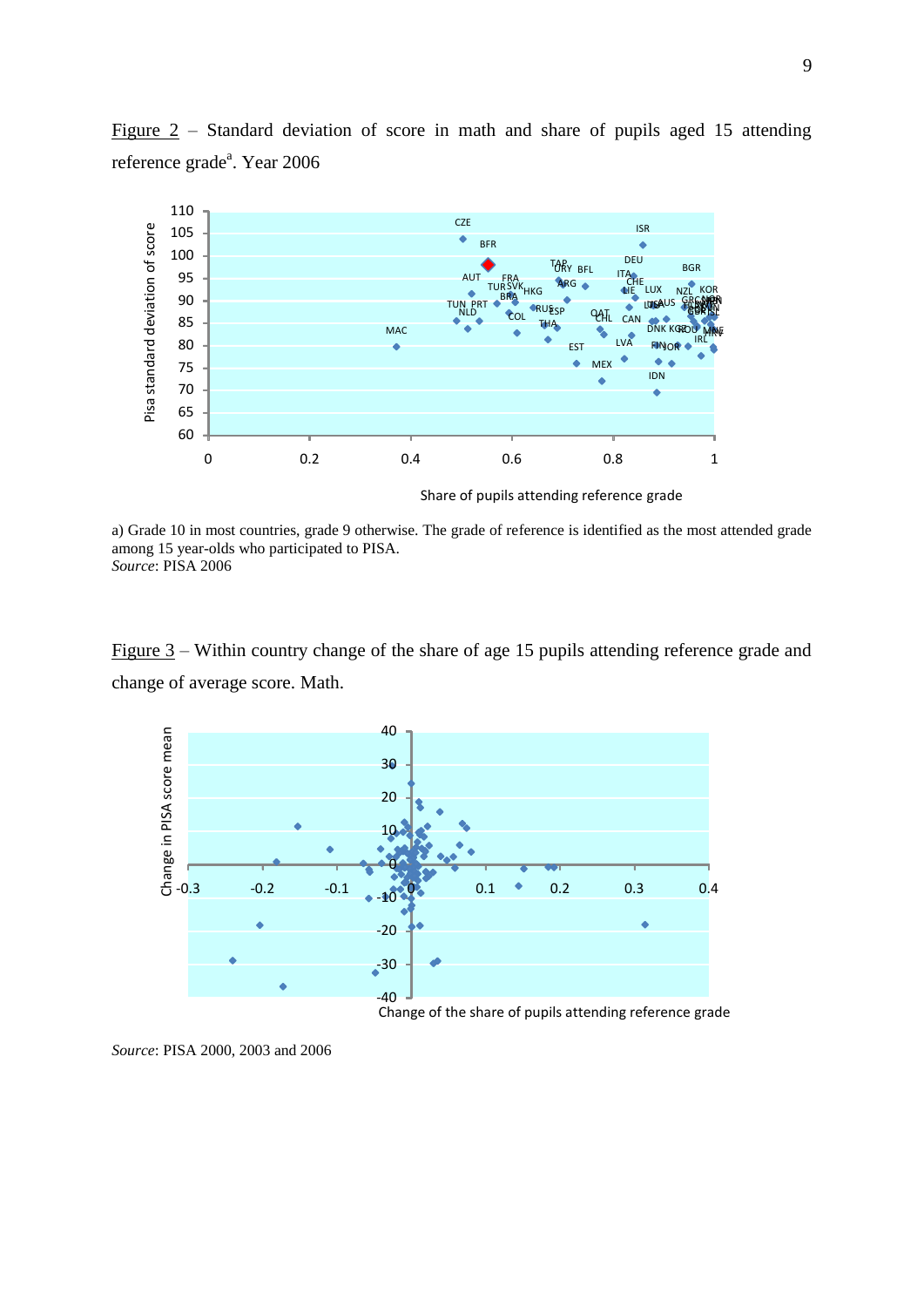

Figure  $4$  – Within country (statistically significant) change of the share of age 15 pupils attending reference grade and change of standard deviation of score. Math.

Change of the share of pupils attending reference grade

*Source*: PISA 2000, 2003 and 2006

|           |  |  |  |  |  | $Table 1$ – Shares of pupils in reference grade and PISA scores (OLS coefficients). Within |  |
|-----------|--|--|--|--|--|--------------------------------------------------------------------------------------------|--|
| analysis. |  |  |  |  |  |                                                                                            |  |

|                                                           |                    | Country<br>average score |                    | Country<br>standard deviation |                    |                    |  |  |
|-----------------------------------------------------------|--------------------|--------------------------|--------------------|-------------------------------|--------------------|--------------------|--|--|
| <b>Variable</b>                                           | math               | read                     | scie               | math                          | read               | scie               |  |  |
| Share of pupils attending<br>reference grade <sup>a</sup> | 0.15<br>$(-0.460)$ | $-0.10$<br>(0.792)       | $-0.12$<br>(0.575) | $-0.23$<br>(0.003)            | $-0.09$<br>(0.469) | $-0.16$<br>(0.038) |  |  |
| $R^2$                                                     | 0.97               | 0.86                     | 0.92               | 0.78                          | 0.62               | 0.74               |  |  |
| N obs                                                     | 132                | 129                      | 132                | 132                           | 129                | 132                |  |  |

P-values are between brackets Controls include country fixed effects, year, average highest parental socioeconomic index, average highest degree of father, average highest degree of mother.

a) Grade 10 in most countries, grade 9 otherwise. The grade of reference is identified as the most attended grade among 15 year-olds who participated to PISA.

*Source*: PISA 2000, 2003 and 2006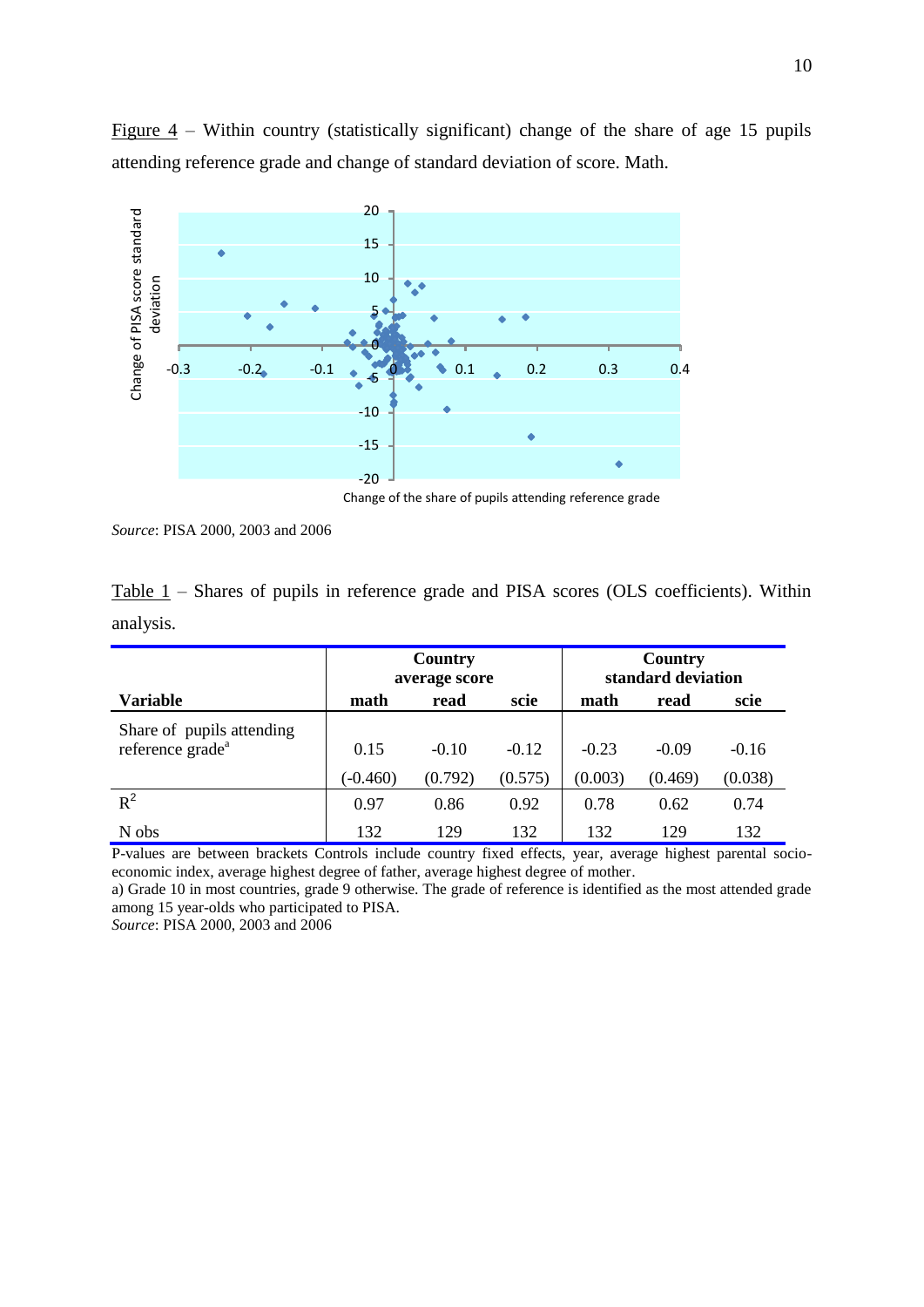### **3. Exploiting the French-Speaking Community reform**

# *3. 1. The 2001 reform in the French-Speaking Community of Belgium: a source of exogenous variation of grade retention*

Grade retention/retention and different-grade assignment of same-age pupils have existed for a long time in Belgium, and is particularly frequent in the French-Speaking Community (Figure 1).<sup>10</sup> The retention decision is based on the teachers' assessment of the pupil's ability of passing to a higher grade. There is no standardised test used across schools, nor is there a clearly defined threshold to determine whether a pupil should be retained or not. All pupils do take exams at the end of the school year, for each subject, and the retention decision is made after these exams have been taken.

Opponents to grade retention succeeded in 1995 in suppressing grade retention at the end of grade 7  $(1<sup>st</sup>$  year of secondary education). From 1995 to 2001 no grade retention was allowed at the end of grade 7  $(1<sup>st</sup>$  year of secondary education), a decision that translated into a sharp fall in the number of "repeaters" (Figure 5). During that period, grade retention sanctions could only be pronounced at the end of grade 8. Pupils could only possibly repeat grade 7 upon agreement between parents and teachers. This is why on Figure 5 one observes a persistence of grade retention at the end of grade 7 during the 1995-2001 period.

The proponents of grade retention made a successful comeback in September 2001, when the decision was taken<sup>11</sup> to re-establish the possibility to retain weak students in grade 7. In a few words, the 2001 reform was such that after the school year 2001-02 it became possible to repeat grade 7 or grade 8, although not both.<sup>12</sup> Administrative data (Figure 5) show that the

 $10\,$ Belgium is a federal state where the educational policy is split according to linguistic lines. Each linguistic community is in charge of its educational system. Only minor aspects of the educational policy (like the age of compulsory education) remain under federal jurisdiction

<sup>11</sup> *Décret relatif à l'organisation du premier degré de l'enseignement secondaire* D. 19-07-2001 M.B. 23-08-2001

<sup>&</sup>lt;sup>12</sup> Formally, the legislator insists on the fact that the reform's aim was not exactly to force the pupils to "repeat" the year, but to channel weaker students (who did not achieve satisfactory results at the end of grade 7 or at the end of grade 8) towards a "complementary" year. In practice, however, it amounts to imposing that these students take more time before moving to the upper grade.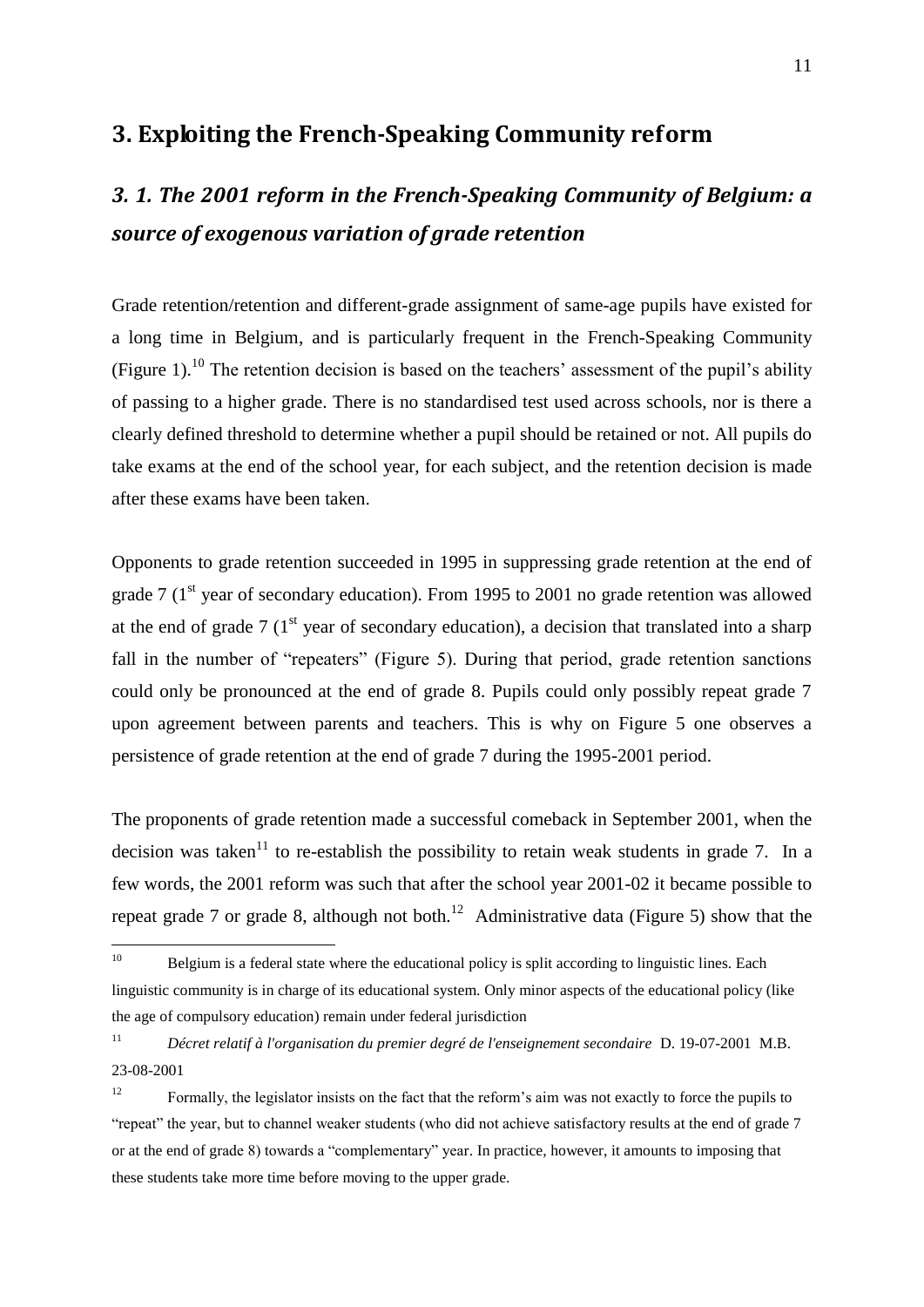number of pupils repeating grade 7 consequently rose sharply from the school year 2002-03 onwards. The same data also show that the total number of students repeating grade 7 or grade 8 is substantially higher after 2001, meaning that the 2001 reform generated an overall increase of the risk of being retained into a lower grade.

Thus, the 2001 reform enables us to compare a system with grade retention with a system with (almost) no grade retention in grade 7. Hereafter, we exploit the 2001 reform and investigate the medium-term<sup>13</sup> (causal) effects of the reform on the PISA scores.

Figure 5 – Incidence of grade retention at Grade7 and Grade 8. School year 1992-93 to 2003-04



*Source:* French-Speaking Community of Belgium, Ministry of Education.

 $13$ Remember that we look at age 15 scores to identify the effect of a decision that affected pupils when they were aged 12-13.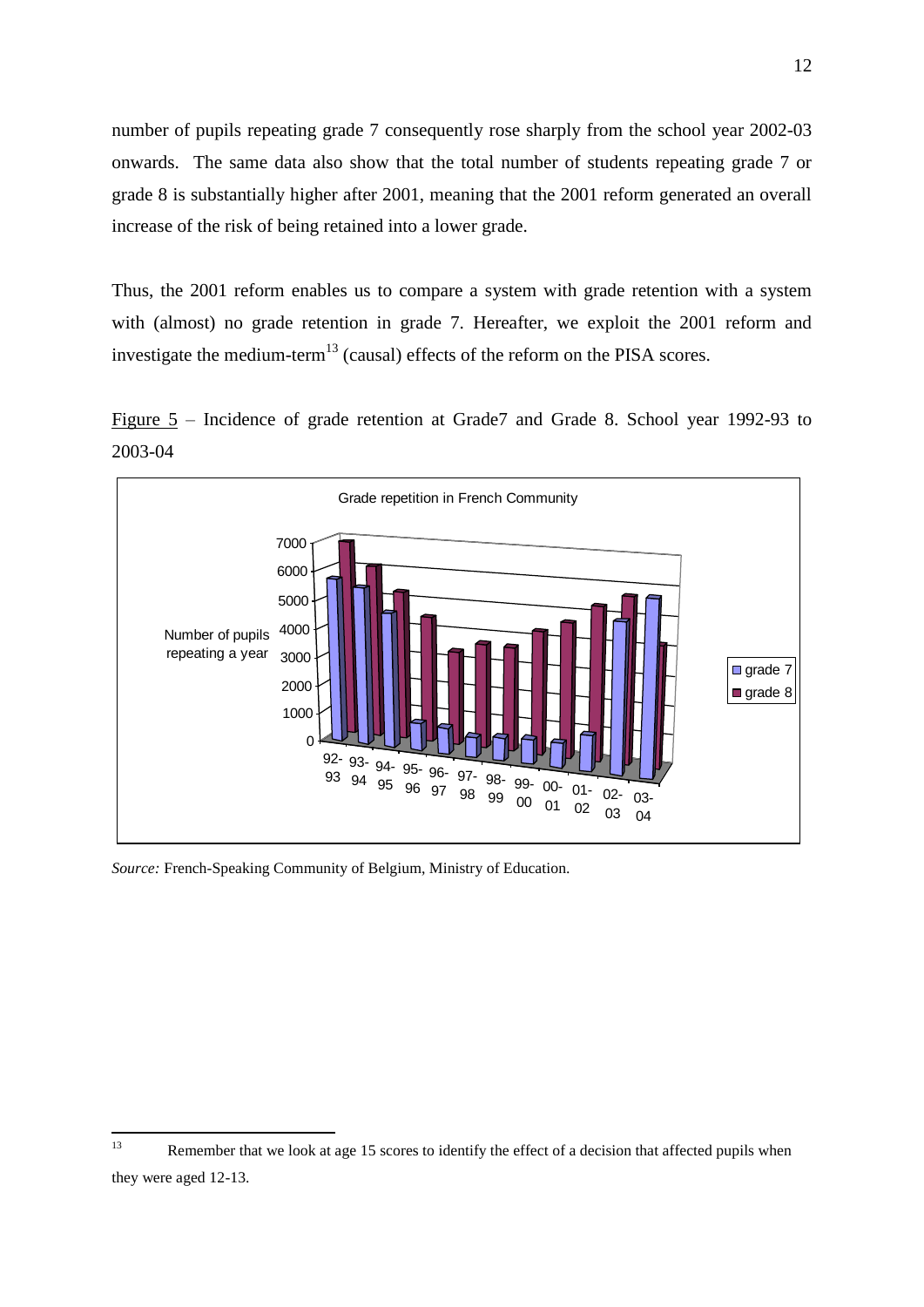#### *3.2. Using the Synthetic Control Method to generate a counterfactual*

To assess the effects of the reform, we use a *synthetic country* (SC) as a control (Abadie, Diamond, Hainmueller, 2007). The method generalizes the commonly used difference- indifference model. The SC method a priori uses all countries other than French-Speaking Belgium that participated in PISA as potential controls. The key idea is to identify a linear combination of the other *i*=2 to *J* countries —  $W=(w_2,...,w_J)$  such that  $w_i \ge 0$  and  $w_2 + ... + w_J = 1$  — that best reproduces the French-Speaking Community of Belgium (*i.e.* the treated entity) during the pre-reform period (*i.e.* 2000 and 2003), both in terms of average attainment *Y* and a list of observed controls *Z* that potentially affect attainment.<sup>14</sup> The identification of the effect of the reform is achieved by comparing the post-reform *observed* average attainment of pupils in *i*) the French-Speaking Community of Belgium  $Y<sub>l</sub>$  and *ii*) its synthetic equivalent  $Y_{SC} = \sum w_i Y_i$ , *i*=2 to *J*.

Annex 1 explains how this is done analytically and why the post-treatment (*i.e.* 2006) first difference between the treated and the synthetic control entities properly identifies the effect of treatment in the presence of unobserved time effects and country effects that are not randomly distributed.

### **i) PISA Evidence of more grade retention as a consequence of the 2001 reform**

Before turning to the implementation of this evaluation strategy, we need to complement the information highlighted in Figure 5 and check that the PISA data used here also contain robust evidence that the reform has generated some change in the French-Speaking community of Belgium in the likelihood of experiencing grade repetition.

Table 2 reports the distribution of pupils aged 15 according to their grade in French-Speaking Belgium and in the synthetic control entity. We see that in the French-Speaking Community

 $14$ <sup>14</sup> Our list of controls/predictors include student/teacher ratio, ratio of computers to school size, % of teachers with proper certification, mother education, father education, the highest parental socio-economic index (HISEI), and the share of pupils attending the reference grade prior to the reform.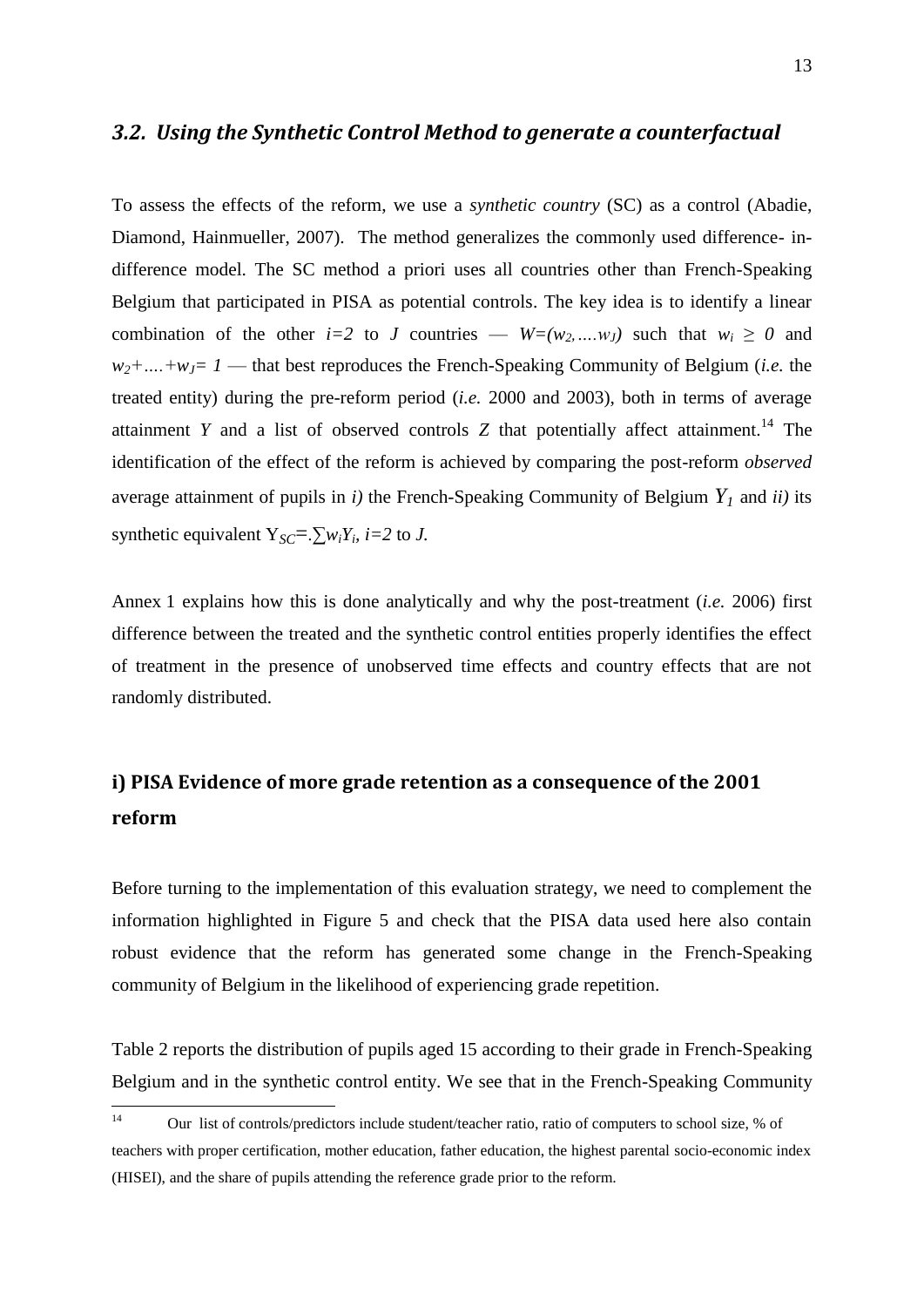of Belgium, *less* pupils aged 15 reached grade 10 in 2006 (*i.e.* after the reform) than in 2003 or 2000 (before the 2001 reform), and, symmetrically, that more pupils were below grade 10.

Frequencies reported in Table 2 are direct sign that more grade retention (with lasting effects) occurred in the French-Speaking Community of Belgium, as the only way to be at age 15 in grade 10 is to have a no-grade-retention record. In short, all this accords with the graderetention regime change introduced in the French-Speaking Community of Belgium in Sept. 2001.

Table 2 – Share of pupils aged 15 attending grade 10 *vs.* grade  $< 10$  (%) in the French-Speaking Community of Belgium

|      |      | <b>French-Speaking Community of Belgium</b> |
|------|------|---------------------------------------------|
| 2000 | 0.59 | $\beta_{00}$                                |
| 2003 | 0.59 | $\beta_{03}$                                |
| 2006 | 0.55 | $\beta_{06}$                                |

*Source:* Pisa 2000, 2003 and 2006

#### **ii) The screening-out test**

Grade retention to be justifiable should at least succeed in filtering out weaker students from passing to higher grades. That is, in order to provide any grounds to grade retention, one should at least be able to show that, conditional on grade, the distribution of scores under a "grade retention regime" is on average better than the distribution of scores under a "social" promotion regime".<sup>15</sup>

We will focus here on Grade 10 and use the SC method to generate the counterfactual. Estimated weights, for each of the models estimated here using the SC method, are reported in Annex 9, first Table.

 $15$ <sup>15</sup> Those who make it to grade 10 for instance should be, *ceteris paribus*, better than under the less selective regime.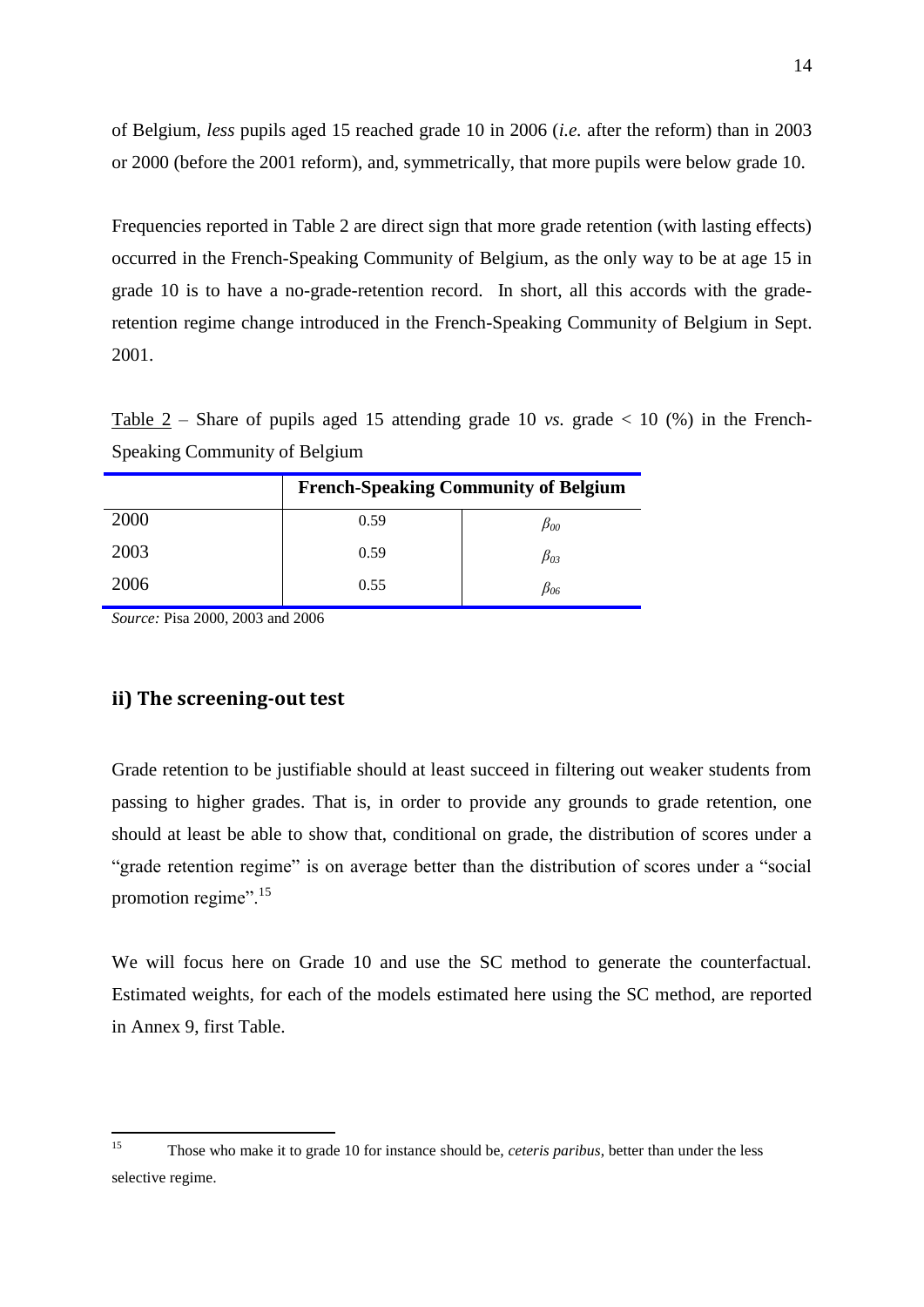Assume that they are (potentially) two categories of students attending grade 10. First, the non-delayed students, unaffected<sup>16</sup> by the grade-repetition regime change. These always attend grade10 at the age of 15. Let us note their average score *YND<sup>10</sup>* . The second group consists of the  $0 \lt u \lt l$  students directly affected by the reform (the "treated students" hereafter). Their average score in 2006 (in grade10) is *YT<sup>10</sup>* .

Assume further that  $Y_I^{10}$  is the post-reform *observed score average*<sup>17</sup> of grade 10 students from the French-Speaking Community of Belgium. It is solely driven by the attainment of non-delayed students.

$$
Y_l^{10} \equiv YND^{10} \tag{2.1}
$$

By comparison, the grade 10 score average in the synthetic French-Speaking Belgium estimated using the data-driven SC procedure exposed above — should be a linear combination of  $i$ ) the score of non-delayed/non-treated students and  $ii$ ) that of "treated" students (those who reached grade10 at the age of 15 thanks to a less stringent graderepetition regime before the implementation of the 2001 reform). Note that  $\pi$  — the fraction of the cohort that has been "treated" normalised by the size of grade10 in 2006 ( $\beta_{06}$ ) to properly capture the weight of the treated in the 2006 grade 10 average — can be estimated using Table 2 figures [(58.68-55.32)/(55.32)=0.0608]. It is about 6.8 %

$$
Y_{SC}^{10} \equiv (1-\pi)YND^{10} + \pi YT^{10}
$$
  
where  $\pi = \mu/\beta_{06}$  and  $\mu = \beta_{03} - \beta_{06}$  as reported in Table 2

Now, turning to grade 10 score average differences, using [2] and [3] we get:

$$
Y_I^{10} - Y_{SC}^{10} = YND^{10} - (1 - \pi)YND^{10} - \pi YT^{10}
$$
 [4.]

<sup>17</sup> All results presented hereafter use students' average scores (*i.e.* the unweighted average of their math, science and reading PISA scores).

<sup>16</sup> We leave aside spillover effects.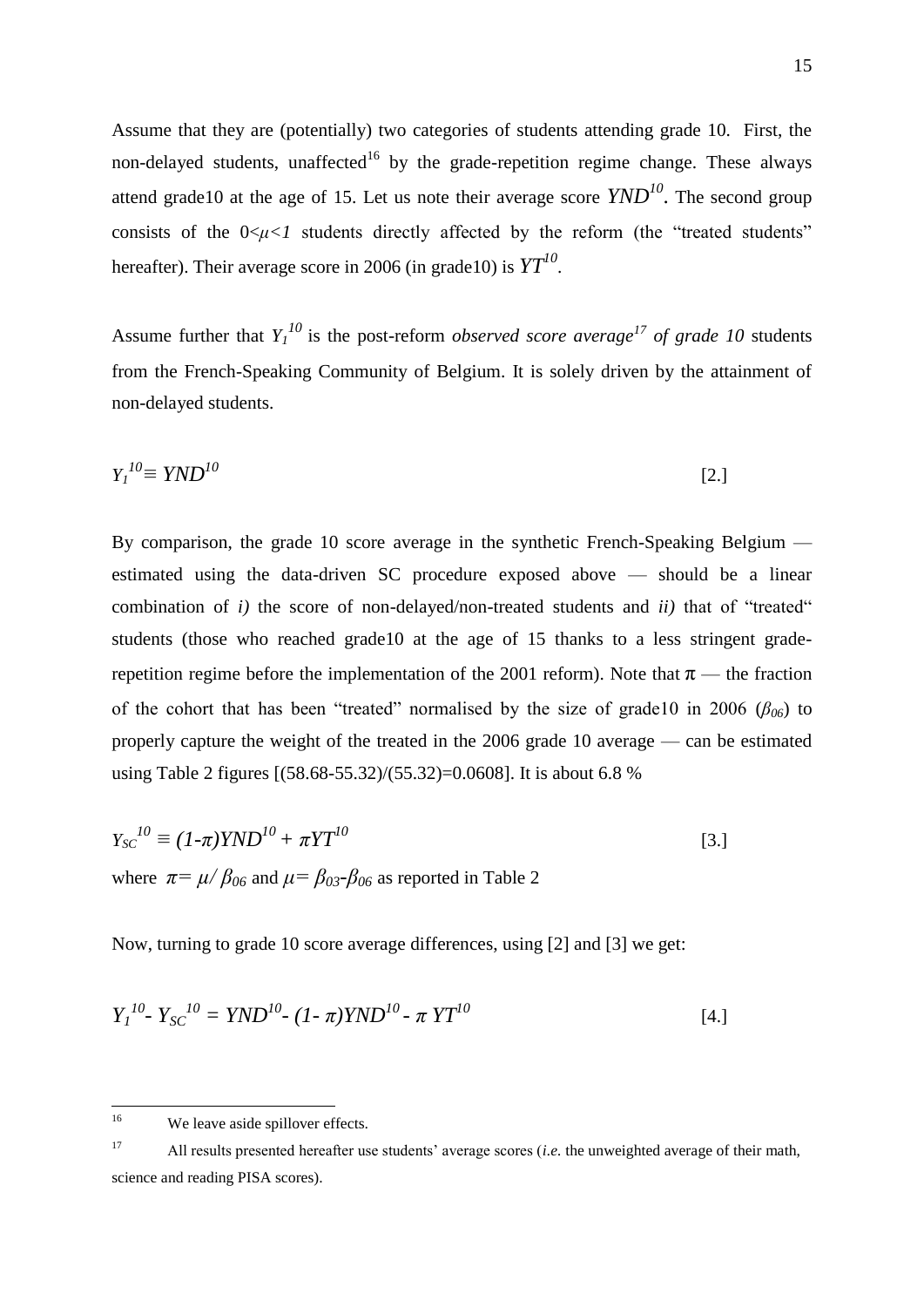or equivalently,

$$
Y_1^{10} - Y_{SC}^{10} = \pi (YND^{10} - YT^{10})
$$
  
where  $\pi = \mu / \beta_{00}$  [5.]

The estimation of the left-hand part of expression [5] gives a direct indication of the score gap between the treated and the non-treated students. If  $Y_I^{10}$ -  $Y_{SC}^{10}$  is significantly positive then one can conclude that score of the treated/"socially promoted" students was below those who usually attend grade 10 at the age of 15. In that case, it can be inferred that the reform properly managed to filter out weaker students (those who presumably could benefit from a less demanding curriculum or extra time).

An important restriction is that [5] provides an estimate of the *π*-*weighted* relative performance of treated students within grade 10. Hence, it is likely that the 1.71 gap reported on the first line of Table 3 *underestimates* the actual score gap. A short-cut strategy to cope with this bias consists of "dividing"  $Y_I^{10}$ -  $Y_{SC}^{10}$  by  $\pi=0.061$ . This rapid transformation suggests a positive score gap of 28 points.<sup>18</sup>

But the 1.71 points estimate on the first line of Table 4 is so uncertain (*i.e.* p-value= 0.40) that there could be no effect at all, or even a positive one. Further econometric analysis is highly desirable to test the plausibility of that result.

Our strategy in that respect is simple. It consists of incrementally eliminating the upper percentiles of the grade 10 distribution of scores (Figure 6) to increase the (relative) weight of treated students in the comparison. The crucial assumption is that treated students must be concentrated just at the bottom of the grade 10 distribution.

Formally, we estimate:

 $\frac{1}{18}$ 

$$
Y_I^{10} - Y_{SC}^{10} \left( \left( Y^{10} \le \theta^h \text{ perc.} \right) = \pi(\theta) \left( Y T^{<10} - Y T^{10} \right) \right) \tag{6.1}
$$

Pisa scores have an (international) average of 500 and a standard deviation of 100.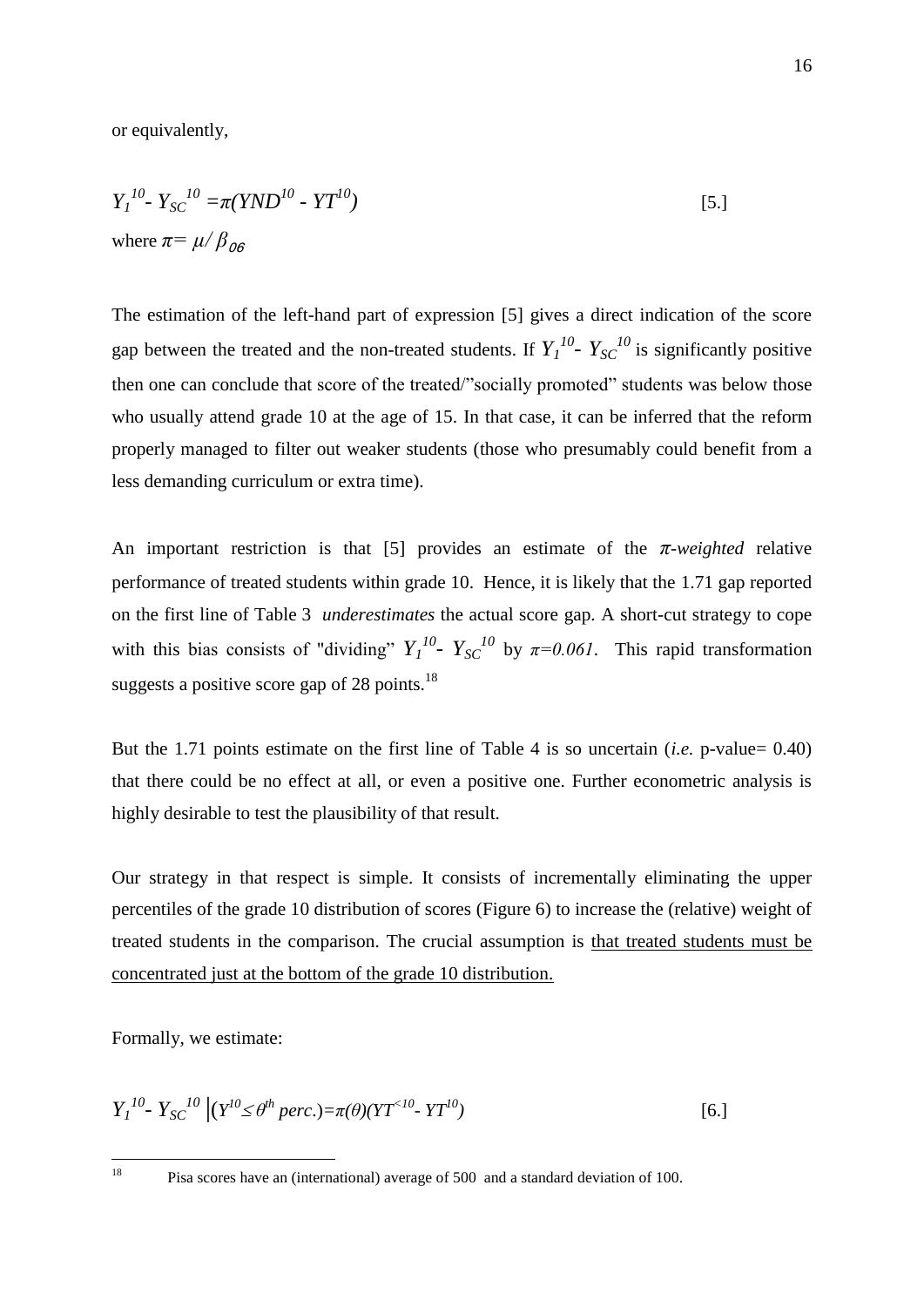*- θ* ranging from 90 to 10.

 $-\pi(\theta) = \mu/\theta \beta_{\theta}$  assuming all treated pupils belong to the retained percentiles

Results are reported in Table 3. They contain statistically significant evidence<sup>19</sup> that  $YND^{10}$  >  $YT^{10}$  and thus that more grade repetition after the Sept. 2001 reform has primarily led to the retention of students who had PISA scores inferior to the grade 10 average.

Figure  $6$  – Increasing the chances of identifying the sorted-out students: eliminating the upper end of the Grade 10 score distribution.<sup>20</sup>



<sup>19</sup> See Annex 5 for a presentation of inference analysis/hypothesis testing with SC.

<sup>&</sup>lt;sup>20</sup> The actual score distribution is reported in Annex 6.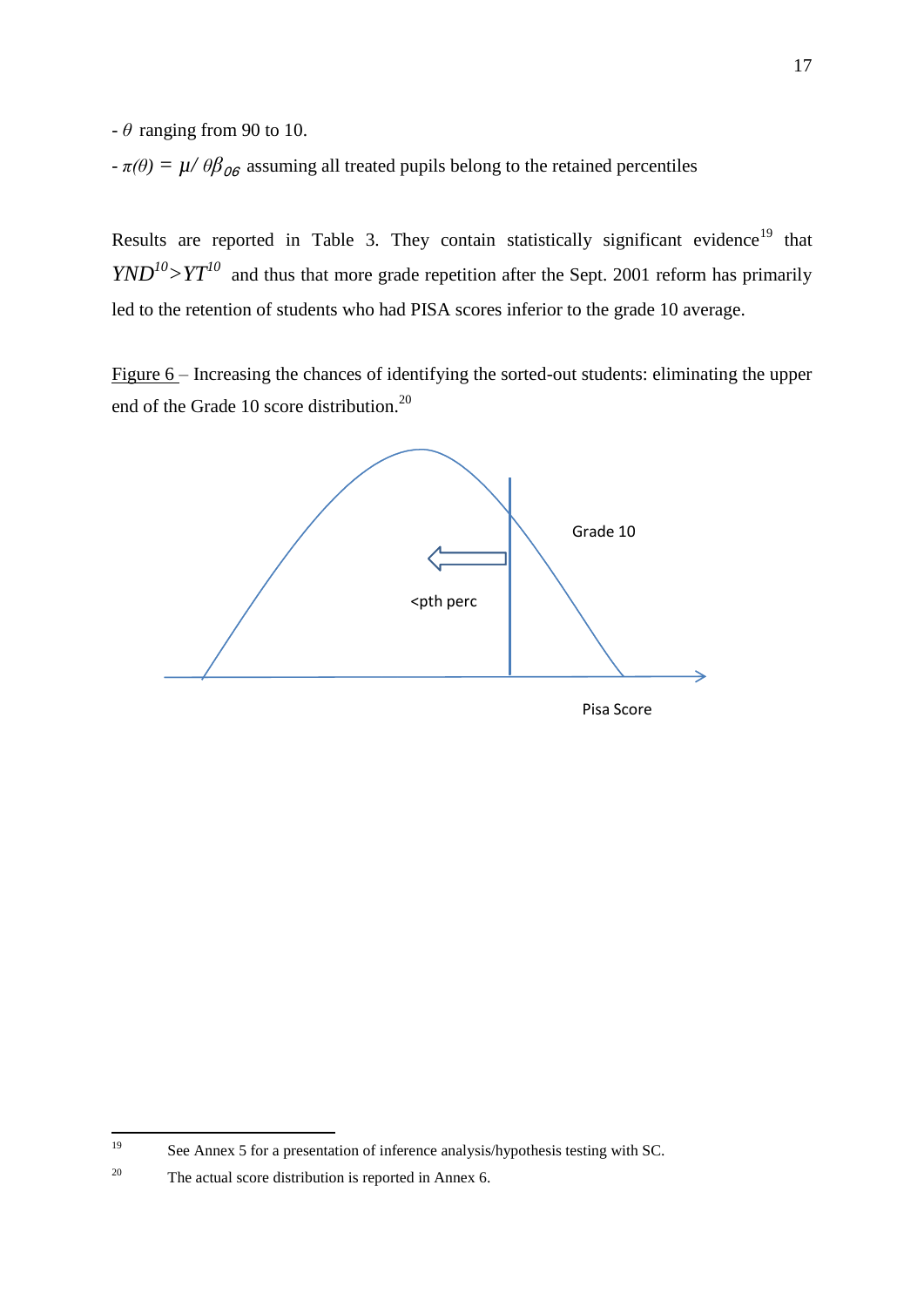| $SC$ <sub>_equ</sub> | Y French<br><b>Speaking Belgium</b> | $Y$ _synthetic | Y dif      | <b>Probt</b> | $\pi$ | $\theta$ | $\pi(\theta) = \mu/\theta$ | Y diff/ $\pi(\theta)$ |
|----------------------|-------------------------------------|----------------|------------|--------------|-------|----------|----------------------------|-----------------------|
| All obs              | 541.66                              | 539.93         | 1.73       | 0.4084       | 0.061 | 1.00     | 0.061                      | 28.48                 |
| 1 < p90              | 528.76                              | 528.02         | 0.74       | 0.5431       |       | 0.90     | 0.068                      | 10.98                 |
| 1 < p80              | 517.50                              | 507.20         | $10.30***$ | 0.0000       |       | 0.80     | 0.076                      | 135.41                |
| 1 < p70              | 506.19                              | 502.26         | $3.93**$   | 0.0200       |       | 0.70     | 0.087                      | 45.21                 |
| 1 < p60              | 494.15                              | 486.87         | $7.28***$  | 0.0001       |       | 0.60     | 0.101                      | 71.79                 |
| $1 < = p50$          | 481.38                              | 477.18         | $4.20**$   | 0.0132       |       | 0.50     | 0.122                      | 34.52                 |
| 1 < p40              | 466.97                              | 456.29         | $10.68**$  | 0.0000       |       | 0.40     | 0.152                      | 70.21                 |
| $1 \le p30$          | 449.92                              | 438.77         | $11.15***$ | 0.0000       |       | 0.30     | 0.203                      | 54.97                 |
| 1 < p20              | 427.71                              | 422.00         | $5.70**$   | 0.0127       |       | 0.20     | 0.304                      | 18.74                 |
| 1 < p10              | 394.68                              | 397.97         | $-3.29$    | 0.3477       |       | 0.10     | 0.608                      | $-5.40$               |

Table 3 – Grade 10 change of attainment between French-Speaking Belgium and synthetic French-Speaking Belgium as an estimate of the treated vs non-treated student gap. Year 2006<sup>\$</sup>

*Source*: PISA 2000, 2003 and 2006

\*\*\* Significant at 1%, \*\*significant at 5%, \* significant at 1%

<sup>\$</sup> Score comparisons for the year 2000 to 2006 for a selection of estimated models are on display in Appendix 7, whereas Annex 8 displays the comparison of predictor/control variables.

#### **iii) How do filtered-out students fare?**

Do the filtered out students achieve better/worse when they repeat (and attend a lower grade) than when they are "socially promoted" (and attend the reference grade 10)? An answer to that question can be provided by comparing French-Speaking Belgium's overall (*i.e.* all grades pooled) score average to its synthetic counterfactual. $^{21}$ 

Assume now that they are three categories of students forming the public of both grade 10 and grade $<10$ . First, the non-delayed students, unaffected<sup>22</sup> by the grade repetition regime change. These always attend grade10 at the age of 15. Keep noting their average score *YND*<sup>10</sup>. Another group — also unaffected by the regime change — consists of the delayed students always attending grade <10. Their score is noted  $YD<sup>{10}</sup>$ . The third group consists of the  $\mu$  students directly affected by the reform (again, the "treated students"). Their average score in grade<10 in 2006 after the reform is *YT<10* .

 $\frac{1}{21}$ The computed weights used to build synthetic controls are presented in Annex 9.

<sup>&</sup>lt;sup>22</sup> Again, we leave aside spillover effects.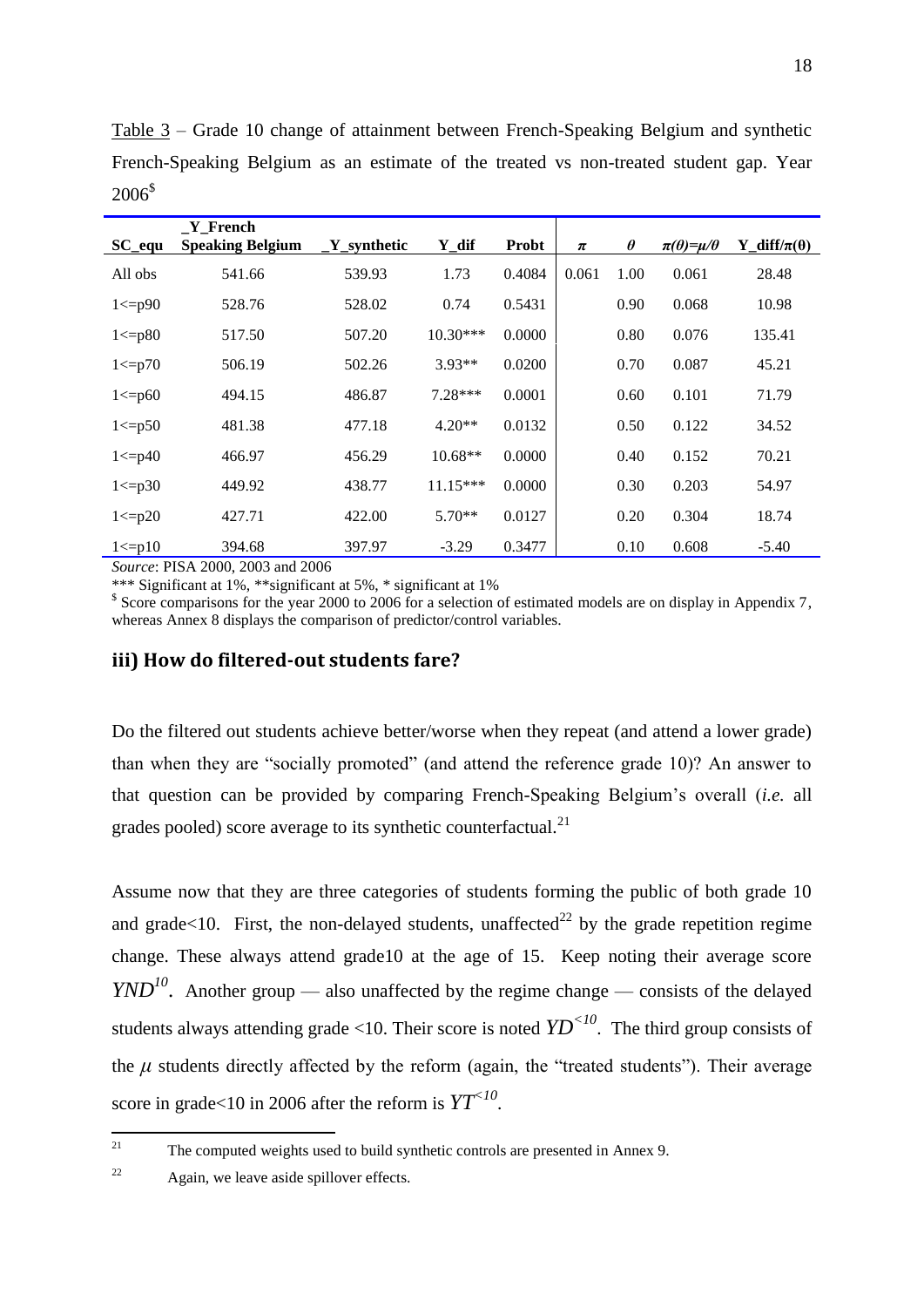$$
Y_I \equiv \alpha_0 YND^{10} + (1-\alpha)YD^{10} + \mu YT^{10}
$$
  
\nwith  $\alpha_{0+} \mu = \alpha$  [7.]

The synthetic counterfactual — corresponding to the case where, due to the absence of the equivalent of the 2001 reform,  $\mu$  students are in grade 10 —, writes;

$$
Y1_{SC} \equiv \alpha_0 YND^{10} + \mu YT^{10} + (1-\alpha)YD^{<10}
$$
  
\nwith  $\alpha_0 + \mu = \alpha$  [8.]

The difference between these two observed averages [7],[8] is equal to

$$
Y1 - Y1_{SC} = \mu (YT<10 - YT10)
$$
  
with  $0 < \mu < < 1$ .

The first line of Table 4 reports estimates of [9]. They suggest a minor attainment decrease (*Y\_dif*) of about -0.29 points which appears totally insignificant from a statistical point of view. But again, these results consist of averages that are computed with the scores of all pupils. They implicitly (and wrongly) assume that all pupils have been "treated".

Turning back to the frequencies of Table 2, it is more likely that only a small fraction of the cohort that has been directly<sup>23</sup> "treated" ( $\mu = \beta_0 - \beta_1 = 0.586 - 0.553 = 0.0336$ ): about 3.4%. Hence, average-based comparisons of the kind reported in Table 3 — and also in previous sections — are unlikely to properly reveal the true magnitude of treatment on those who have really been treated.

 $23$ We leave aside spillover effects.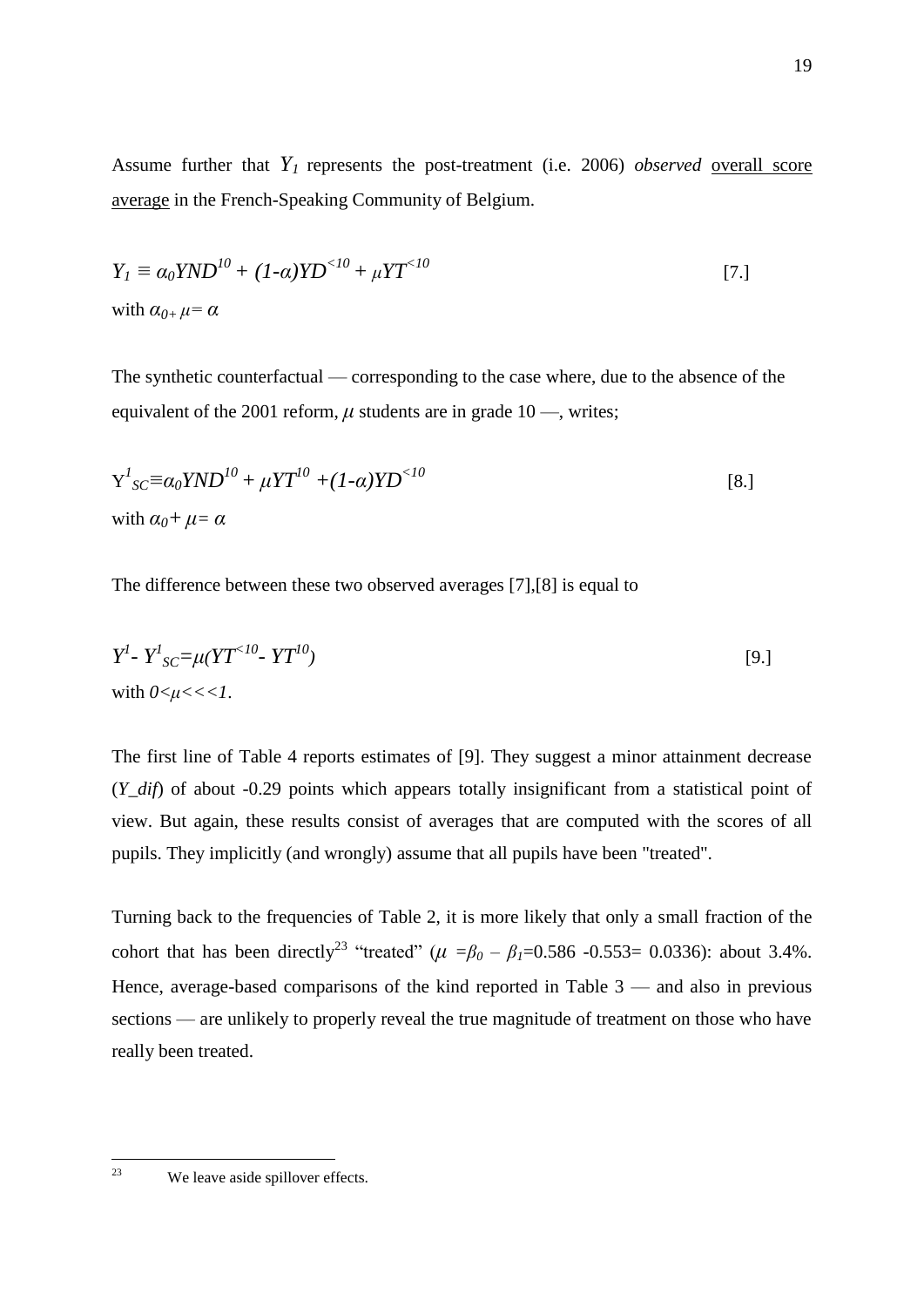To cope with this problem, we follow a strategy that is similar to the one used just above. It consists of incrementally eliminating the upper (and lower) percentiles of the distribution of scores within each grade (Figure  $7)^{24}$  to lift the (relative) weight of treated students in the averages that are compared with the SC method. The crucial assumption is now that the ―treated‖ students must be concentrated above and below the grade<10/grade10 cut-off zone.

Figure 7 – Increasing the chances of identifying the treated students: eliminating upper and lower parts of the grade-specific score distribution



If for instance one eliminates from the SC computation the students that are above (below) the 90-th (10-th) percentile of grade 10 (grade  $(10)$  (meaning that we retain  $\theta$ =90% of the initial overall sample**)**, we should *a priori* increase the weight of the treated students in the comparison of averages.

$$
Y_{1} - Y_{SC} | (y^{<10}>10^{th} \text{ perc. or } y^{10} \le 90^{th} \text{ perc.}) = \mu(0.9)(YT^{<10} - YY^{10})
$$
 [10.]  
where  $\mu(0.9) = \mu * 1/0.9$  assuming all treated pupils belong to the kept percentiles

The second line of Table 4 contains the results when one estimates the left-hand part of [9]. They suggest a -1.02 (non-weighted) effect that is not statistically significant. When divided

 $24$ 

Actual score distribution by grade is in Annexe 5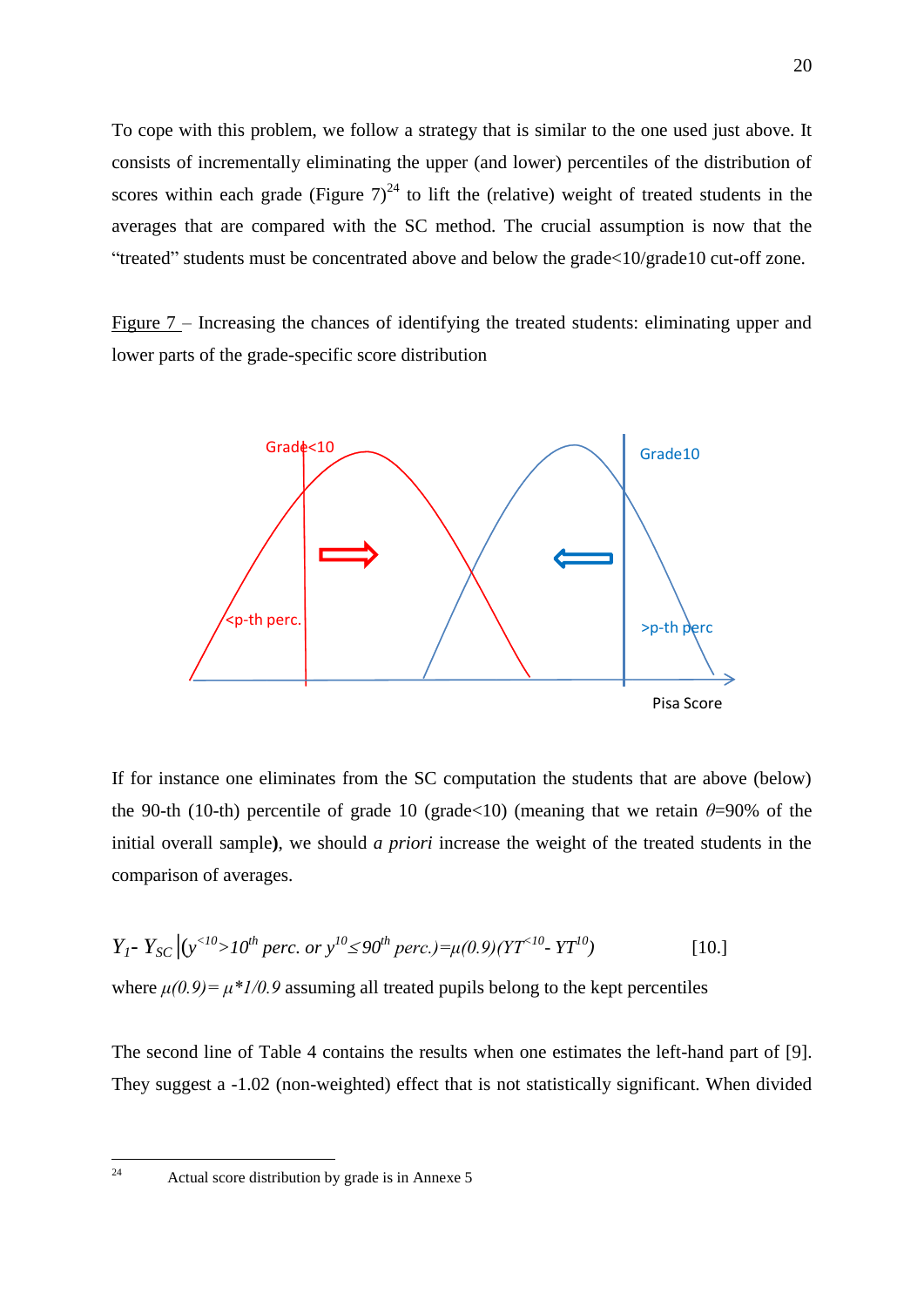by the weighing factor  $\mu(0.9)$  the estimate is -27 points, which suggest that the reform has led to lower scores for the treated students. But again this result is not statistically significant.

The rest of Table 4 presents our estimates when one eliminates 20%, 30%, 40% … up to 90% of the initial sample to focus on the observations concentrated below and above the cut-off point where, presumably, treated students should be concentrated.

$$
Y_{I} - Y_{SC} | (y^{<10}>100 - \theta^{th} \text{ perc. or } y^{10} \le \theta^{th} \text{ perc.}) = \mu(\theta) (YT^{<10} - YT^{10})
$$
 [11.]

where  $\mu(\theta) = \mu^* I/\theta$  assuming all treated pupils belong to the retained percentiles

Basically, results remain unchanged. The sign of the estimates change from negative to positive. What is more, all estimates are statistically non significant. The tentative conclusion is thus that the 2001 reform has had no effect on the score of filtered-out students.

This is not necessarily surprising. Recall there are two opposite mechanisms which could affect the score of students when they are moved from grade 10 to grade<10 (or vice versa): First, a (negative) curriculum effect implying that being the grade<10 curriculum is poorer than the one taught in grade 10. Second, a (positive) ability/curriculum matching effect implying that the weakest students attending grade 10 before the 2001 reform could be those who struggle to grasp the material of a more advanced curriculum, thereby benefiting from being retained in grade <10 where there are exposed to a curriculum that better matches their capabilities.

Since the reform of 2001 lead to reallocation of pupils from grade 10 to below, one would expect a negative difference in means due to a curriculum effect. But our results suggest that this has probably been compensated by improvements due to a better ability/curriculum match.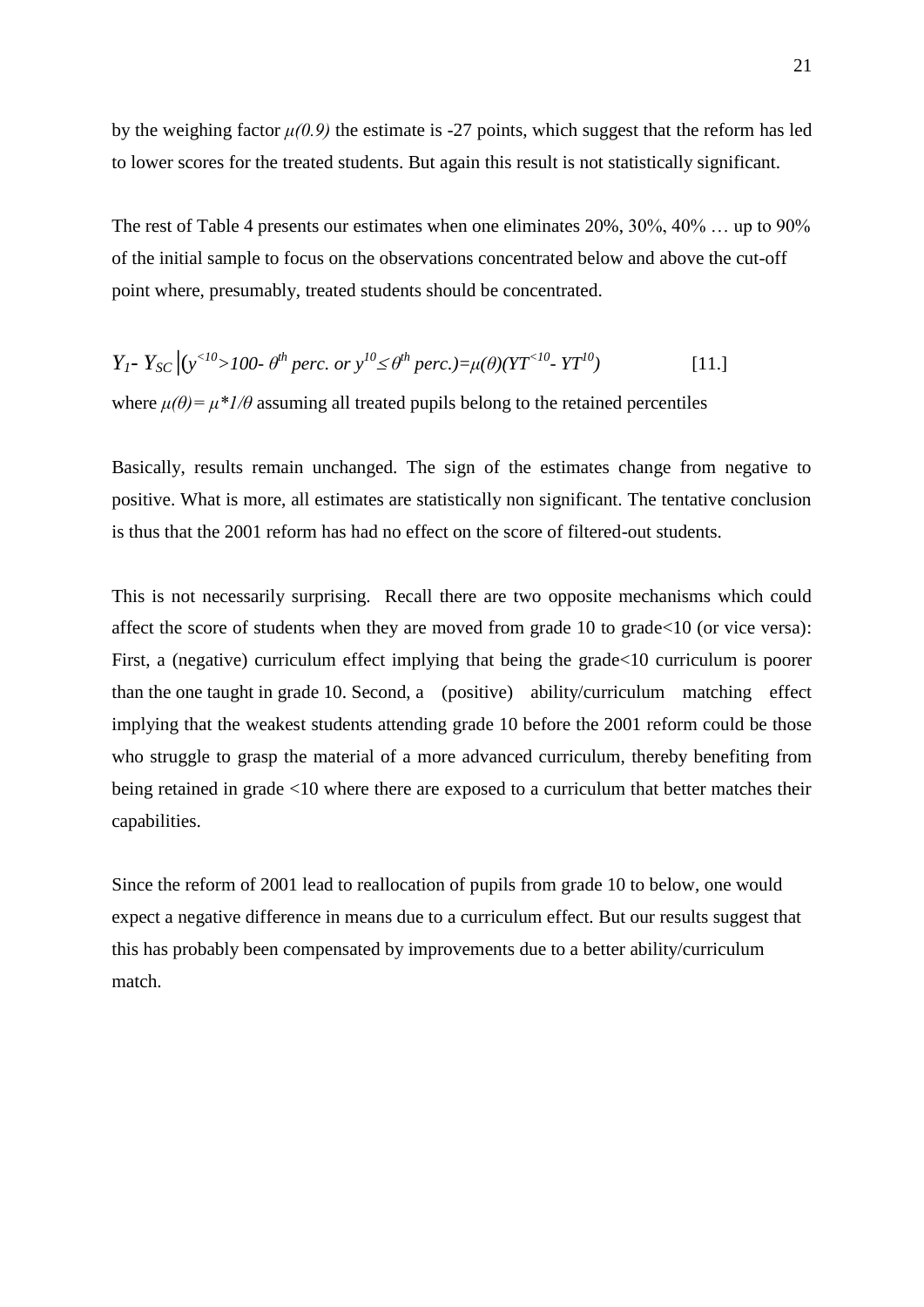| <b>Equation</b> | Y French<br><b>Speaking</b><br><b>Belgium</b> | $\mathbf{Y}_{-}$<br>synthetic | Y dif   | p-value | $\mu$ | $\theta$ | $\mu(\theta) = \mu/\theta$ | $diff/\mu(\theta)$<br>Y |
|-----------------|-----------------------------------------------|-------------------------------|---------|---------|-------|----------|----------------------------|-------------------------|
|                 |                                               |                               |         |         |       |          |                            |                         |
| All obs.        | 493.40                                        | 493.70                        | $-0.29$ | 0.8537  | 0.034 | 1        | 0.034                      | $-8.67$                 |
| $>p10<=p90$     | 499.97                                        | 500.98                        | $-1.02$ | 0.5056  |       | 0.9      | 0.037                      | $-27.18$                |
| $>p20 \le p80$  | 500.48                                        | 497.94                        | 2.54    | 0.0915  |       | 0.8      | 0.042                      | 60.31                   |
| $>p30=$ $p70$   | 500.59                                        | 502.29                        | $-1.70$ | 0.3039  |       | 0.7      | 0.048                      | $-35.33$                |
| $>p40 \le p60$  | 500.42                                        | 503.02                        | $-2.59$ | 0.1583  |       | 0.6      | 0.056                      | $-46.18$                |
| $>p50 \le p50$  | 500.61                                        | 503.51                        | $-2.90$ | 0.1692  |       | 0.5      | 0.067                      | $-43.01$                |
| $>p60 \leq p40$ | 501.34                                        | 503.09                        | $-1.75$ | 0.5013  |       | 0.4      | 0.084                      | $-20.81$                |
| $>p70 \le p30$  | 503.03                                        | 504.21                        | $-1.18$ | 0.7101  |       | 0.3      | 0.112                      | $-10.52$                |
| $>p80 \le p20$  | 507.91                                        | 504.32                        | 3.59    | 0.3660  |       | 0.2      | 0.168                      | 21.34                   |
| $>p90 \leq p10$ | 526.04                                        | 515.72                        | 10.32   | 0.1533  |       | 0.1      | 0.337                      | 30.65                   |

Table 4 – All grades pooled. Change of attainment between French-Speaking Belgium and synthetic French-Speaking Belgium as an estimate of treated students attainment change. Year 2006<sup>\$</sup>

*Source*: PISA 2000, 2003 and 2006

\*\*\* Significant at 1%, \*\*significant at 5%, \* significant at 1%

<sup>\$</sup> Score comparisons for the year 2000 to 2006 for a selection of estimated models are on display in Appendix 7, whereas Annex 8 displays the comparison of predictor/control variables.

### **4. Conclusion**

This paper exploits a reform in the French-Speaking Community of Belgium (re)introducing the possibility to impose grade retention at the end of both grade 7 and grade 8, to evaluate the effects of grade retention. The reform constitutes a "natural experiment" introducing an exogenous variation in the assignment of pupils to grade. Indeed, the reform lead to a reduction in the likelihood of reaching grade 10 at the age of 15 (*i.e.* no grade retention record), and symmetrically, to an increase in the likelihood of attending lower grades.

Using a synthetic control (SC) method to generate a post-reform French-Speaking-Belgium counterfactual we are able to address two issues. First, whether a grade retention regime does at least succeed in filtering out weaker students. Second, whether the weaker pupils who end up being retained into lower grades under a "grade repetition regime" perform worse/better than under a "social promotion" regime. We find statistically significant evidence in support of the screening out effect of grade retention. But we fail to demonstrate that filtered out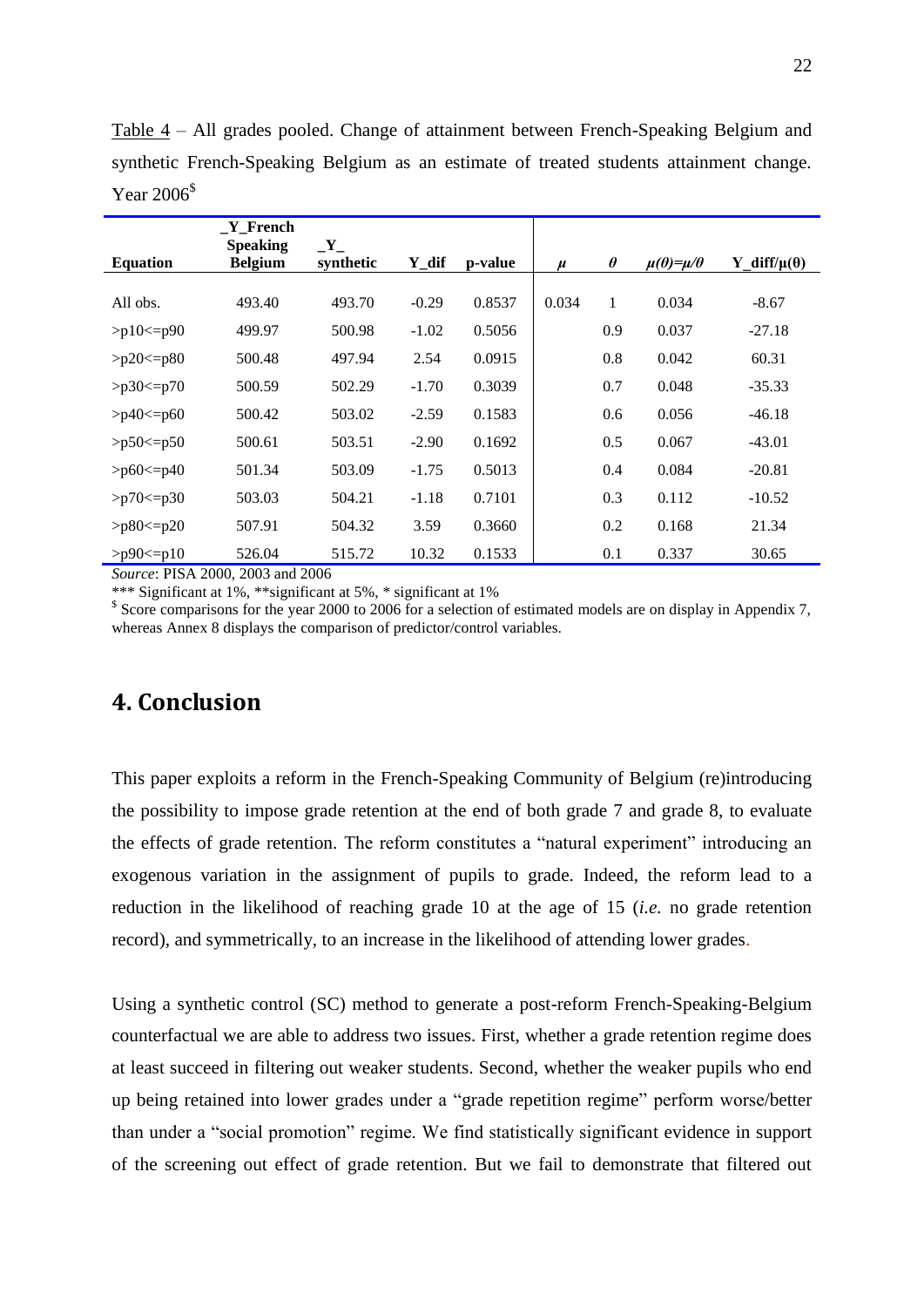students perform differently under the "grade repetition" regime than under the "social promotion" regime. Our results suggest that the negative curriculum effect repeaters traditionally suffer from may have been compensated by a better ability/curriculum match.

A limitation of the paper — that uses same-age score data — is that it cannot assess the effects of the reform on the *final* educational achievements. Comparing retained and promoted pupils at the age of 15 is problematic, as, by definition, they are in different stages of the curriculum.

In particular those who are forced to repeat a grade and who suffer from a negative curriculum effect should normally benefit from a richer curriculum when — eventually they get promoted to the higher grade. The long-run balance could then perhaps be that grade repetition has a positive effect. However, the proper long-run cost-benefit analysis of grade repetition should then also account for the large costs of grade retention, particularly in terms of opportunity costs for the pupils (each grade repetition means that one year is lost), but also in terms of teaching resources (each grade repetition means one extra year of funding).

### **Bibliography**

Abadie, A., A. Diamond and J. Hainmueller (2007), Synthetic Control Methods For Comparative Case Studies: Estimating the Effect of California's Tobacco Control Program, *NBER Working Paper*, No. 12831, Ma.

Eide, E.R. and M.H. Schowlater (2001), The Effect of Grade Retention on Educational and Labour Market Outcomes, *Economics of Education Review*, 20(6), pp. 563-576.

Grissom, J. and L. Shepard (1989), *Repeating and dropping out of school*, in L. Shepard and M. Smith (Eds.), Flunking Grades: Research and policies on Retention, London: The Palmer Press.

Holmes, C. T. (1989), *Grade level retention effects: A meta analysis of research studies*. In L. A. Shepard & M. L. Smith (Eds.), Flunking grades: Research and policies on retention (pp. 16-33). London: Falmer.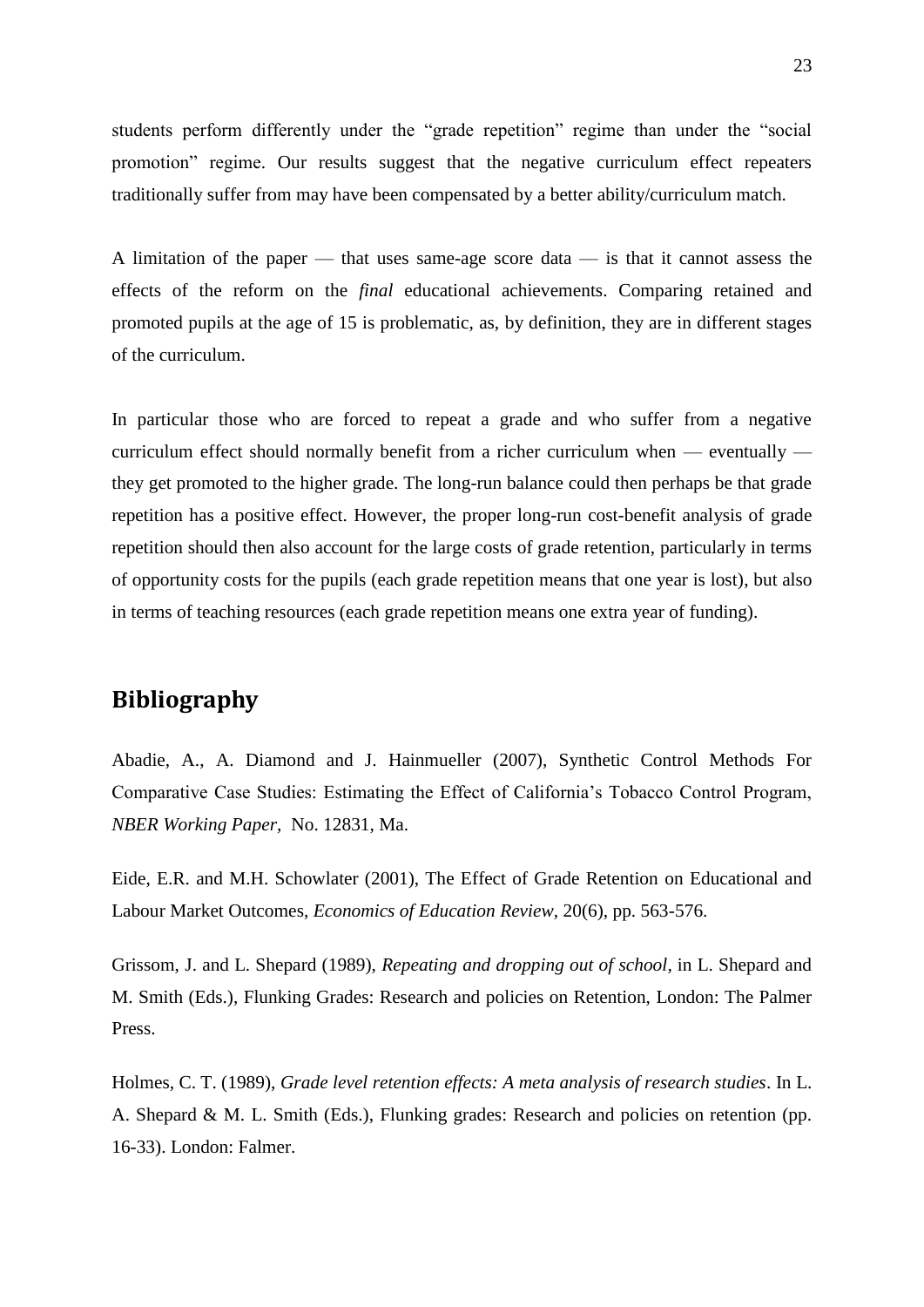Jacob, B.A & L. Lefgren, (2004), Remedial Education and Student Achievement: A Regression-Discontinuity Analysis, *Review of Economics and Statistics,* LXXXVI(1), pp. 226-244.

Jacob, B.A & L. Lefgren, (2009), The Effect of Grade Retention on High School Completion, forthcoming in *American Economic Journal - Applied Economics*.

Jimerson, S.R. (1999), On the Failure of Failure, *Journal of School Psychology*,37(3), pp. 243–272.

Jimerson, S.R. (2001), Meta-analysis of Grade Retention Research: Implications for Practice in the 21st Century, *School Psychology Review* 30(3), pp. 420-437

Manacorda, M. (2008), The Cost of Grade Retention, *CEP Discussion Papers* 0878, Centre for Economic Performance, LSE.

McCoy, A.R. & A. J. Reynolds (1998), Grade Retention and School Performance: An Extended Investigation, *Institute for Research on Poverty, Discussion Paper no. 1167-98,*  University of Wisconsin,-Madisson.

Roderick, M. (1994), Grade retention and school dropout: Investigating the association. *American Educational Research Journal*, 31, pp. 729–759.

Roderick, M., & Nagaoka, J. (2005). Retention under Chicago's high-stakes testing program: Helpful, harmful, or harmless? *Educational Evaluation and Policy Analysis*, 27(4), pp. 309- 340.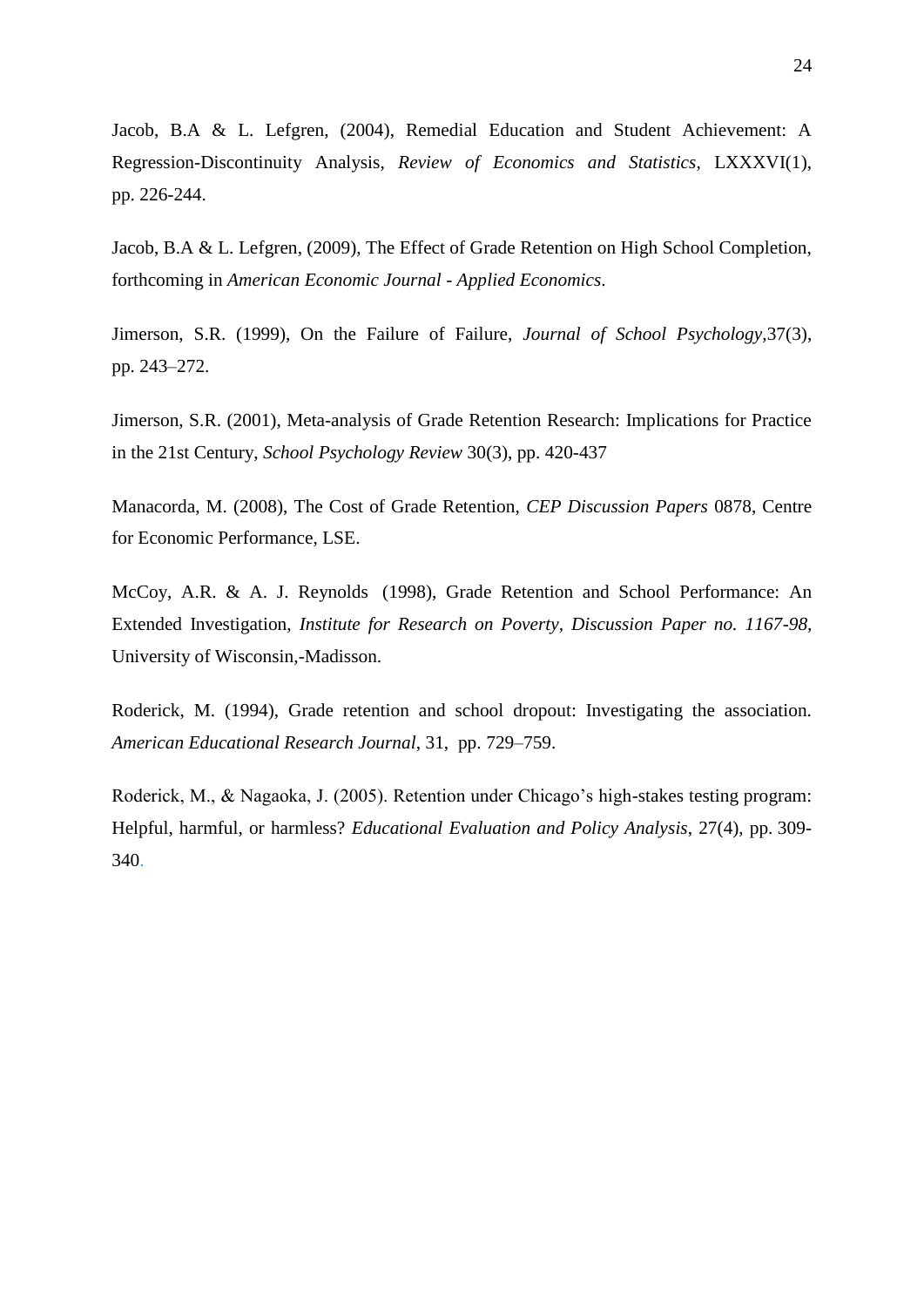#### **Annex 1 – PISA 2000, descriptive statistics**

|                           | Mean        |                 |           |        |        |          |          |          | Standard deviation |           |        |        |          |          |          |
|---------------------------|-------------|-----------------|-----------|--------|--------|----------|----------|----------|--------------------|-----------|--------|--------|----------|----------|----------|
|                           |             | Share of pupils |           |        |        |          |          |          | Share of pupils    |           |        |        |          |          |          |
|                           |             | attending ref.  | Parental  | Mother | Father | Score in | Score in | Score in | attending ref.     | Parental  | Mother | Father | Score in | Score in | Score in |
| Country                   | <b>Nobs</b> | grade           | SES index | degree | degree | Math     | reading  | Science  | grade              | SES index | degree | degree | Math     | reading  | Science  |
| Australia                 | 2859        | 0.92            | 52.64     | 4.07   | 4.09   | 530.33   | 529.94   | 523.43   | 0.26               | 16.75     | 1.07   | 1.07   | 89.26    | 99.58    | 95.68    |
| Austria                   | 2640        | 0.50            | 49.02     | 3.41   | 3.49   | 506.86   | 508.16   | 512.59   | 0.50               | 14.03     | 0.95   | 0.96   | 89.89    | 109.02   | 89.37    |
| Belgium((Fl)              | 2211        | 0.74            | 48.33     | 4.33   | 4.43   | 546.16   | 493.55   | 524.44   | 0.44               | 16.29     | 1.09   | 1.03   | 92.95    | 101.03   | 87.83    |
| Belgium (Fr)              | 1573        | 0.59            | 50.67     | 4.05   | 4.20   | 493.60   | 505.25   | 452.32   | 0.49               | 17.21     | 1.27   | 1.20   | 105.10   | 78.80    | 115.24   |
| <b>Brazil</b>             | 2717        | 0.41            | 42.77     | 3.11   | 3.13   | 320.05   | 549.54   | 388.10   | 0.49               | 17.23     | 1.40   | 1.43   | 93.77    | 82.66    | 103.52   |
| Canada                    | 16701       | 0.80            | 51.27     | 4.64   | 4.48   | 524.98   | 524.63   | 515.59   | 0.40               | 16.37     | 0.86   | 1.00   | 79.69    | 94.46    | 85.38    |
| Switzerland               | 5456        | 0.87            | 47.73     | 3.41   | 3.61   | 531.36   | 477.07   | 503.18   | 0.34               | 15.37     | 1.02   | 1.10   | 85.23    | 92.00    | 95.52    |
| Czech Republic            | 3066        | 0.57            | 48.32     | 4.13   | 3.99   | 499.27   | 495.16   | 494.82   | 0.50               | 13.70     | 1.03   | 1.03   | 93.16    | 108.89   | 101.84   |
| Germany                   | 2830        | 0.84            | 49.75     | 3.60   | 3.88   | 500.03   | 433.52   | 497.15   | 0.37               | 15.80     | 1.00   | 1.04   | 95.81    | 98.92    | 96.26    |
| Denmark                   | 2395        | 0.92            | 49.82     | 4.26   | 3.98   | 516.02   | 446.48   | 492.27   | 0.27               | 15.86     | 1.03   | 1.06   | 80.49    | 109.92   | 96.58    |
| Spain                     | 3428        | 0.72            | 45.02     | 3.20   | 3.36   | 478.79   | 521.75   | 491.11   | 0.45               | 16.40     | 1.38   | 1.42   | 84.85    | 82.15    | 90.61    |
| Finland                   | 2703        | 0.89            | 50.07     | 3.68   | 3.48   | 537.03   | 405.06   | 527.14   | 0.31               | 16.40     | 1.19   | 1.15   | 74.56    | 101.55   | 86.99    |
| France                    | 3861        | 0.60            | 47.89     | 3.94   | 3.84   | 523.24   | 504.78   | 497.60   | 0.49               | 17.79     | 1.15   | 1.15   | 87.23    | 92.90    | 93.72    |
| United Kingdom            | 54627       | 0.54            | 44.34     | 4.06   | 3.74   | 519.82   | 494.52   | 526.15   | 0.50               | 18.51     | 1.01   | 1.11   | 107.19   | 97.29    | 110.34   |
| Greece                    | 2605        | 0.95            | 47.89     | 3.84   | 3.79   | 446.42   | 491.02   | 472.65   | 0.21               | 18.07     | 1.30   | 1.31   | 100.67   | 93.20    | 91.77    |
| Hungary                   | 3491        | 0.95            | 48.57     | 4.17   | 3.92   | 492.52   | 490.00   | 506.26   | 0.22               | 15.77     | 1.01   | 1.01   | 88.02    | 86.80    | 92.92    |
| Ireland                   | 2128        | 0.96            | 48.23     | 4.03   | 3.72   | 502.92   | 510.17   | 512.89   | 0.19               | 15.22     | 1.23   | 1.31   | 78.77    | 88.76    | 94.95    |
| Iceland                   | 6424        | 1.00            | 54.11     | 3.83   | 3.93   | 526.54   | 518.18   | 521.76   | $0.07\,$           | 15.38     | 1.24   | 1.20   | 78.24    | 90.72    | 80.15    |
| Italy                     | 4413        | 0.83            | 46.79     | 3.84   | 3.82   | 460.25   | 492.97   | 481.98   | 0.38               | 15.49     | 1.16   | 1.14   | 82.82    | 87.12    | 94.86    |
| Japan                     | 2940        | 1.00            | 50.37     |        |        | 560.07   | 528.00   | 522.15   | 0.00               | 15.49     |        |        | 81.13    | 83.42    | 98.35    |
| Korea                     | 2769        | 0.99            | 42.41     | 3.65   | 3.85   | 541.47   | 505.93   | 526.14   | 0.11               | 14.24     | 1.24   | 1.22   | 79.79    | 93.79    | 87.89    |
| Liechtenstein             | 175         | 0.81            | 46.73     | 3.15   | 3.66   | 513.85   | 522.41   | 451.99   | 0.39               | 15.31     | 0.81   | 1.11   | 91.63    | 87.40    | 94.75    |
| Luxembourg                | 4483        | 0.79            | 43.84     | 3.34   | 3.51   | 442.23   | 481.94   | 487.94   | 0.41               | 17.55     | 1.41   | 1.41   | 84.11    | 101.81   | 93.19    |
| Latvia                    | 2719        | 0.51            | 48.83     | 4.73   | 4.61   | 451.53   | 490.40   | 444.13   | 0.50               | 18.19     | 0.73   | 0.87   | 100.27   | 98.91    | 98.92    |
| Mexico                    | 2567        | 0.56            | 43.22     | 2.78   | 3.03   | 394.19   | 540.09   | 454.30   | 0.50               | 17.10     | 1.33   | 1.40   | 78.28    | 89.78    | 88.49    |
| Netherlands               | 1382        | 0.48            | 51.59     | 3.76   | 3.98   | 573.72   | 538.46   | 508.79   | 0.50               | 16.28     | 1.19   | 1.18   | 84.05    | 88.56    | 96.62    |
| Norway                    | 2307        | 0.98            | 53.95     | 4.20   | 4.14   | 498.75   | 488.76   | 507.14   | 0.13               | 15.32     | 1.10   | 1.11   | 87.08    | 101.65   | 93.61    |
| New Zealand               | 2048        | 0.92            | 52.09     | 4.02   | 3.97   | 536.51   | 508.79   | 522.00   | 0.27               | 16.90     | 1.12   | 1.15   | 94.52    | 98.96    | 96.17    |
| Poland                    | 1976        | 1.00            | 44.72     | 4.25   | 4.02   | 460.09   | 487.21   | 474.39   | 0.00               | 15.09     | 0.97   | 1.01   | 96.19    | 94.25    | 91.66    |
| Portugal                  | 2545        | 0.55            | 44.59     | 3.14   | 3.19   | 458.85   | 489.84   | 463.23   | 0.50               | 16.09     | 1.26   | 1.29   | 85.61    | 94.61    | 88.79    |
| <b>Russian Federation</b> | 3719        | 0.73            | 49.72     | 4.80   | 4.69   | 478.71   | 493.53   | 464.20   | 0.44               | 17.05     | 0.62   | 0.75   | 98.14    | 97.59    | 90.91    |
| Sweden                    | 2464        | 0.97            | 50.38     | 4.40   | 4.29   | 509.90   | 504.44   | 501.87   | 0.17               | 16.16     | 0.99   | 1.05   | 88.61    | 83.09    | 89.80    |
| <b>United States</b>      | 3010        | 0.59            | 52.50     | 4.65   | 4.66   | 492.56   | 484.51   | 483.13   | 0.49               | 16.27     | 0.85   | 0.87   | 96.10    | 99.17    | 91.62    |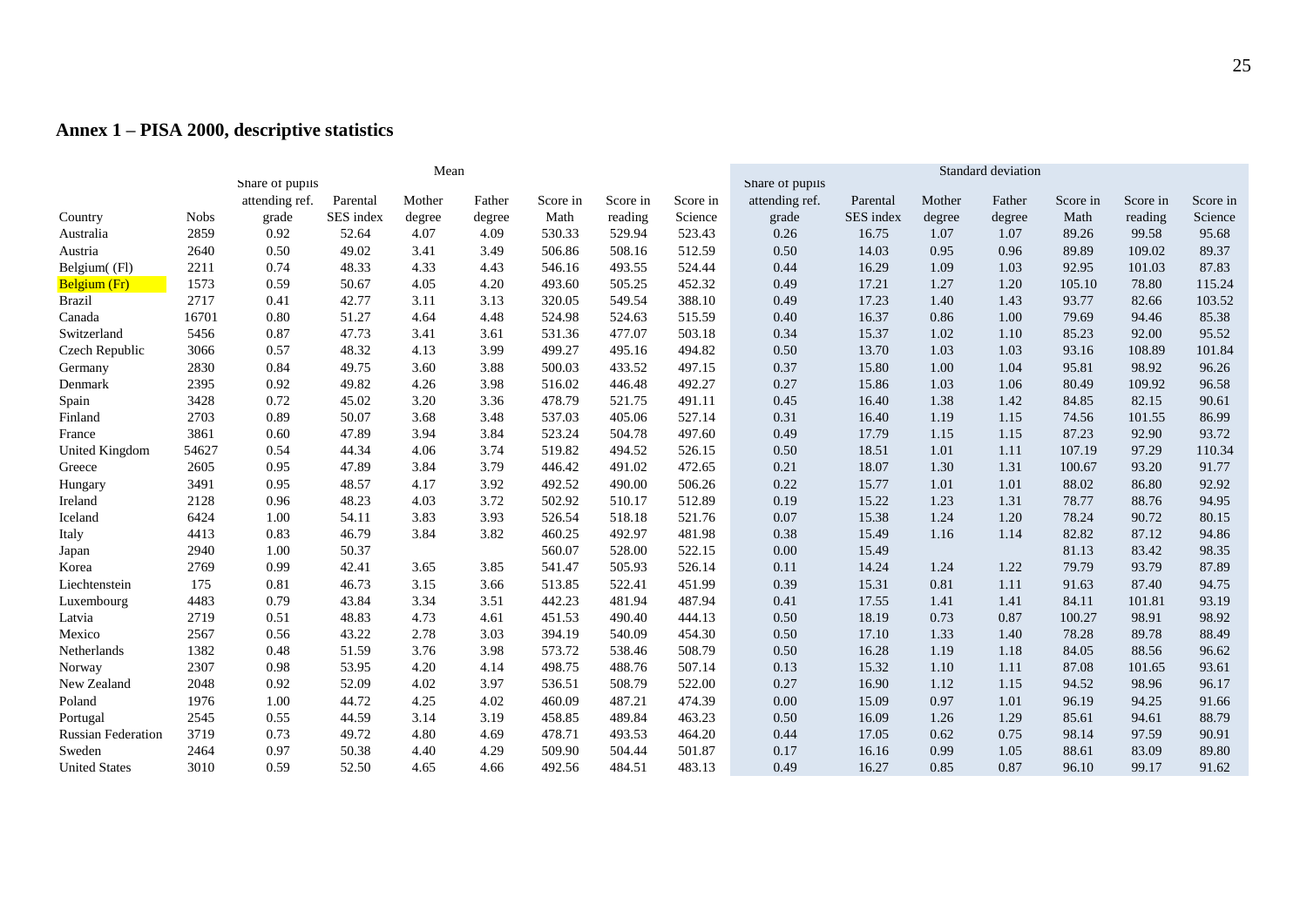#### **Annex 2 – PISA 2003, descriptive statistics**

|                           | Mean        |                    |           |        |        |          |          |          | Standard deviation |           |        |        |          |          |          |
|---------------------------|-------------|--------------------|-----------|--------|--------|----------|----------|----------|--------------------|-----------|--------|--------|----------|----------|----------|
|                           |             | Share of<br>pupils |           |        |        |          |          |          | Share of<br>pupils |           |        |        |          |          |          |
|                           |             | attending ref.     | Parental  | Mother | Father | Score in | Score in | Score in | attending          | Parental  | Mother | Father | Score in | Score in | Score in |
| Country                   | <b>Nobs</b> | grade              | SES index | degree | degree | Math     | reading  | Science  | ref. grade         | SES index | degree | degree | Math     | reading  | Science  |
| Australia                 | 12551       | 0.91               | 52.61     | 3.49   | 3.54   | 522.33   | 523.85   | 522.78   | 0.28               | 16.04     | 1.38   | 1.37   | 94.01    | 93.16    | 98.19    |
| Austria                   | 4597        | 0.52               | 47.42     | 3.25   | 3.65   | 511.86   | 497.09   | 497.37   | 0.50               | 16.08     | 1.03   | 1.14   | 88.47    | 94.67    | 90.21    |
| Belgium((Fl)              | 5059        | 0.73               | 50.81     | 3.59   | 3.65   | 552.56   | 528.99   | 528.02   | 0.45               | 16.76     | 1.36   | 1.33   | 101.97   | 94.44    | 93.88    |
| Belgium (Fr)              | 3737        | 0.59               | 50.56     | 3.72   | 3.70   | 506.97   | 486.94   | 490.24   | 0.49               | 16.85     | 1.46   | 1.43   | 101.17   | 102.22   | 100.22   |
| <b>Brazil</b>             | 4452        | 0.66               | 40.53     | 2.80   | 2.83   | 360.41   | 406.90   | 393.06   | 0.47               | 15.96     | 1.78   | 1.79   | 91.67    | 97.37    | 85.53    |
| Canada                    | 27953       | 0.80               | 50.75     | 3.83   | 3.65   | 521.40   | 516.18   | 508.65   | 0.40               | 15.97     | 1.17   | 1.25   | 84.03    | 84.49    | 92.66    |
| Switzerland               | 8420        | 0.83               | 48.09     | 3.02   | 3.39   | 518.24   | 491.76   | 502.81   | 0.38               | 15.83     | 1.26   | 1.38   | 91.50    | 86.07    | 96.61    |
| Czech Republic            | 6320        | 0.54               | 51.62     | 3.36   | 3.46   | 534.95   | 505.64   | 541.17   | 0.50               | 14.72     | 0.88   | 0.91   | 95.58    | 88.83    | 96.23    |
| Germany                   | 4660        | 0.82               | 49.60     | 3.08   | 3.41   | 508.41   | 497.12   | 508.23   | 0.39               | 16.26     | 1.32   | 1.43   | 97.16    | 100.74   | 103.44   |
| Denmark                   | 4218        | 0.91               | 49.13     | 3.76   | 3.51   | 513.69   | 491.32   | 474.54   | 0.29               | 15.48     | 1.34   | 1.29   | 87.10    | 81.02    | 93.98    |
| Spain                     | 10791       | 0.74               | 44.92     | 2.81   | 2.95   | 494.78   | 489.91   | 490.43   | 0.44               | 16.84     | 1.64   | 1.70   | 82.15    | 86.52    | 89.55    |
| Finland                   | 5796        | 0.87               | 50.76     | 3.92   | 3.70   | 542.81   | 541.60   | 544.49   | 0.33               | 16.93     | 1.33   | 1.43   | 79.50    | 73.65    | 83.32    |
| France                    | 4300        | 0.63               | 49.02     | 3.17   | 3.25   | 514.73   | 500.04   | 515.89   | 0.48               | 16.74     | 1.33   | 1.35   | 87.03    | 88.77    | 101.88   |
| United Kingdom            | 9535        | 0.84               | 49.54     | 3.48   | 3.32   | 514.44   | 512.24   | 519.38   | 0.36               | 16.56     | 1.24   | 1.29   | 88.08    | 87.81    | 97.03    |
| Greece                    | 4627        | 0.90               | 46.38     | 3.02   | 3.10   | 440.88   | 468.10   | 477.49   | 0.30               | 16.86     | 1.38   | 1.50   | 89.83    | 95.80    | 90.87    |
| Hong Kong-China           | 4478        | 0.60               | 41.16     | 1.95   | 2.16   | 555.86   | 513.87   | 544.61   | 0.49               | 13.44     | 1.24   | 1.28   | 94.18    | 76.87    | 85.75    |
| Hungary                   | 4765        | 0.92               | 48.33     | 3.33   | 3.35   | 488.59   | 480.66   | 501.54   | 0.28               | 15.26     | 1.05   | 0.96   | 89.66    | 84.97    | 89.84    |
| Indonesia                 | 10761       | 0.87               | 35.14     | 2.03   | 2.38   | 361.51   | 383.97   | 397.19   | 0.34               | 18.16     | 1.51   | 1.55   | 73.05    | 64.99    | 56.94    |
| Ireland                   | 3880        | 0.97               | 48.49     | 3.22   | 3.10   | 504.68   | 517.21   | 507.12   | 0.17               | 15.81     | 1.29   | 1.40   | 81.76    | 81.51    | 86.68    |
| Iceland                   | 3350        | 1.00               | 53.63     | 3.14   | 3.33   | 515.05   | 491.78   | 494.79   | 0.00               | 16.72     | 1.27   | 1.21   | 86.39    | 91.13    | 88.31    |
| Italy                     | 11639       | 0.84               | 47.54     | 3.04   | 3.04   | 496.00   | 500.99   | 515.11   | 0.37               | 16.29     | 1.27   | 1.27   | 89.79    | 90.84    | 96.56    |
| Japan                     | 4707        | 1.00               | 49.84     | 3.78   | 3.67   | 533.51   | 497.36   | 546.98   | 0.00               | 14.74     | 1.21   | 1.34   | 96.71    | 98.60    | 102.43   |
| Korea                     | 5444        | 0.99               | 46.09     | 2.94   | 3.33   | 540.60   | 532.85   | 536.84   | 0.12               | 13.45     | 1.33   | 1.41   | 89.23    | 76.91    | 93.98    |
| Liechtenstein             | 332         | 0.79               | 50.80     | 2.90   | 3.51   | 536.46   | 525.66   | 525.81   | 0.41               | 14.97     | 1.21   | 1.36   | 95.28    | 83.80    | 96.65    |
| Luxembourg                | 3923        | 0.85               | 48.18     | 3.22   | 3.42   | 493.48   | 479.78   | 483.07   | 0.36               | 16.60     | 1.71   | 1.62   | 88.01    | 93.51    | 96.07    |
| Latvia                    | 4627        | 0.81               | 50.74     | 4.09   | 3.95   | 486.17   | 493.02   | 491.39   | 0.39               | 16.52     | 1.04   | 1.07   | 83.35    | 82.24    | 84.33    |
| Macao-China               | 1250        | 0.56               | 39.88     | 1.80   | 1.92   | 522.79   | 493.66   | 521.21   | 0.50               | 12.64     | 1.32   | 1.28   | 84.57    | 64.51    | 81.35    |
| Mexico                    | 29983       | 0.76               | 41.73     | 2.25   | 2.51   | 405.40   | 421.72   | 421.79   | 0.43               | 18.76     | 1.73   | 1.77   | 74.47    | 77.67    | 72.07    |
| Netherlands               | 3992        | 0.51               | 51.48     | 3.17   | 3.46   | 542.12   | 516.89   | 528.71   | 0.50               | 15.87     | 1.35   | 1.43   | 89.80    | 80.60    | 93.86    |
| Norway                    | 4064        | 0.99               | 54.68     | 3.88   | 3.85   | 495.64   | 499.68   | 484.63   | 0.08               | 15.38     | 1.17   | 1.20   | 88.35    | 95.18    | 95.94    |
| New Zealand               | 4511        | 0.93               | 51.62     | 3.44   | 3.26   | 525.62   | 523.40   | 523.03   | 0.25               | 16.41     | 1.38   | 1.37   | 95.03    | 98.82    | 97.74    |
| Poland                    | 4383        | 0.96               | 44.77     | 3.23   | 3.12   | 489.00   | 495.19   | 496.26   | 0.19               | 14.87     | 0.90   | 0.98   | 86.42    | 88.88    | 94.04    |
| Portugal                  | 4608        | 0.64               | 42.95     | 2.05   | 2.06   | 465.23   | 476.10   | 466.71   | 0.48               | 15.98     | 1.82   | 1.77   | 83.98    | 86.68    | 86.26    |
| <b>Russian Federation</b> | 5974        | 0.70               | 50.22     | 3.67   | 3.59   | 472.44   | 446.89   | 493.71   | 0.46               | 16.76     | 0.97   | 0.95   | 88.04    | 83.10    | 88.95    |
| Slovak Republic           | 7346        | 0.62               | 49.60     | 3.29   | 3.38   | 504.12   | 475.22   | 501.58   | 0.48               | 16.21     | 0.89   | 0.93   | 88.91    | 84.69    | 92.89    |
| Sweden                    | 4624        | 0.97               | 50.71     | 3.83   | 3.57   | 507.95   | 513.12   | 505.00   | 0.16               | 16.16     | 1.35   | 1.44   | 90.97    | 89.01    | 98.30    |
| Thailand                  | 5236        | 0.57               | 37.19     | 1.86   | 1.99   | 422.73   | 426.33   | 435.52   | 0.50               | 16.20     | 1.39   | 1.39   | 80.80    | 72.73    | 75.58    |
| Tunisia                   | 4721        | 0.38               | 37.49     | 1.46   | 2.06   | 359.34   | 375.24   | 385.33   | 0.49               | 17.80     | 1.45   | 1.49   | 77.24    | 84.58    | 76.00    |
| Turkey                    | 4855        | 0.94               | 41.90     | 1.63   | 2.36   | 426.72   | 443.52   | 436.14   | 0.24               | 15.33     | 1.39   | 1.53   | 97.81    | 84.79    | 85.89    |
| Uruguay                   | 5835        | 0.58               | 46.10     | 3.03   | 2.98   | 412.99   | 422.68   | 429.23   | 0.49               | 18.17     | 1.72   | 1.72   | 99.08    | 116.26   | 101.95   |
| <b>United States</b>      | 5456        | 0.68               | 54.19     | 3.62   | 3.53   | 481.47   | 494.09   | 490.01   | 0.47               | 16.38     | 1.19   | 1.22   | 90.38    | 94.29    | 93.96    |
| Yougoslavia               | 4405        | 1.00               | 48.30     | 3.60   | 3.71   | 436.36   | 411.01   | 436.08   | 0.00               | 16.81     | 1.21   | 1.17   | 81.33    | 74.49    | 74.67    |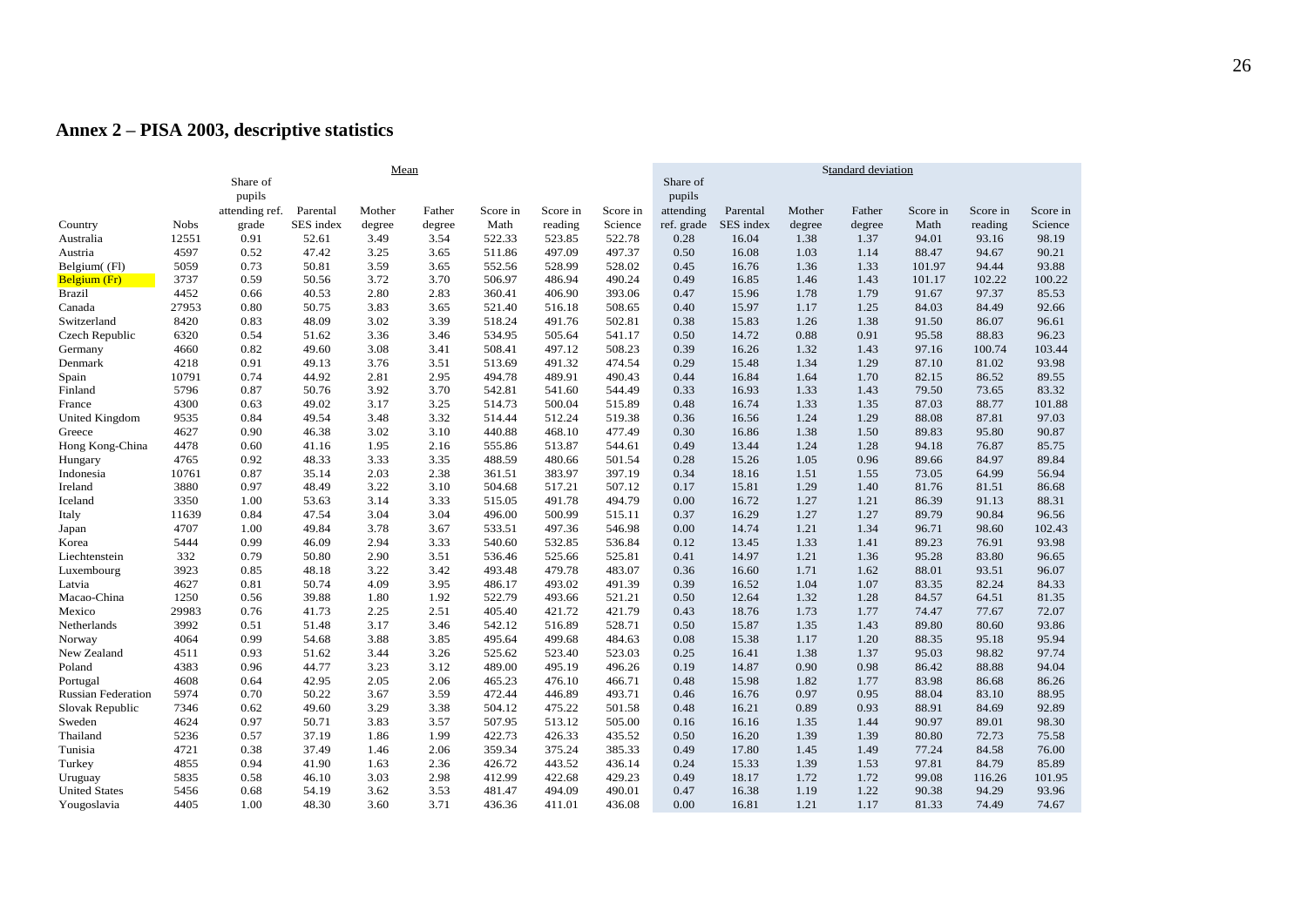#### **Annex 3 – PISA 2006, descriptive statistics**

|                                 | Mean          |                                   |                |              |              |                  |                  | <b>Standard</b> deviation<br>Share of pupils |                |                |              |              |                |                 |                |
|---------------------------------|---------------|-----------------------------------|----------------|--------------|--------------|------------------|------------------|----------------------------------------------|----------------|----------------|--------------|--------------|----------------|-----------------|----------------|
|                                 |               | Share of pupils<br>attending ref. | Parental       | Mother       | Father       | Score in         | Score in         | Score in                                     | attending ref. | Parental       | Mother       | Father       | Score in       | Score in        | Score in       |
| Country                         | <b>Nobs</b>   | grade                             | SES index      | degree       | degree       | Math             | reading          | Science                                      | grade          | SES index      | degree       | degree       | Math           | reading         | Science        |
| Argentina                       | 4339          | 0.71                              | 45.98          | 2.88         | 2.72         | 388.12           | 383.93           | 398.33                                       | 0.45           | 16.95          | 1.87         | 1.84         | 90.14          | 110.10          | 92.48          |
| Australia                       | 14170         | 0.91                              | 52.97          | 3.55         | 3.50         | 516.26           | 508.69           | 523.13                                       | 0.29           | 16.40          | 1.31         | 1.34         | 85.86          | 92.75           | 99.70          |
| Austria                         | 4927          | 0.52                              | 48.13          | 3.39         | 3.77         | 509.51           | 493.95           | 513.86                                       | 0.50           | 16.60          | 1.09         | 1.18         | 91.52          | 101.68          | 93.29          |
| Azerbaijan                      | 5184          | 0.94                              | 50.32          | 3.77         | 3.95         | 476.76           | 354.98           | 385.35                                       | 0.23           | 18.71          | 1.20         | 1.25         | 44.35          | 66.03           | 53.27          |
| Belgium((Fl)                    | 5124          | 0.75                              | 49.80          | 3.73         | 3.67         | 545.82           | 524.34           | 531.35                                       | 0.44           | 16.26          | 1.32         | 1.32         | 93.18          | 98.87           | 88.91          |
| Belgium (Fr)                    | 3733          | 0.55                              | 50.62          | 3.64         | 3.66         | 500.99           | 483.55           | 495.68                                       | 0.50           | 17.01          | 1.43         | 1.43         | 97.97          | 102.14          | 98.50          |
| Bulgaria                        | 4498          | 0.96                              | 48.03          | 3.48         | 3.38         | 417.41           | 406.83           | 439.05                                       | 0.21           | 16.26          | 1.11         | 1.02         | 93.71          | 109.81          | 100.77         |
| Brazil                          | 9295<br>22646 | 0.59                              | 42.52<br>52.60 | 2.56         | 2.45         | 365.57           | 389.18           | 385.25<br>522.52                             | 0.49<br>0.37   | 18.42          | 1.82<br>1.18 | 1.85<br>1.26 | 87.27<br>82.21 | 94.26           | 85.97<br>92.37 |
| Canada<br>Switzerland           | 12192         | 0.84<br>0.84                      | 48.53          | 3.99<br>3.18 | 3.76<br>3.52 | 517.42<br>528.29 | 512.32<br>496.60 | 508.02                                       | 0.36           | 15.75<br>15.84 | 1.35         | 1.44         | 90.62          | 95.24<br>87.57  | 93.68          |
| Chile                           | 5233          | 0.78                              | 41.27          | 2.82         | 2.91         | 417.08           | 447.86           | 443.11                                       | 0.41           | 16.76          | 1.49         | 1.50         | 82.41          | 94.79           | 87.38          |
| Colombia                        | 4478          | 0.61                              | 43.04          | 2.61         | 2.69         | 373.83           | 390.31           | 391.86                                       | 0.49           | 17.36          | 1.90         | 1.94         | 82.77          | 96.91           | 80.85          |
| Czech Republic                  | 5932          | 0.50                              | 50.76          | 3.52         | 3.55         | 536.03           | 509.64           | 537.61                                       | 0.50           | 14.70          | 0.99         | 0.99         | 103.75         | 108.19          | 99.67          |
| Germany                         | 4891          | 0.84                              | 49.19          | 3.25         | 3.50         | 504.32           | 496.53           | 516.21                                       | 0.37           | 16.35          | 1.27         | 1.34         | 95.49          | 107.99          | 97.09          |
| Denmark                         | 4532          | 0.89                              | 49.25          | 3.91         | 3.64         | 512.23           | 493.80           | 494.72                                       | 0.32           | 17.10          | 1.32         | 1.29         | 80.01          | 84.90           | 89.69          |
| Spain                           | 19604         | 0.69                              | 46.32          | 2.94         | 2.99         | 501.65           | 479.52           | 504.51                                       | 0.46           | 17.34          | 1.52         | 1.58         | 83.89          | 82.58           | 84.08          |
| Estonia                         | 4865          | 0.73                              | 50.81          | 3.82         | 3.66         | 516.77           | 502.38           | 533.73                                       | 0.45           | 16.56          | 1.05         | 1.08         | 75.96          | 81.39           | 80.32          |
| Finland                         | 4714          | 0.89                              | 48.87          | 4.19         | 3.91         | 548.99           | 547.08           | 563.38                                       | 0.31           | 16.98          | 1.29         | 1.43         | 76.38          | 76.77           | 82.19          |
| France                          | 4716          | 0.60                              | 48.78          | 3.24         | 3.25         | 496.43           | 488.66           | 496.12                                       | 0.49           | 16.60          | 1.32         | 1.37         | 91.38          | 98.95           | 98.24          |
| United Kingdom                  | 13152         | 0.97                              | 50.06          | 3.69         | 3.52         | 497.27           | 495.64           | 514.27                                       | 0.18           | 16.23          | 1.19         | 1.25         | 84.01          | 96.01           | 102.80         |
| Greece                          | 4873          | 0.95                              | 48.92          | 3.24         | 3.27         | 462.04           | 461.91           | 476.64                                       | 0.21           | 16.82          | 1.37         | 1.47         | 86.51          | 97.01           | 87.94          |
| Hong Kong-China                 | 4645          | 0.64                              | 42.77          | 2.16         | 2.26         | 551.39           | 538.95           | 546.09                                       | 0.48           | 13.57          | 1.27         | 1.34         | 88.43          | 76.99           | 87.43          |
| Croatia                         | 5213          | 1.00                              | 46.65          | 3.46         | 3.52         | 467.32           | 477.55           | 493.65                                       | 0.03           | 15.09          | 1.12         | 1.09         | 79.02          | 84.93           | 82.26          |
| Hungary<br>Indonesia            | 4490<br>10647 | 0.96<br>0.89                      | 48.20<br>37.96 | 3.41<br>1.98 | 3.37<br>2.28 | 496.18<br>380.69 | 488.10<br>383.92 | 508.72<br>384.76                             | 0.20<br>0.32   | 15.16<br>15.66 | 1.09<br>1.46 | 1.02<br>1.51 | 85.38<br>69.47 | 87.53<br>64.73  | 83.67<br>59.36 |
| Ireland                         | 4585          | 0.97                              | 49.22          | 3.40         | 3.29         | 502.34           | 518.65           | 509.49                                       | 0.16           | 16.37          | 1.27         | 1.36         | 77.67          | 87.34           | 90.86          |
| Iceland                         | 3789          | 1.00                              | 54.01          | 3.33         | 3.51         | 505.59           | 484.99           | 490.95                                       | 0.04           | 16.99          | 1.38         | 1.31         | 83.64          | 92.19           | 93.50          |
| Israel                          | 4584          | 0.86                              | 53.27          | 3.88         | 3.94         | 443.32           | 441.30           | 455.63                                       | 0.35           | 15.99          | 1.35         | 1.36         | 102.41         | 113.34          | 107.85         |
| Italy                           | 21773         | 0.82                              | 46.38          | 2.91         | 2.89         | 473.63           | 477.01           | 487.15                                       | 0.38           | 16.32          | 1.14         | 1.17         | 92.29          | 102.63          | 93.27          |
| Jordan                          | 6509          | 0.92                              | 51.71          | 3.02         | 3.32         | 389.18           | 409.49           | 427.10                                       | 0.28           | 17.19          | 1.64         | 1.63         | 75.92          | 85.85           | 83.72          |
| Japan                           | 5952          | 1.00                              | 50.35          | 3.91         | 3.96         | 525.55           | 500.21           | 533.72                                       | 0.00           | 14.70          | 1.06         | 1.10         | 86.29          | 96.87           | 96.05          |
| Kyrgyzstan                      | 5904          | 0.93                              | 47.09          | 4.22         | 4.27         | 315.90           | 290.54           | 326.33                                       | 0.26           | 18.02          | 1.15         | 1.12         | 80.05          | 94.27           | 77.78          |
| Korea                           | 5176          | 0.99                              | 49.99          | 3.26         | 3.60         | 547.17           | 556.06           | 521.92                                       | 0.10           | 13.42          | 1.15         | 1.26         | 88.78          | 84.79           | 87.02          |
| Liechtenstein                   | 339           | 0.83                              | 51.16          | 3.13         | 3.58         | 524.86           | 510.74           | 522.25                                       | 0.37           | 15.50          | 1.27         | 1.41         | 88.50          | 91.50           | 94.20          |
| Lithuania                       | 4744          | 0.88                              | 49.59          | 3.99         | 3.70         | 485.61           | 469.33           | 486.52                                       | 0.33           | 17.87          | 1.05         | 1.06         | 85.35          | 91.38           | 87.00          |
| Luxembourg                      | 4567          | 0.88                              | 47.69          | 2.94         | 3.15         | 490.49           | 480.07           | 486.85                                       | 0.33           | 16.62          | 1.77         | 1.69         | 88.86          | 95.43           | 93.60          |
| Latvia                          | 4719          | 0.82                              | 49.34          | 3.87         | 3.64         | 491.24           | 484.86           | 493.78                                       | 0.38           | 16.63          | 1.07         | 1.06         | 77.00          | 84.48           | 80.31          |
| Macao-China                     | 4760          | 0.37                              | 41.91          | 1.84         | 1.99         | 524.41           | 490.64           | 509.46                                       | 0.48           | 13.93          | 1.30         | 1.30         | 79.68          | 72.31           | 75.56          |
| Mexico                          | 30971<br>4455 | 0.78<br>1.00                      | 43.58<br>48.89 | 2.43<br>3.83 | 2.66<br>3.93 | 420.70<br>395.84 | 427.36<br>388.23 | 422.64<br>408.79                             | 0.42<br>0.04   | 18.57<br>16.14 | 1.78<br>1.21 | 1.83<br>1.16 | 72.03<br>79.63 | 81.48<br>84.98  | 71.97<br>75.79 |
| Montenegro<br>Netherlands       | 4871          | 0.51                              | 52.05          | 3.41         | 3.59         | 537.41           | 513.91           | 530.76                                       | 0.50           | 15.68          | 1.37         | 1.39         | 83.69          | 90.09           | 91.00          |
| Norway                          | 4692          | 0.99                              | 53.11          | 4.00         | 3.90         | 489.84           | 484.37           | 486.93                                       | 0.07           | 15.34          | 1.17         | 1.21         | 86.71          | 99.50           | 91.99          |
| New Zealand                     | 4823          | 0.94                              | 51.79          | 3.60         | 3.46         | 523.77           | 522.74           | 532.68                                       | 0.24           | 15.97          | 1.38         | 1.33         | 88.49          | 99.79           | 103.74         |
| Poland                          | 5547          | 0.97                              | 45.32          | 3.25         | 3.18         | 500.95           | 512.63           | 503.29                                       | 0.18           | 15.33          | 0.84         | 0.79         | 84.35          | 95.36           | 87.82          |
| Portugal                        | 5109          | 0.54                              | 42.01          | 2.01         | 1.93         | 470.94           | 476.84           | 478.97                                       | 0.50           | 16.30          | 1.78         | 1.76         | 85.43          | 93.14           | 84.17          |
| Qatar                           | 6265          | 0.77                              | 61.67          | 3.24         | 3.60         | 317.74           | 312.51           | 349.08                                       | 0.42           | 12.97          | 1.79         | 1.65         | 83.61          | 101.25          | 78.49          |
| Romania                         | 5118          | 0.95                              | 43.39          | 3.65         | 3.65         | 414.97           | 391.97           | 416.61                                       | 0.22           | 16.25          | 1.22         | 1.18         | 79.79          | 88.77           | 77.84          |
| <b>Russian Federation</b>       | 5799          | 0.66                              | 51.33          | 3.65         | 3.54         | 478.66           | 442.37           | 481.50                                       | 0.47           | 17.09          | 0.97         | 0.96         | 84.46          | 85.79           | 85.86          |
| Serbia                          | 4798          | 0.99                              | 48.51          | 3.56         | 3.64         | 436.64           | 402.86           | 436.93                                       | 0.10           | 16.28          | 1.18         | 1.15         | 86.28          | 86.04           | 80.93          |
| Slovak Republic                 | 4731          | 0.61                              | 47.50          | 3.34         | 3.36         | 495.10           | 470.55           | 491.22                                       | 0.49           | 15.80          | 0.89         | 0.91         | 89.62          | 98.83           | 89.57          |
| Slovenia                        | 6595          | 0.99                              | 47.83          | 3.29         | 3.23         | 482.21           | 468.58           | 494.19                                       | 0.08           | 15.71          | 1.07         | 1.00         | 84.70          | 88.96           | 93.79          |
| Sweden                          | 4443          | 0.98                              | 50.70          | 4.03         | 3.74         | 503.23           | 508.99           | 504.23                                       | 0.14           | 15.86          | 1.29         | 1.40         | 85.46          | 93.35           | 91.31          |
| Chinese Taipei                  | 8815          | 0.69                              | 49.55          | 2.80         | 2.97         | 562.75           | 506.68           | 543.71                                       | 0.46           | 15.91          | 1.00         | 1.11         | 94.56          | 76.92           | 88.44          |
| Thailand                        | 6192          | 0.67                              | 38.90          | 1.90         | 2.07         | 425.47           | 425.19           | 429.73                                       | 0.47           | 16.65          | 1.47         | 1.50         | 81.29          | 78.79           | 79.22          |
| Tunisia                         | 4640<br>4942  | 0.49                              | 37.85          | 1.84         | 2.43         | 363.91           | 378.96           | 384.19                                       | 0.50           | 18.74          | 1.60         | 1.63         | 85.47          | 87.79           | 77.22          |
| Turkey                          | 4839          | 0.57<br>0.70                      | 39.83<br>45.82 | 1.55<br>3.14 | 2.22<br>3.02 | 428.25<br>435.47 | 452.92           | 427.61                                       | 0.50           | 15.47          | 1.27<br>1.81 | 1.45<br>1.84 | 89.33<br>93.53 | 83.21<br>111.99 | 79.55<br>91.32 |
| Uruguay<br><b>United States</b> | 5611          | 0.88                              | 52.46          | 3.78         | 3.67         | 474.72           | 424.68           | 437.68<br>488.29                             | 0.46<br>0.32   | 18.66<br>16.78 | 1.28         | 1.31         | 85.46          |                 | 102.37         |
|                                 |               |                                   |                |              |              |                  |                  |                                              |                |                |              |              |                |                 |                |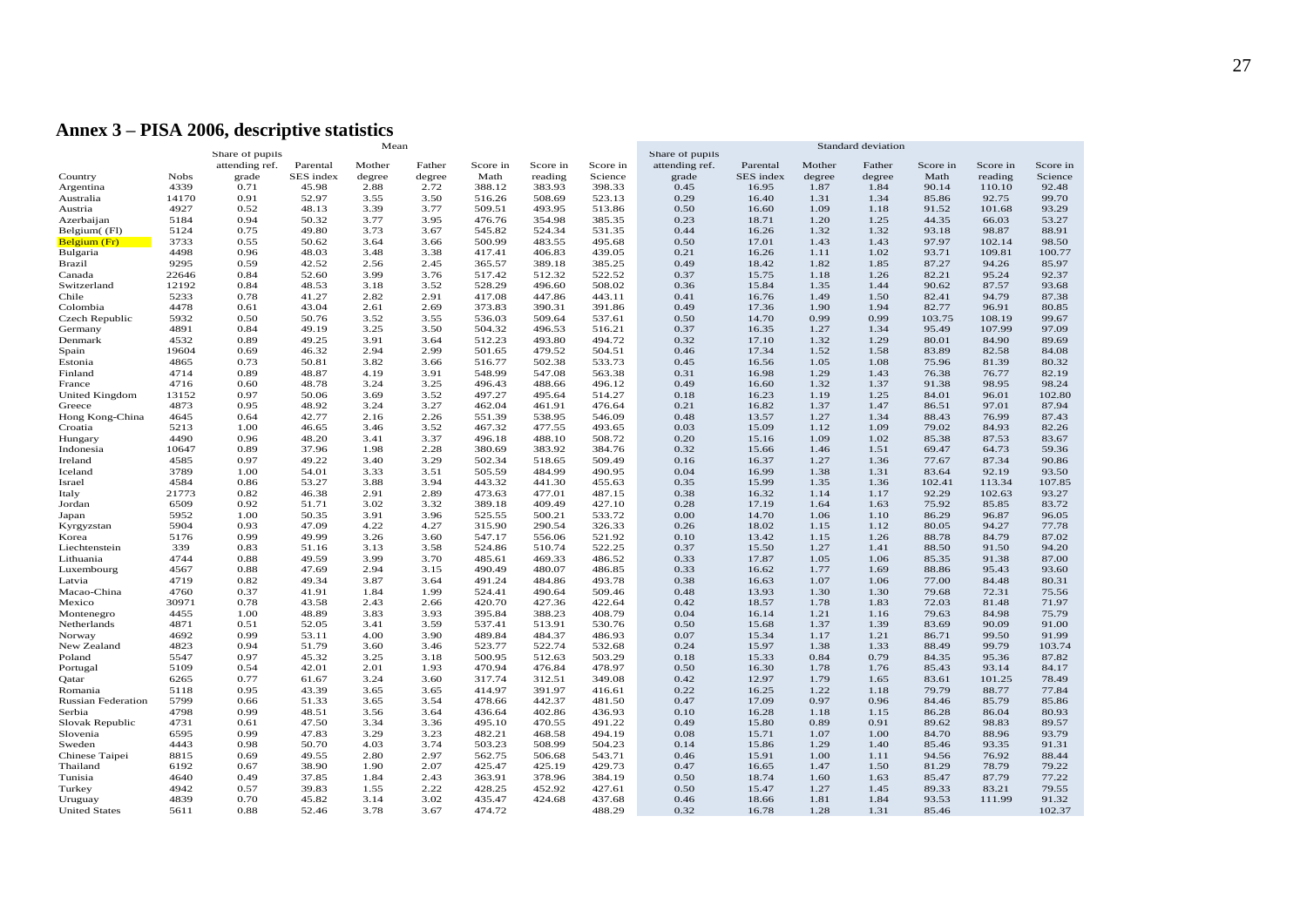#### **Annex 4 – Synthetic control as an indentifying strategy**

Suppose we observe  $i=1$  to J educational systems during T periods. Suppose that the first one (*i.e.* the French-Speaking Community of Belgium) is exposed to the intervention/policy change of interest in time *T0*.

Let  $Y_{i,t}$  be the outcome that could be observed for system *i* at time *t* 

$$
Y_{i,t} = \delta_t + \alpha_{it} D_{it} + v_{it}
$$
  
\n
$$
v_{it} = Z_i \theta_t + \lambda_i \mu_i + \varepsilon_{it}
$$
\n[1]

with  $D_{it} = I$  if  $i = 1$  and  $t > T_0$  and  $D_{it} = 0$  otherwise, where  $\delta_t$  is a common time period effect,  $Z_i$  is a vector of observed covariates that potentially influence the outcome,  $\mu_i$  is an unobserved system-specific effect,  $\lambda_t$  is an unknown common factor, and *εit* are unobserved transitory shocks at the system level with zero mean for all.

We aim at estimating for  $t>T<sub>0</sub>$  (*i.e.* after the intervention)

$$
\alpha_{1t} = Y_{1t} - Y_{1t}^N
$$

Because  $Y_{1t}$  is observed, we only need to estimate its counterfactual  $Y_{1t}^N$ .

Consider a (*Jx1*) vector of weights  $W=(w_2, \ldots, w_J)$  such that  $w_i \ge 0$  and  $w_2 + \ldots + w_J = 1$ . Each particular vector *W* represents a potential synthetic control (SC), that is, a particular weighted average of control systems.

Consider an arbitrary linear combination *K* of all <u>pre-intervention</u> outcomes  $Y^{K}$ <sub>*i*</sub> $\equiv \sum_{s=1}^{T0} (k_i Y_{is})$ 

$$
\sum_{j}^{J} \left\{ w_{i} \, Y^{K}_{i} \right\} - Y^{K}_{j} = \sum_{j}^{J} \left\{ w_{i} \, \sum_{j}^{T} \left( k_{i} Y_{i s} \right) - \sum_{j}^{T} \left( k_{i} Y_{j s} \right) \right\} \tag{2}
$$

Using [1], this can be written

$$
\sum_{j}^{J} (w_i Y^{K}_{i}) - Y^{K}_{I} = \sum_{j}^{T} (k_s \delta_s + \sum_{j}^{J} w_i \sum_{j}^{T} (k_i v_{is} - \sum_{j}^{T} k_s \delta_s - \sum_{j}^{T} k_s v_{Is})
$$
 [3]

or equivalently, exploiting the fact that  $\sum_{i=1}^{J} w_i = 1$ 

$$
\sum_{j}^{J} (w_i Y^{K}_{i}) - Y^{K}_{j} = \sum_{j}^{J} w_i (v_{is} - v_{ls})
$$
 [4]

Using the definition of  $v_{is}$  and  $v_{Is}$  in [1], the expression becomes

$$
\sum_{j}^{J} (w_i Y^{K}_{i}) - Y^{K}_{I} = (\sum_{j}^{J} w_i Z_i - Z_I)(\sum_{j}^{T_0} k_s \theta_s) + (\sum_{j}^{J} w_i \mu_i - \mu_I)(\sum_{j}^{T_0} k_s \lambda_s) + \sum_{j}^{J} w_i \sum_{j}^{T_0} k_s (\varepsilon_{is} - \varepsilon_{Is})
$$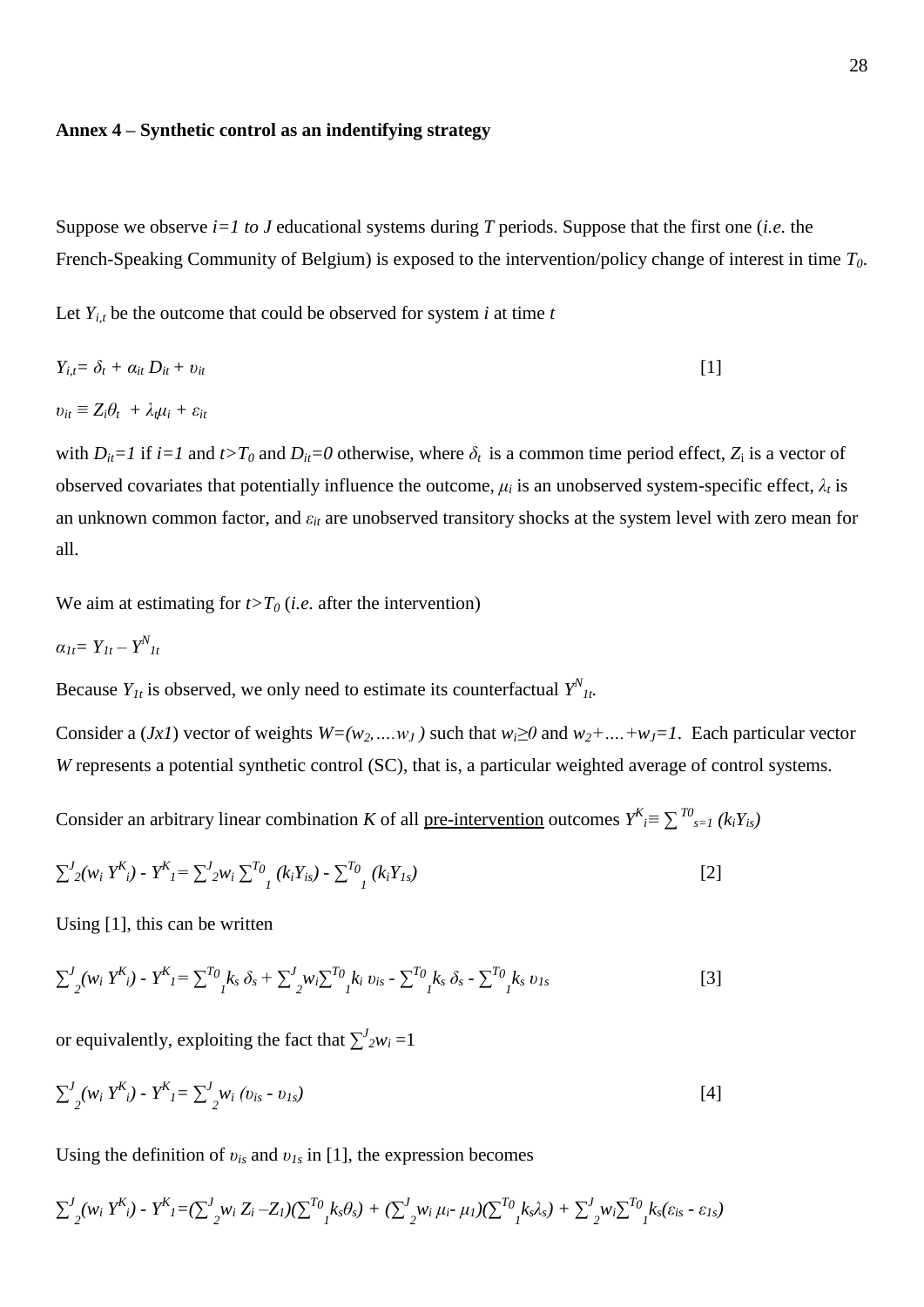$$
[5]
$$

In addition (for any *t*),

$$
\sum_{j}^{J} \langle w_i Y_{it} \rangle - Y_{1t}^{N} = \left( \sum_{j}^{J} w_i Z_i - Z_I \right) \theta_t + \left( \sum_{j}^{J} w_i \mu_i - \mu_I \right) \lambda_t + \sum_{j}^{J} w_i (\varepsilon_{it} - \varepsilon_{It})
$$

Suppose that we choose  $W^*=(w^*_{2},...,w^*_{J})$  such that

$$
\sum_{j}^{J} (w^*_{i} Y^{K}_{i}) - Y^{K}_{j} = 0 \text{ and } \sum_{j}^{J} w^*_{i} Z_{i} - Z_{j} = 0
$$

Then, the left-hand term of [5] as well as the first term of the right-hand part of [5] and [6] disappear. What is more, if  $\sum^{T_0}$  $\int_{I}^{I} k_{s} \lambda_{s} \neq 0$ , we obtain from [5] that

$$
\sum_{j}^{J} w_i \mu_i \cdot \mu_I = -\left[ \frac{I}{\sum_{j}^{T_0} k_s \lambda_s} \right] \sum_{j}^{J} w_i \sum_{j}^{T_0} k_s (\varepsilon_{is} - \varepsilon_{Is}) \tag{7}
$$

Hence [6] becomes a function of the random error terms *ε* exclusively, with an expected value equal to zero

$$
\sum_{j}^{J} \left(w^*_{i} Y_{it}\right) - Y^{N}{}_{It} = -\lambda_{t} \left[\frac{\sqrt{\sum_{j}^{T} b_{j} \lambda_{s}}}{I} \sum_{j}^{J} w_{i} \sum_{j}^{T} v_{j} \left(\varepsilon_{is} - \varepsilon_{1s}\right) + \sum_{j}^{J} w_{i} (\varepsilon_{it} - \varepsilon_{1t}) \right]
$$

Therefore, for *t*> $T_0$  we have that  $\sum$ <sup>*J*</sup>  $\int_2^N (w^*$ <sup>*i*</sup>  $Y$ <sub>*it*</sub></sub>) equates the (unobserved) counterfactual  $Y^N$ <sub>*It*</sub>. Hence,

$$
\alpha_{1t} = Y_{1t} - \sum_{j}^{J} (w^*_{i} Y_{it})
$$

The computation of  $W^*$  is done by minimizing the pseudo-distance  $|| X_I - X_{SC}W||$  subject to the condition that  $w_i \ge 0$  and  $w_2 + ... + w_j = 1$  where  $X_i = (Z_i, Y^{k}I_{i}, Y^{k}I_{i})$  is the vector of pre-treatment characteristics that comprises  $Z_i$  = observable controls and  $Y^{KI}{}_{I,\ldots,I} Y^{KM}{}_{I}$  *i.e.* linear combinations of the PISA scores. The similar vector for the non-treated countries is *XSC*.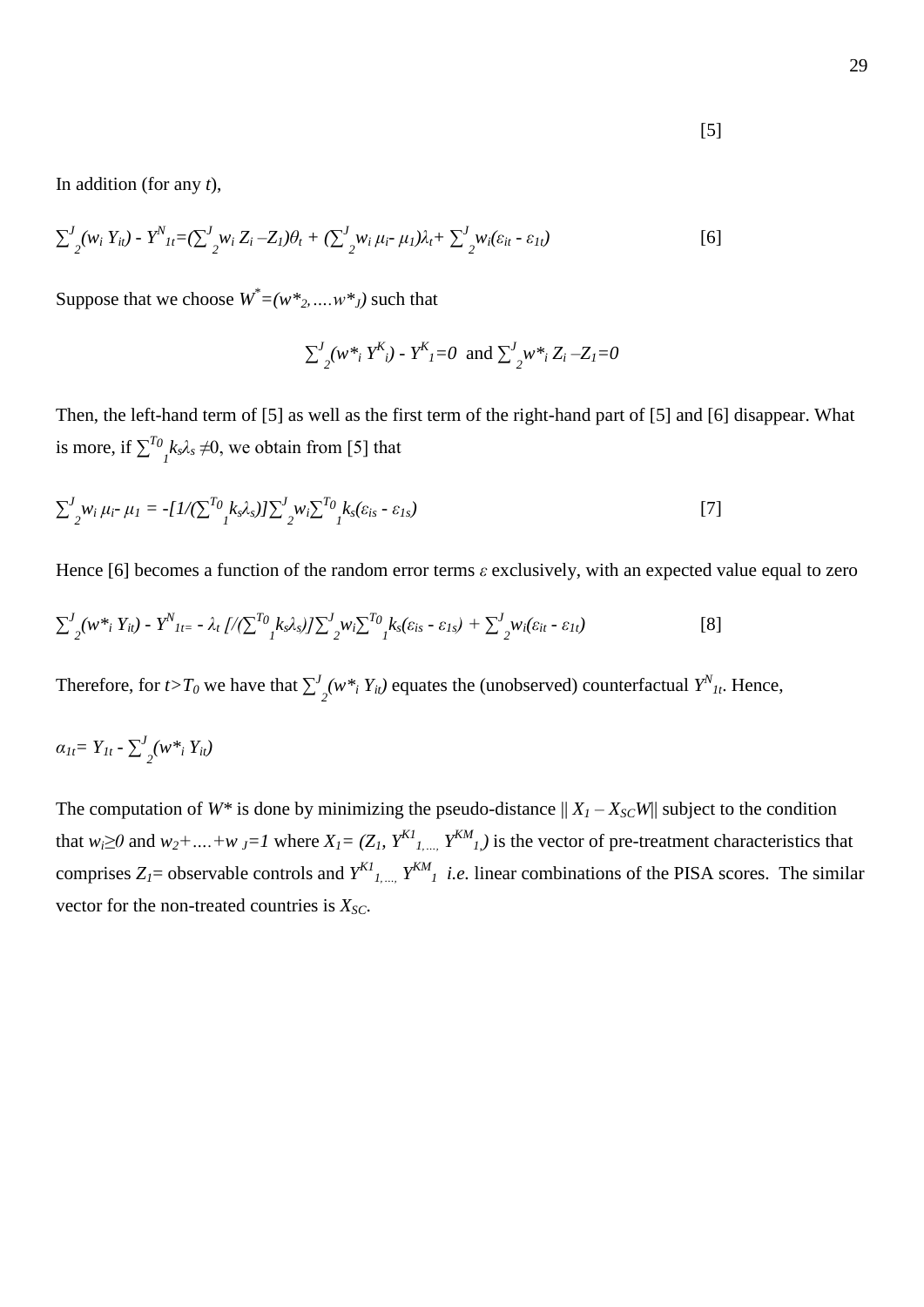#### **Annex 5 – Inference analysis with Synthetic control**

Unlike Abadie, Diamond and Hainmueller (2007) we have access to individual data within each country. Like them, we run the Stata *synth* procedure, using data aggregated at the country level (*Y, Z*). This explains that we rely on (numerous) individual data to do hypothesis testing and computed the results reported in Tables 3 and 4.

The statistics we aim at are standard *t-tests* gauging the plausibility that two means (the post-treatment for the treated country and its synthetic control) are statistically different.

$$
t = (Y^I - Y^{SC}) / (Var^2 (1/N_I + 1/N_{SC}))^{1/2}
$$
 [1]

with *Var*<sup>2</sup> the pooled sample standard deviation equal to

$$
Var^{2} = Var^{1}(N_{1} - 1) + Var^{SC}(N_{SC} - 1)/(N_{1} + N_{SC} - 2)
$$

where  $S<sup>1</sup>$  is the standard deviation characterising the treated entity post treatment (here the French Speaking Community of Belgium in 2006) and *VarSC* the standard deviation characterizing its synthetic equivalent. It is important to stress how the latter is computed.

Assume we have  $N_I N_2$ ...  $N_J$  students *j* in each of the *J* countries that participated to PISA, with  $N_I$ designating the sample size for the treated country (i.e. the French-Speaking Community of Belgium).

The synthetic control score for the post-treatment period computed by the STATA code developed by Abadie, Diamond and Hainmueller (2007) uses country-level averages  $Y_i = I/N_i \sum^{N_i} Y_i$  $Y_{i1}$ *I*-*I*<sup>*Y<sub>il.*</sub></sub> The delivered score</sup> is equal to

$$
Y^{SC} = \sum_{i=2}^{J} w^*_{i} Y_{i} = \sum_{i=2}^{J} w^*_{i} (1/N_{i} \sum_{l=1}^{N_{i}} Y_{il})
$$
\n<sup>(2)</sup>

The point is that the latter can be replicated using individual/disaggregated data by *i)* applying the estimated weights  $W^*$  to the entire sample  $N^* = N_2 + ... + N_J$  of individuals forming the synthetic control entity  $(w^*, Y_{ij})$ *ii*) provided the individual values are weighted by  $N^{\frac{s}{2}}/N_i$ 

$$
Y^{SCR} = 1/N^{\$}(\sum_{2}^{J} \sum_{i}^{Ni} \theta^*_{i} Y_{il}) \text{ with } \theta^*_{i} = N^{\$}/N_{i} w^*_{i}
$$
 [3]

It is immediate to show that [3] is equal to [2]. What is more, the same weighing strategy can be used to compute from individual data the variance characterising the synthetic control entity.

$$
S^{SC} = I/N^{\$}(\sum_{2}^{J} \sum_{i}^{Ni} (\theta^*_{i} Y_{ij} - Y^{SCR})^{2})
$$
 [4]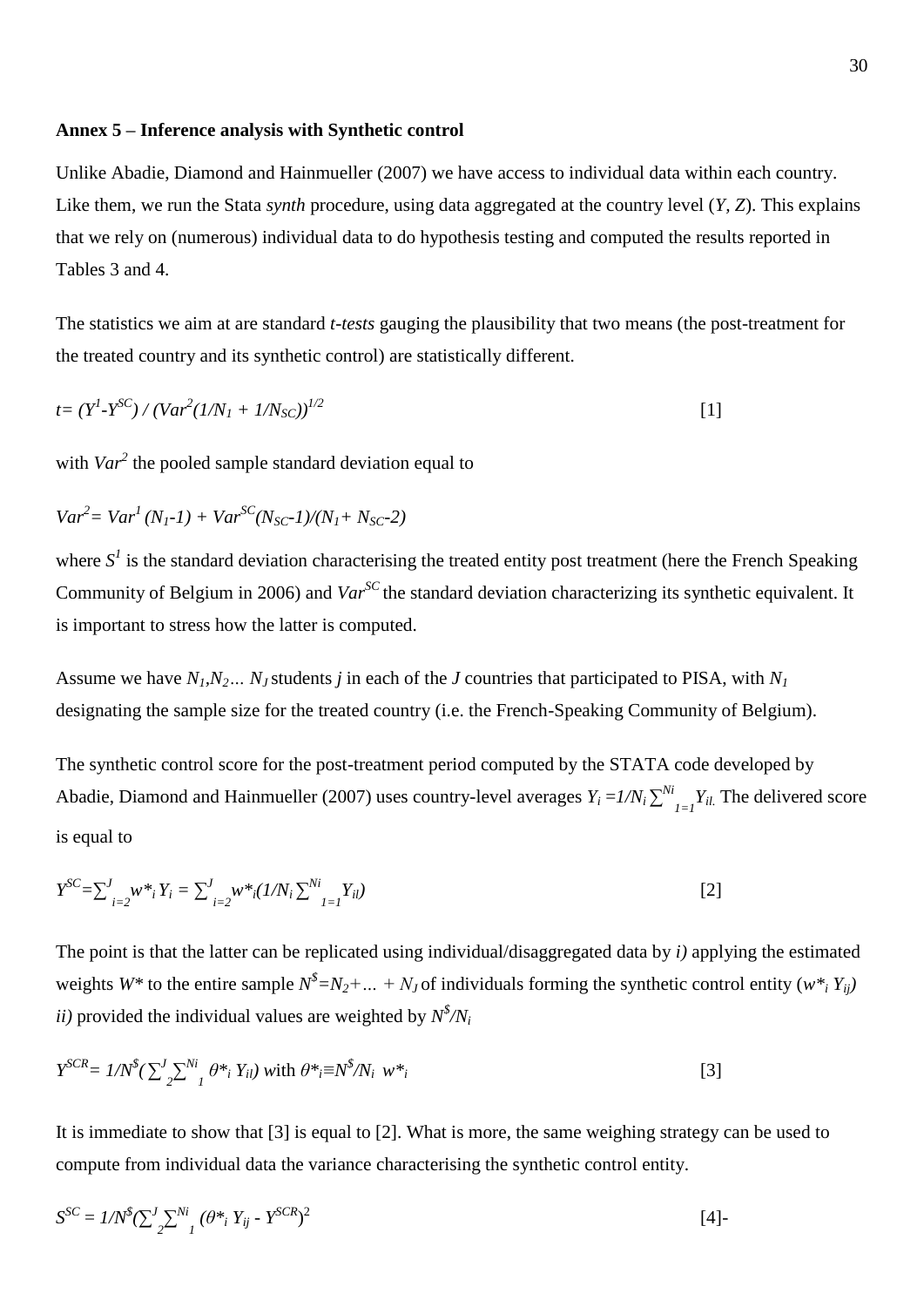

**Annex 6 – Pisa score distribution by grade (on the vertical axis, 0= below grade 10 and 1= grade 10,)**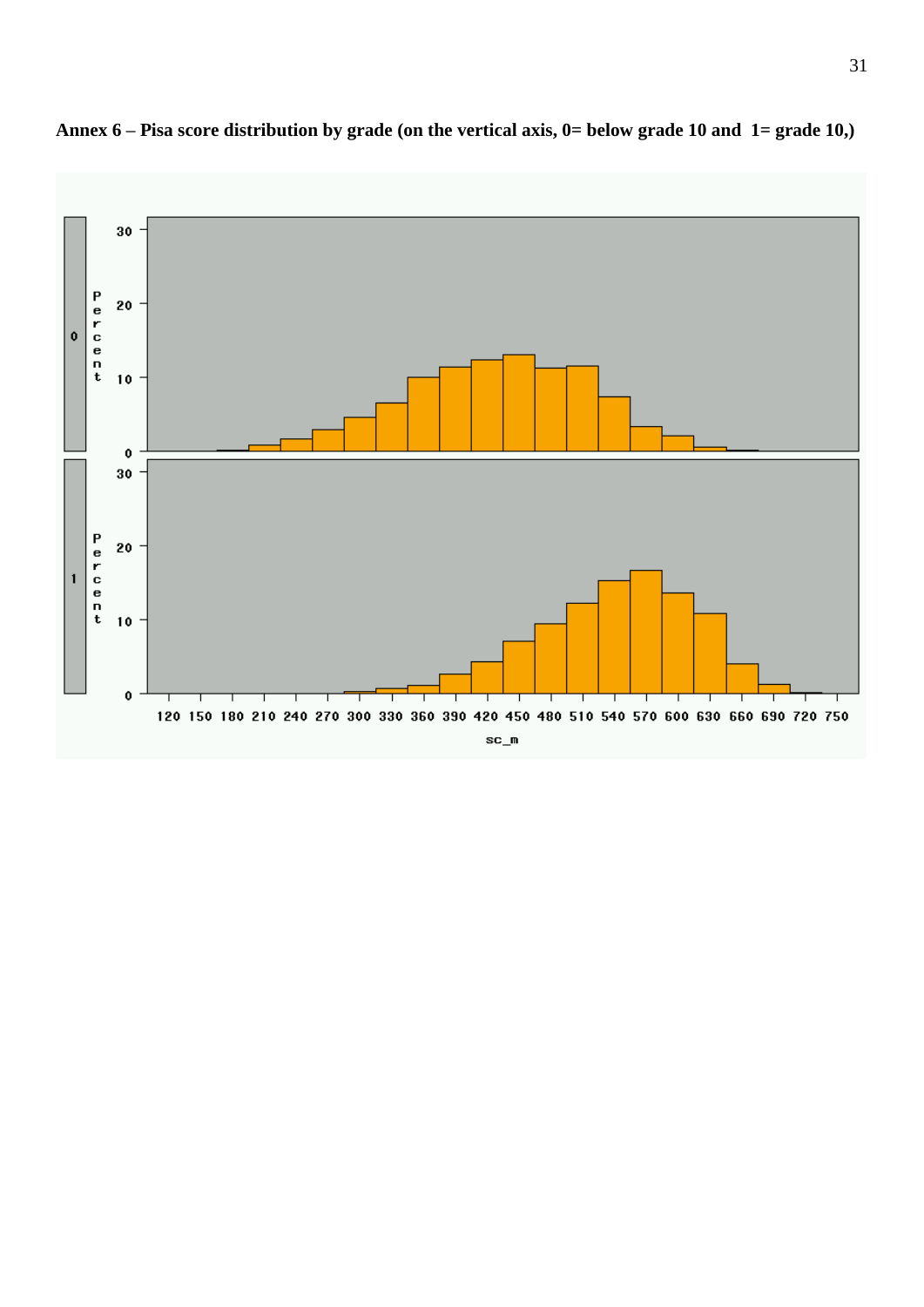

# **Annex 7 – PISA average score<sup>25</sup> in 2000, 2003 (before treatment) vs 2006 (after treatment). Comparison between the French-Speaking Community Belgium and its synthetic control.**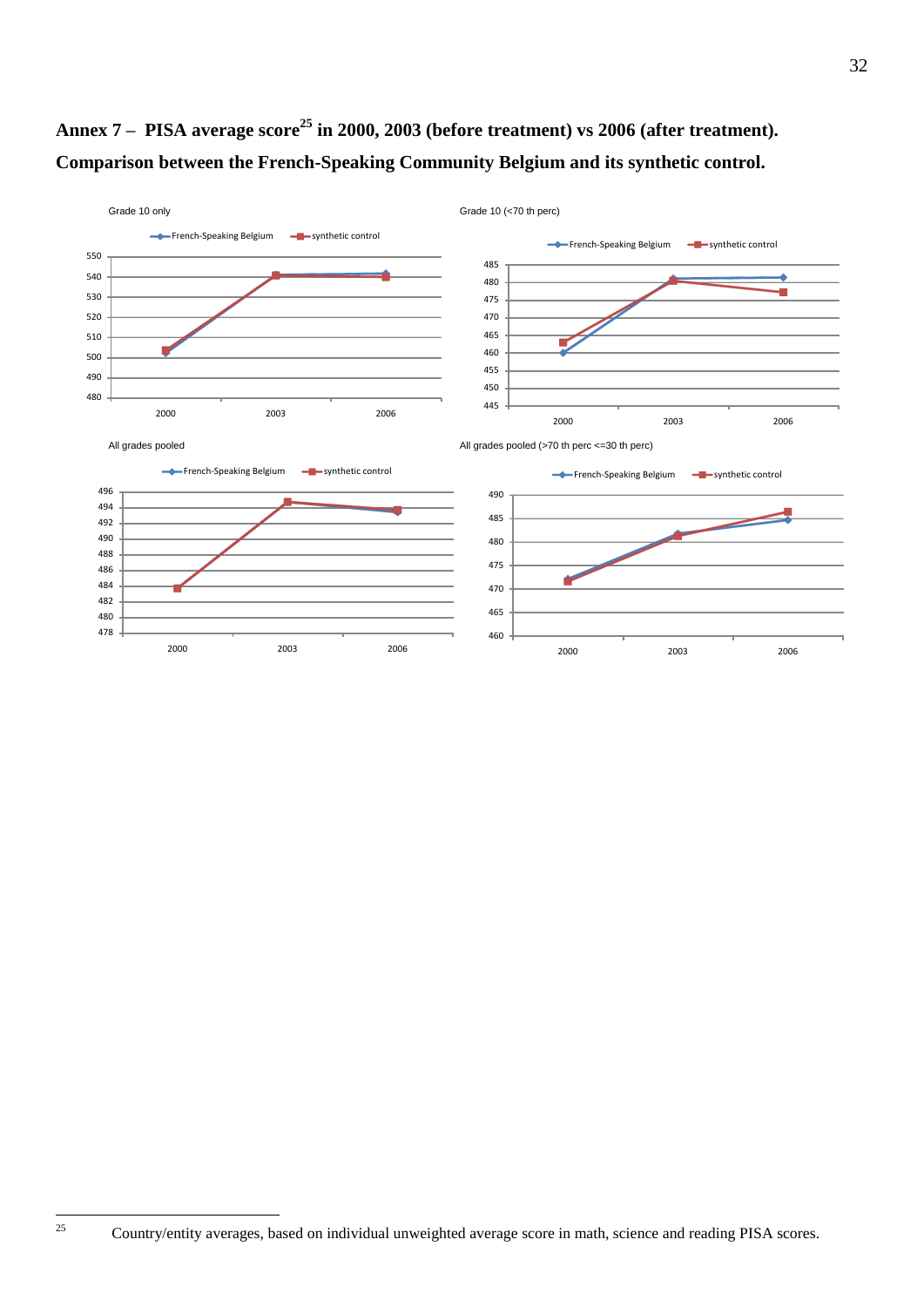**Annex 8 – Control/predictor variables <sup>26</sup> . Comparison between the French-Speaking Community Belgium and its synthetic control (all grades pooled).**

|      | Synthetic control (all grades pooled)                        |                             |                                            |                                                      |                                                               |                     |                     |                                                              |                             | <b>French-Speaking Community of Belgium</b> |                                                      |                                                               |                     |                     |  |  |
|------|--------------------------------------------------------------|-----------------------------|--------------------------------------------|------------------------------------------------------|---------------------------------------------------------------|---------------------|---------------------|--------------------------------------------------------------|-----------------------------|---------------------------------------------|------------------------------------------------------|---------------------------------------------------------------|---------------------|---------------------|--|--|
| Year | Share of<br>pupils<br>attending<br>the<br>reference<br>grade | Student<br>teacher<br>ratio | Ratio of<br>computers<br>to school<br>size | Share of<br>teachers<br>with proper<br>certification | Highest<br>parental<br>socio-<br>economic<br>index<br>(HISEI) | Mother<br>education | Father<br>education | Share of<br>pupils<br>attending<br>the<br>reference<br>grade | Student<br>teacher<br>ratio | Ratio of<br>computers<br>to school<br>size  | Share of<br>teachers<br>with proper<br>certification | Highest<br>parental<br>socio-<br>economic<br>index<br>(HISEI) | Mother<br>education | Father<br>education |  |  |
| 2000 | 0.63                                                         | 13.90                       | 0.09                                       | 0.81                                                 | 48.92                                                         | 4.41                | 4.31                | 0.59                                                         | 10.06                       | 0.07                                        | 0.77                                                 | 50.67                                                         | 4.05                | 4.20                |  |  |
| 2003 | 0.67                                                         | 12.61                       | 0.10                                       | 0.90                                                 | 50.40                                                         | 3.51                | 3.50                | 0.59                                                         | 10.14                       | 0.09                                        | 0.86                                                 | 50.56                                                         | 3.72                | 3.70                |  |  |
| 2006 | 0.64                                                         | 13.12                       | 0.09                                       | 0.91                                                 | 50.27                                                         | 3.52                | 3.45                | 0.55                                                         | 9.90                        | 0.11                                        | 0.78                                                 | 50.62                                                         | 3.64                | 3.66                |  |  |

 $\overline{26}$ <sup>26</sup> Country/entity averages, based on individual unweighted average score in math, science and reading PISA scores.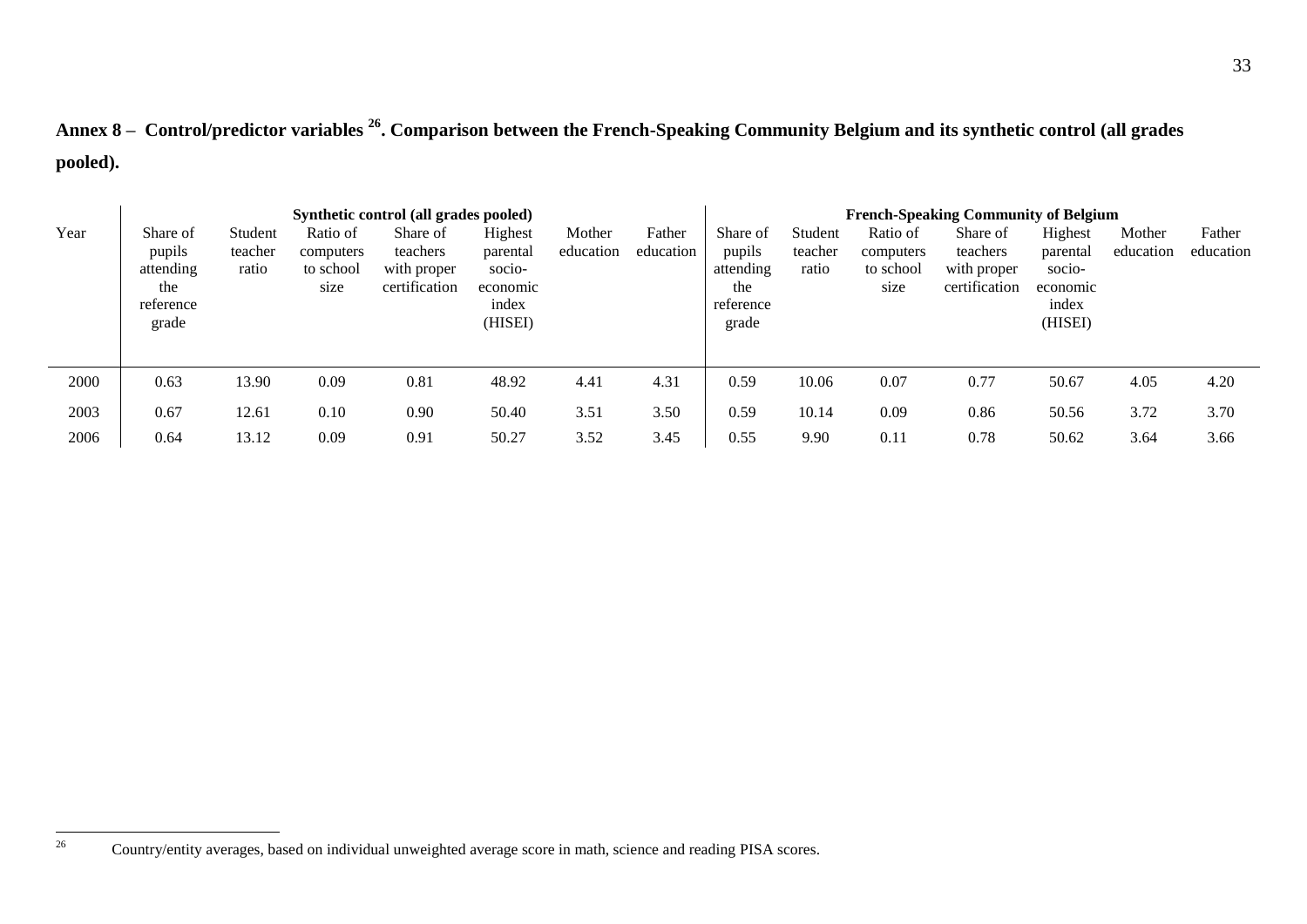|                                    |              |              |             |              | Analysis of Grade 10 scores |              |              |            |              |              |
|------------------------------------|--------------|--------------|-------------|--------------|-----------------------------|--------------|--------------|------------|--------------|--------------|
| Country                            | all data     | $\leq p10$   | $\leq p20$  | $\leq p30$   | $\leq p40$                  | $\leq p50$   | $\leq p60$   | $\leq p70$ | $\leq p80$   | $\leq p90$   |
| $\mathbf{A}\mathbf{U}\mathbf{S}$   |              |              |             |              |                             |              |              |            |              |              |
| <b>AUT</b>                         |              |              |             |              |                             |              |              |            | 0.140        |              |
| <b>BFL</b>                         | 0.253        |              |             |              |                             | 0.455        | 0.330        | 0.439      | $0.116\,$    | 0.138        |
| <b>BRA</b>                         |              |              |             |              |                             |              |              |            |              |              |
| ${\rm CAN}$                        |              |              |             |              |                             |              |              |            |              |              |
| <b>CHE</b>                         |              |              |             |              |                             |              |              |            |              |              |
| $C\!Z\!E$                          | 0.526        |              |             |              |                             |              |              | 0.244      |              | 0.763        |
| <b>DEU</b>                         |              |              |             |              |                             |              |              |            |              |              |
| ${\rm DNK}$                        |              |              |             |              |                             |              |              |            |              |              |
| <b>ESP</b>                         |              |              |             |              |                             |              |              |            |              |              |
| ${\rm FIN}$                        |              |              |             |              |                             |              |              |            |              |              |
| ${\rm FRA}$                        |              |              | 0.346       |              | 0.491                       |              | 0.240        |            | 0.260        |              |
| ${\tt GBR}$                        |              |              |             |              |                             |              |              |            |              |              |
| <b>GRC</b>                         |              |              |             |              |                             |              |              |            |              |              |
| ${\rm HUN}$                        |              |              |             |              |                             |              |              |            |              |              |
| $\ensuremath{\mathsf{IRL}}\xspace$ |              |              |             |              |                             |              |              |            |              |              |
| $\operatorname{ISL}$               |              |              |             |              |                             | 0.100        |              |            |              |              |
| <b>ITA</b>                         |              |              |             |              |                             |              |              |            |              |              |
| <b>JPN</b>                         |              |              |             |              |                             |              |              |            |              |              |
| $\rm KOR$                          |              |              |             |              |                             |              |              |            |              |              |
| LIE                                |              |              |             | 0.850        |                             | 0.210        |              |            |              |              |
| <b>LUX</b>                         |              |              |             |              |                             |              |              |            |              |              |
| <b>LVA</b>                         | 0.221        | 0.124        | 0.444       | 0.570        | 0.451                       | 0.331        | 0.430        | 0.318      | 0.479        | 0.100        |
| ${\rm MEX}$                        |              |              |             |              |                             |              |              |            |              |              |
| $\mbox{NLD}$                       |              | 0.226        | 0.140       | 0.480        | 0.580                       | 0.400        |              |            | 0.366        |              |
| $\rm{NOR}$                         |              |              |             |              |                             |              |              |            |              |              |
| $\ensuremath{\text{NZL}}$          |              |              |             |              |                             |              |              |            |              |              |
| $\operatorname{POL}$               |              |              |             |              |                             |              |              |            |              |              |
| PRT                                |              | 0.425        | 0.700       |              |                             |              |              |            |              |              |
| RUS                                |              | 0.226        |             |              |                             |              |              |            |              |              |
| ${\tt SWE}$                        |              |              |             |              |                             |              |              |            |              |              |
| $_{\mathrm{USA}}$                  |              |              |             |              |                             |              |              |            |              |              |
| $\operatorname{Sum}$               | $\mathbf{1}$ | $\mathbf{1}$ | $\mathbf 1$ | $\mathbf{1}$ | $\mathbf{1}$                | $\mathbf{1}$ | $\mathbf{1}$ | $\,1$      | $\mathbf{1}$ | $\mathbf{1}$ |

### **Annex 9 – Country weights forming the synthetic French-Speaking Community of Belgium.**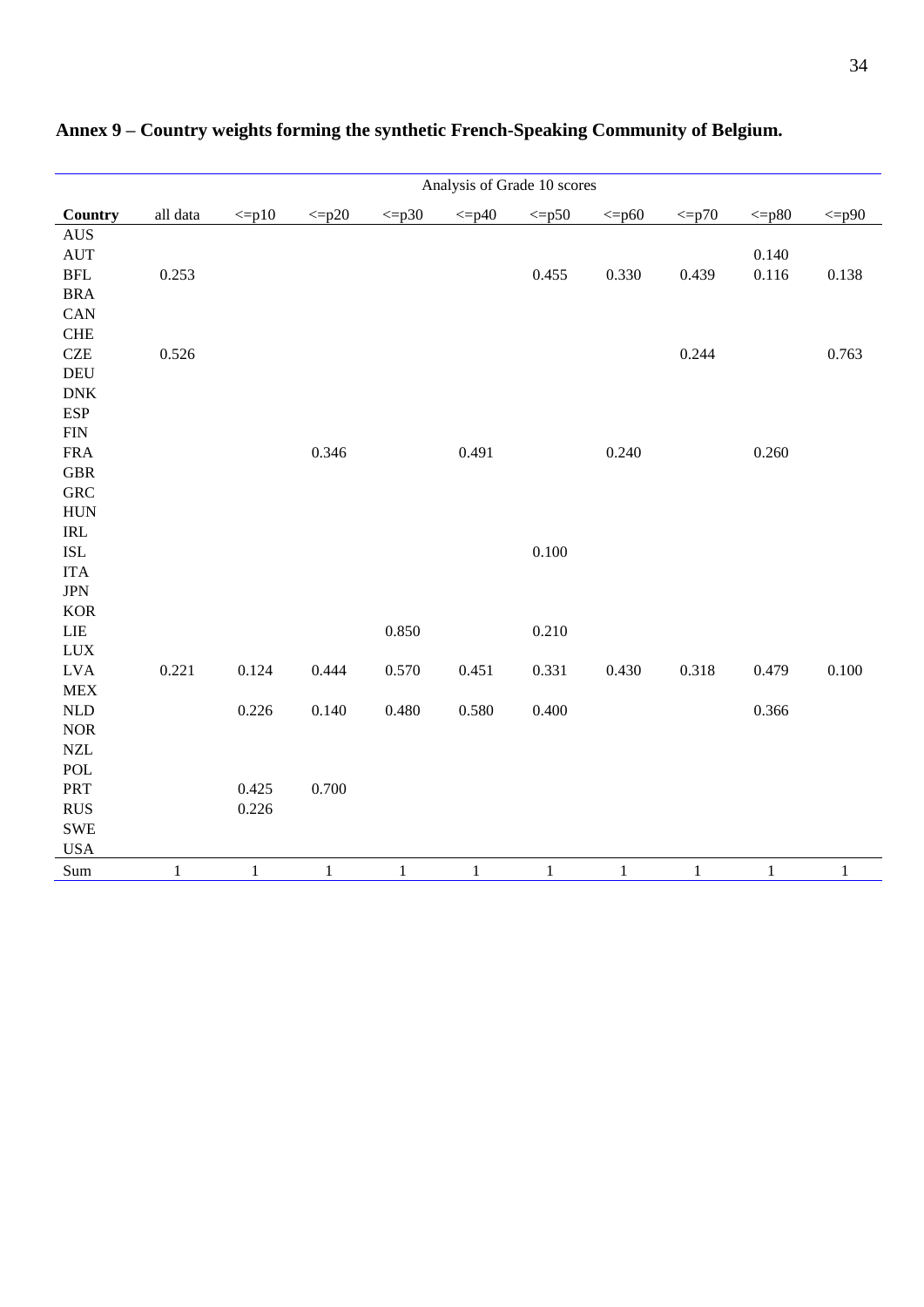|                          |       |            |              | Analysis of overall (all grades pooled) scores |                |                |              |              |              |              |
|--------------------------|-------|------------|--------------|------------------------------------------------|----------------|----------------|--------------|--------------|--------------|--------------|
|                          | all   | $>$ p $10$ | $>$ p20      | $>$ p30                                        | >p40           | $>$ p50        | $>$ p60      | > p70        | $>$ p80      | $>$ p $90$   |
| Country                  | data  | $\leq p90$ | $\leq p80$   | $\leq p70$                                     | $\leq p60$     | $\leq p50$     | $\leq p40$   | $\leq p30$   | $\leq p20$   | $\leq p10$   |
| <b>AUS</b>               |       |            |              |                                                |                |                |              |              |              |              |
| <b>AUT</b>               |       |            |              |                                                |                |                |              |              |              |              |
| $\operatorname{BFL}$     |       |            |              |                                                |                |                |              |              |              |              |
| <b>BRA</b>               |       |            |              |                                                |                |                |              |              |              |              |
| CAN<br><b>CHE</b>        |       |            |              |                                                |                |                |              |              |              |              |
| <b>CZE</b>               | 0.330 | 0.363      | 0.386        | 0.481                                          | 0.533          | 0.532          | 0.534        | 0.510        | 0.438        | 0.345        |
| <b>DEU</b>               |       |            |              |                                                |                |                |              |              |              |              |
| <b>DNK</b>               |       |            |              |                                                |                |                |              |              |              |              |
| <b>ESP</b>               |       |            |              |                                                |                |                |              |              |              |              |
| <b>FIN</b>               |       |            |              |                                                |                |                |              |              |              |              |
| <b>FRA</b>               |       |            |              |                                                |                |                |              |              |              |              |
| <b>GBR</b>               |       |            |              |                                                |                |                |              |              |              |              |
| <b>GRC</b>               |       |            |              |                                                |                |                |              |              |              |              |
| <b>HUN</b>               |       |            |              |                                                |                |                |              |              |              |              |
| <b>IRL</b>               |       |            |              |                                                |                |                |              |              |              |              |
| <b>ISL</b>               | 0.270 | 0.300      | 0.250        | 0.290                                          |                |                |              |              |              |              |
| <b>ITA</b>               |       |            |              |                                                |                |                |              |              |              |              |
| <b>JPN</b>               |       |            |              |                                                |                |                |              |              |              |              |
| <b>KOR</b>               |       |            |              |                                                |                |                |              |              |              |              |
| LIE                      |       |            |              |                                                |                |                |              |              |              |              |
| <b>LUX</b><br><b>LVA</b> | 0.169 | 0.231      | 0.323        | 0.235                                          | 0.280<br>0.580 | 0.280<br>0.184 | 0.990        | 0.500        | 0.500        |              |
| <b>MEX</b>               |       |            |              |                                                | 0.100          |                |              |              |              |              |
| NLD                      | 0.210 | 0.500      | 0.460        | 0.300                                          |                |                |              | 0.220        | 0.530        |              |
| <b>NOR</b>               |       |            |              |                                                |                |                |              |              |              |              |
| <b>NZL</b>               |       |            |              |                                                |                |                |              |              |              |              |
| POL                      |       |            |              |                                                |                |                |              |              |              |              |
| PRT                      | 0.670 | 0.530      | 0.600        | 0.610                                          | 0.170          | 0.650          | 0.590        | 0.670        | 0.190        | 0.584        |
| <b>RUS</b>               | 0.386 | 0.299      | 0.160        | 0.192                                          | 0.364          | 0.191          | 0.380        | 0.359        | 0.349        | 0.710        |
| <b>SWE</b>               |       |            |              |                                                |                |                |              |              |              |              |
| <b>USA</b>               |       |            |              |                                                |                |                |              |              |              |              |
| Sum                      | 1     | 1          | $\mathbf{1}$ | $\mathbf{1}$                                   | $\mathbf{1}$   | $\mathbf{1}$   | $\mathbf{1}$ | $\mathbf{1}$ | $\mathbf{1}$ | $\mathbf{1}$ |